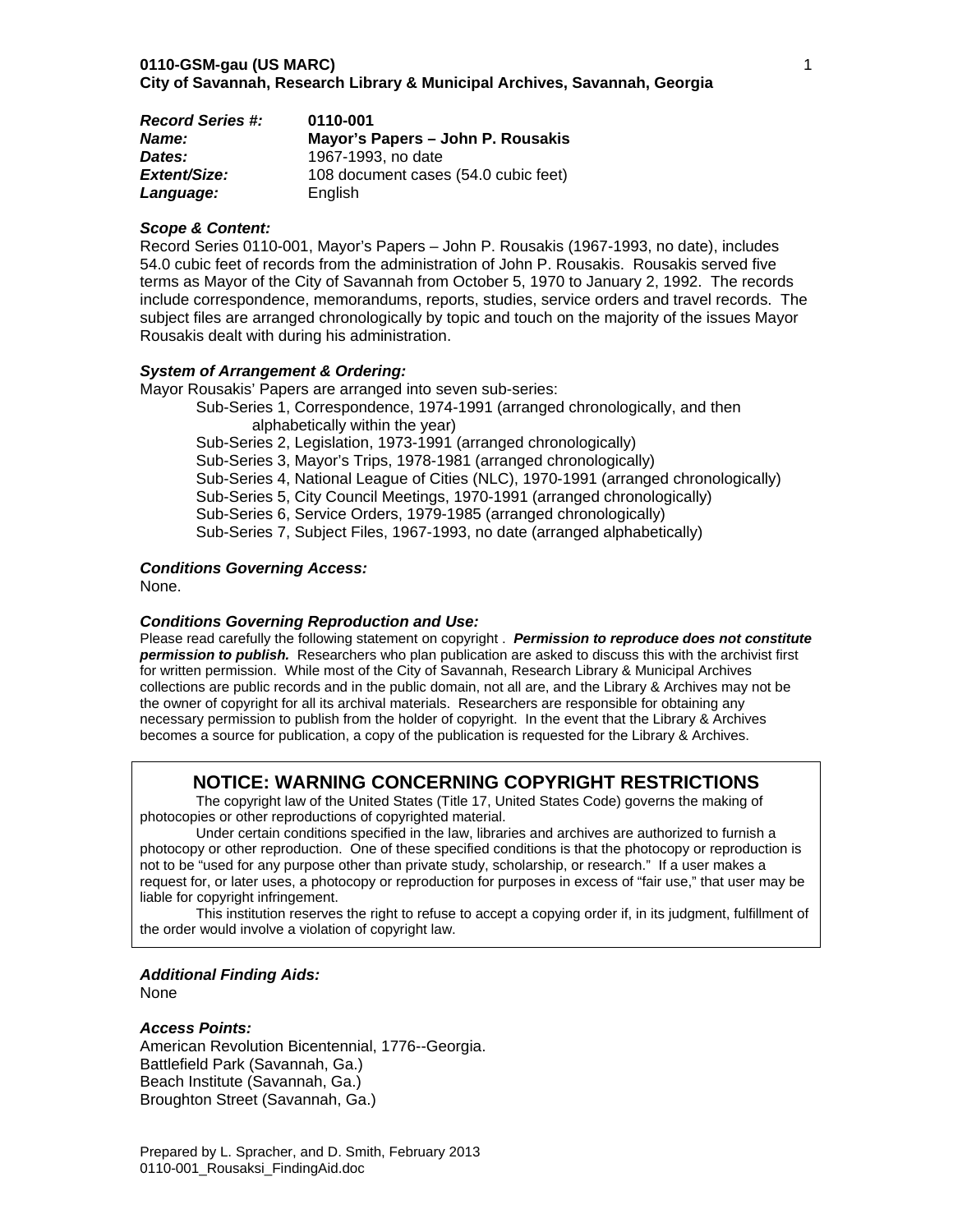#### **0110-GSM-gau (US MARC) City of Savannah, Research Library & Municipal Archives, Savannah, Georgia**

City of Savannah, Georgia (Savannah, Ga.) Davant Park (Savannah, Ga.) Fairway Oaks (Savannah, Ga.) Floyd, Picot B. Ford, Bowles C. Great Savannah Exposition (Savannah, Ga.) Greenwich Cemetery (Savannah, Ga.) Kensington Park (Savannah, Ga.) Local taxation--Georgia. Mayor's Office (Savannah, Ga.) Mendonsa, Arthur A. Mercer, Johnny, 1909-1976 Oakdale Subdivision (Savannah, Ga.) Paradise Park (Savannah, Ga.) Patras (Greece) Rousakis, John P. Sales tax--Georgia. Savannah (Nuclear ship) Stillwell, Brooks Urban renewal--Georgia--Savannah. Yamacraw Village (Savannah, Ga.)

#### *Preferred Citation:*

0110-001, Mayor's Papers – John P. Rousakis. City of Savannah, Research Library & Municipal Archives, Savannah, Georgia.

#### *Processed by:*

D. Smith and L. Spracher 2013.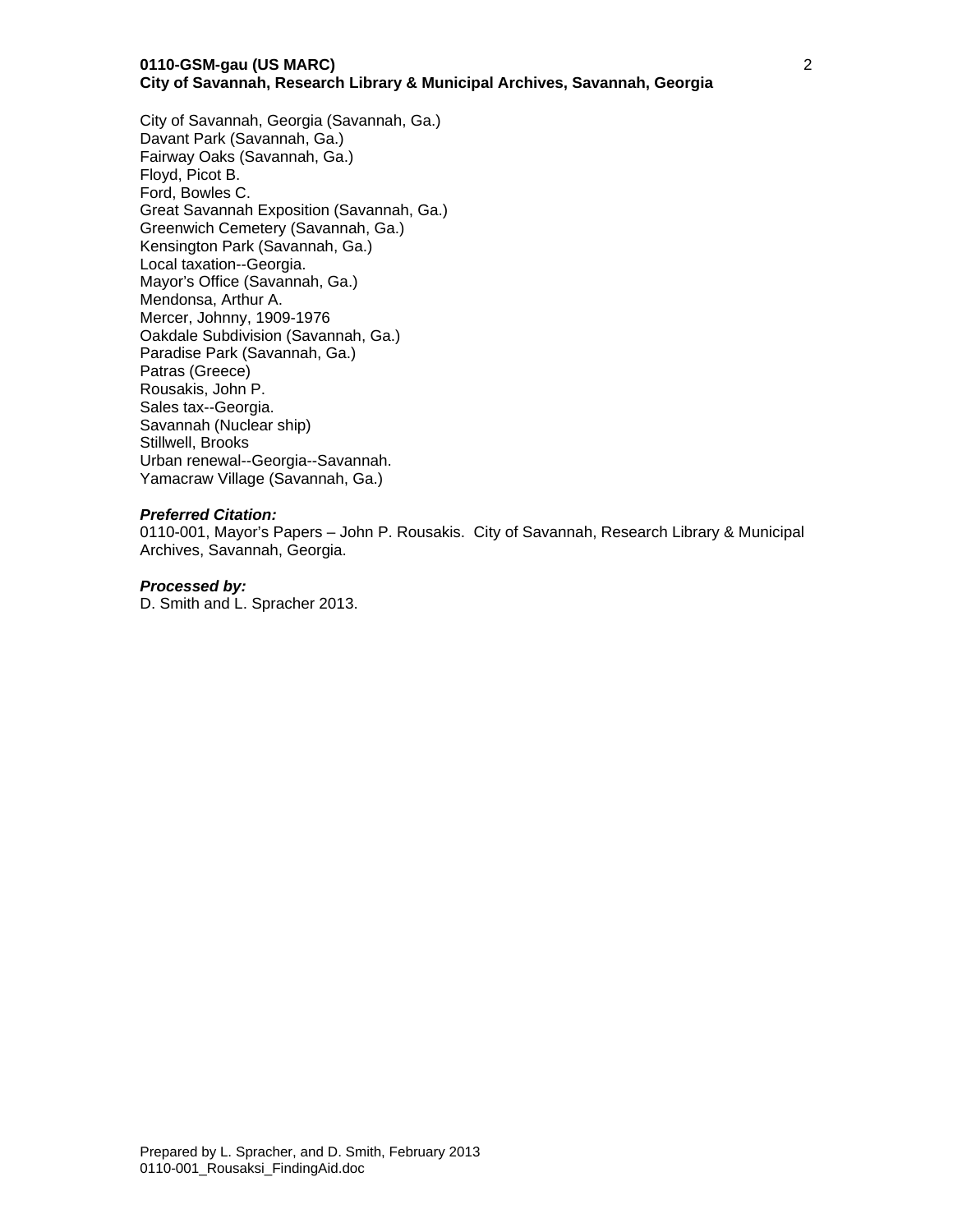# **SUB‐SERIES 1, CORRESPONDENCE, 1974‐1991**

**(arranged chronologically, and then alphabetically within the year)**

#### **Box 0110‐001‐R1**

Correspondence

| Folder 1            | A, 1974-1975 |
|---------------------|--------------|
| Folder <sub>2</sub> | B, 1974-1975 |
| Folder 3            | C, 1974-1975 |
| Folder 4            | D, 1974-1975 |
| Folder 5            | E, 1974-1975 |
| Folder 6            | F, 1974-1975 |
| Folder 7            | G, 1974-1975 |
| Folder 8            | H, 1974-1975 |

# **Box 0110‐001‐R2**

Correspondence

| Folder 1            | J, 1974-1975  |
|---------------------|---------------|
| Folder 2            | K, 1974-1975  |
| Folder <sub>3</sub> | L, 1974-1975  |
| Folder 4            | M, 1974-1975  |
| Folder 5            | Mc, 1974-1975 |
| Folder <sub>6</sub> | N, 1974-1975  |
| Folder <sub>7</sub> | 0, 1974-1975  |
| Folder <sub>8</sub> | P, 1974-1975  |
| Folder 9            | R, 1974-1975  |

| Correspondence      |                                                 |
|---------------------|-------------------------------------------------|
| Folder 1            | S, 1974-1975                                    |
| Folder 2            | T, 1974-1975                                    |
| Folder 3            | U, 1974-1975                                    |
| Folder 4            | W, 1974-1975                                    |
| Folder 5            | A-B, 1976                                       |
| Folder 6            | C, 1976                                         |
| Folder <sub>7</sub> | Coastal Area Council of Arts and Sciences, 1976 |
| Folder <sub>8</sub> | D, 1976                                         |
|                     |                                                 |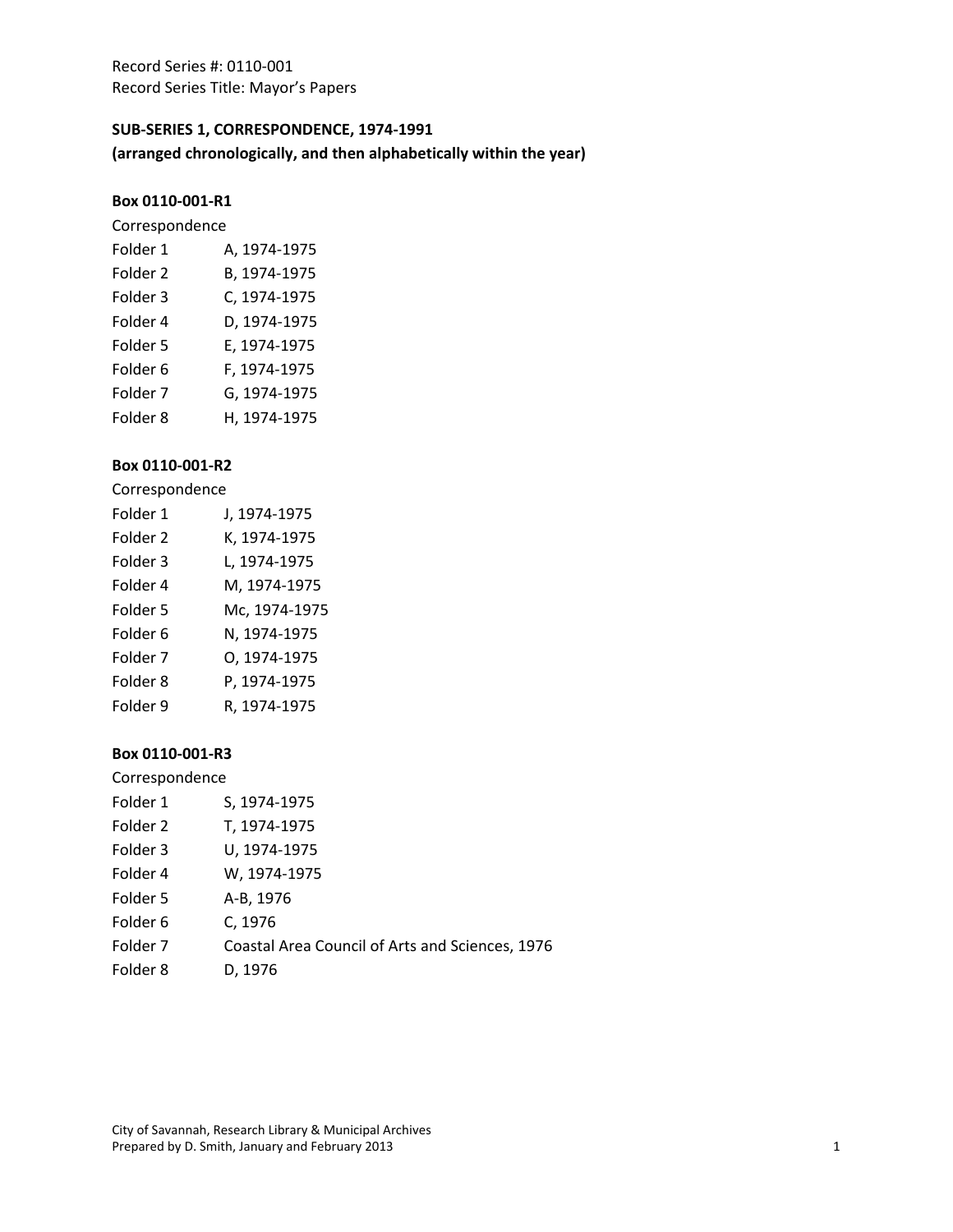# **Box 0110‐001‐R4**

| Correspondence |                                                                     |
|----------------|---------------------------------------------------------------------|
| Folder 1       | E, 1976                                                             |
| Folder 2       | F, 1976                                                             |
| Folder 3       | Senator John C. Foster, RE: APDC Legislation, 1976                  |
| Folder 4       | G, 1976                                                             |
| Folder 5       | Johnny Ganem, Inc., 1974-1976                                       |
| Folder 6       | H, 1976                                                             |
| Folder 7       | I, 1975-1976                                                        |
| Folder 8       | J, 1976                                                             |
| Folder 9       | Adjunct General Billy M. Jones, Helicopter Unit - Albany, 1975-1976 |
| Folder 10      | K, 1976                                                             |
| Folder 11      | L, 1974-1976                                                        |
| Folder 12      | M-Mc, 1975-1976                                                     |
| Folder 13      | Johnny Mercer, 1976-1978                                            |
| Folder 14      | N, 1976                                                             |
| Folder 15      | 0, 1975-1977                                                        |
| Folder 16      | Oakdale Subdivision, Rezoning Stephenson Avenue, 1976               |
| Folder 17      | P, 1976                                                             |
| Folder 18      | R, 1975-1976                                                        |

# **Box 0110‐001‐R5**

| Correspondence      |                                   |
|---------------------|-----------------------------------|
| Folder 1            | S, 1975-1976                      |
| Folder 2            | T, 1976                           |
| Folder 3            | U-V, 1976                         |
| Folder 4            | W, 1976-1977                      |
| Folder 5            | A, 1977-1978                      |
| Folder 6            | B, 1977-1978                      |
| Folder <sub>7</sub> | Governor George Busbee, 1975-1978 |
| Folder 8            | C, 1977-1978                      |
| Folder 9            | City Manager, 1971-1978           |
|                     |                                   |

## **Box 0110‐001‐R6**

Correspondence

| Folder 1 | D, 1977-1978       |
|----------|--------------------|
| Folder 2 | E, 1977-1978       |
| Folder 3 | F, 1977-1978       |
| Folder 4 | Fairway Oaks, 1978 |
| Folder 5 | G, 1977-1978       |

City of Savannah, Research Library & Municipal Archives Prepared by D. Smith, January and February 2013  **2** 2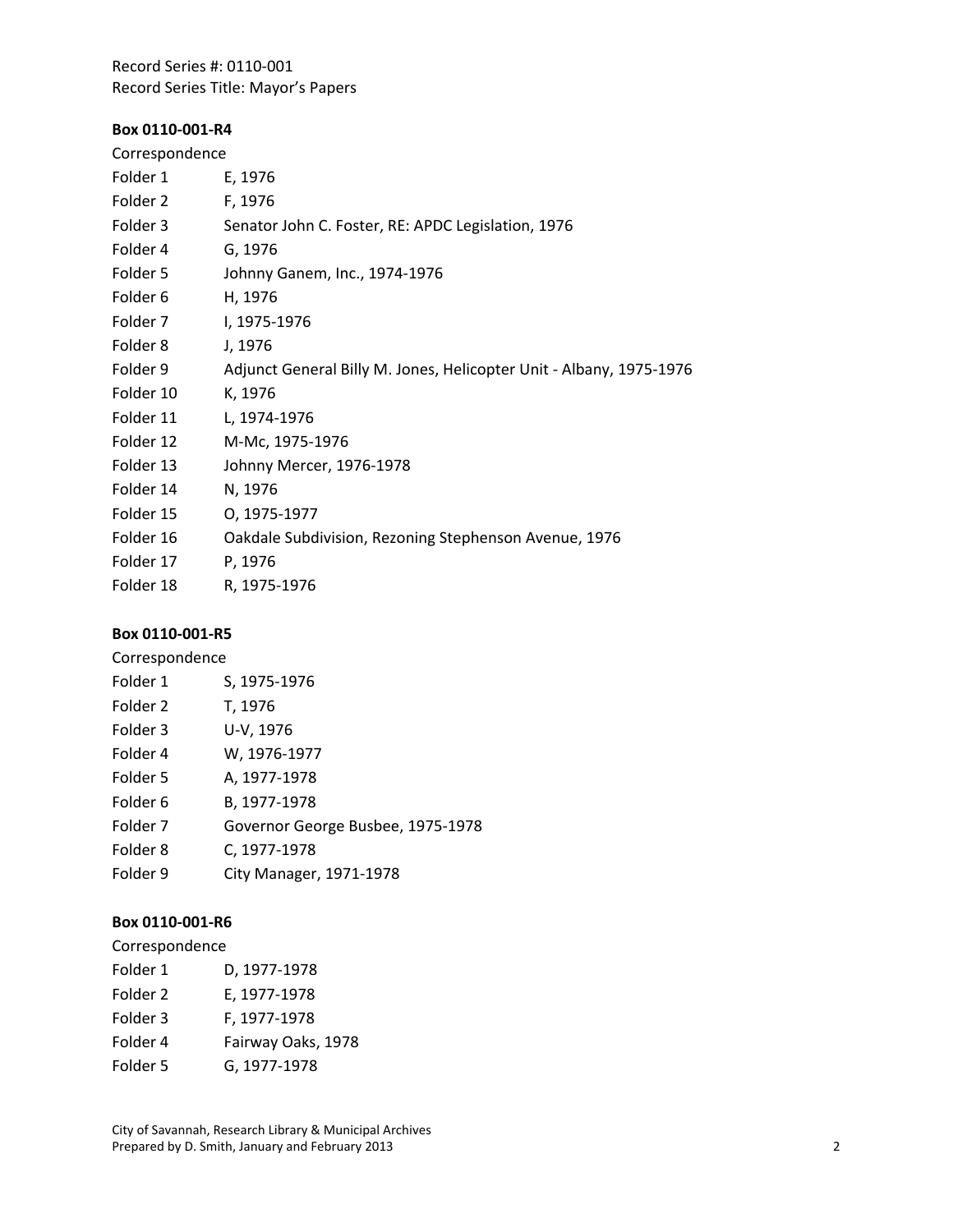| Folder 6 |  |  |  | Anthony Porter Scholarship Fund & Gilmer Lectures, 1977-1978 |  |
|----------|--|--|--|--------------------------------------------------------------|--|
|----------|--|--|--|--------------------------------------------------------------|--|

1978

| Folder <sub>7</sub> | H, 1977-1978     |
|---------------------|------------------|
| Folder 8            | I, 1977-1978     |
| Folder 9            | J, 1977-1978     |
| Folder 10           | K, 1977-1978     |
| Folder 11           | Kensington Park, |

## **Box 0110‐001‐R7**

| Correspondence      |                                            |
|---------------------|--------------------------------------------|
| Folder 1            | L, 1977-1978                               |
| Folder <sub>2</sub> | Congressman Elliott H. Levitas, 1976       |
| Folder 3            | M, 1977-1978                               |
| Folder 4            | Mc, 1977-1978                              |
| Folder 5            | Lieutenant Governor Zell Miller, 1974-1978 |
| Folder <sub>6</sub> | N. 1977-1978                               |
| Folder <sub>7</sub> | 0.1977-1978                                |
| Folder 8            | P, 1977-1978                               |
| Folder 9            | Q, 1977-1978                               |
| Folder 10           | R. 1977-1978                               |

#### **Box 0110‐001‐R8**

| Correspondence |                                      |
|----------------|--------------------------------------|
| Folder 1       | S, 1977-1978                         |
| Folder 2       | T, 1977-1978                         |
| Folder 3       | U, 1977-1978                         |
| Folder 4       | V, 1977-1978                         |
| Folder 5       | Victory House, 1978                  |
| Folder 6       | <b>Voluntary Action Center, 1978</b> |
| Folder 7       | W, 1977-1978                         |
| Folder 8       | Correspondence In, 1979              |
| Folder 9       | Correspondence Out, 1979             |
| Folder 10      | A, 1979                              |
| Folder 11      | B. 1979                              |

# **Box 0110‐001‐R9**

| Folder 1 | C, 1979   |
|----------|-----------|
| Folder 2 | D-E, 1979 |
| Folder 3 | F-G, 1979 |
| Folder 4 | H, 1979   |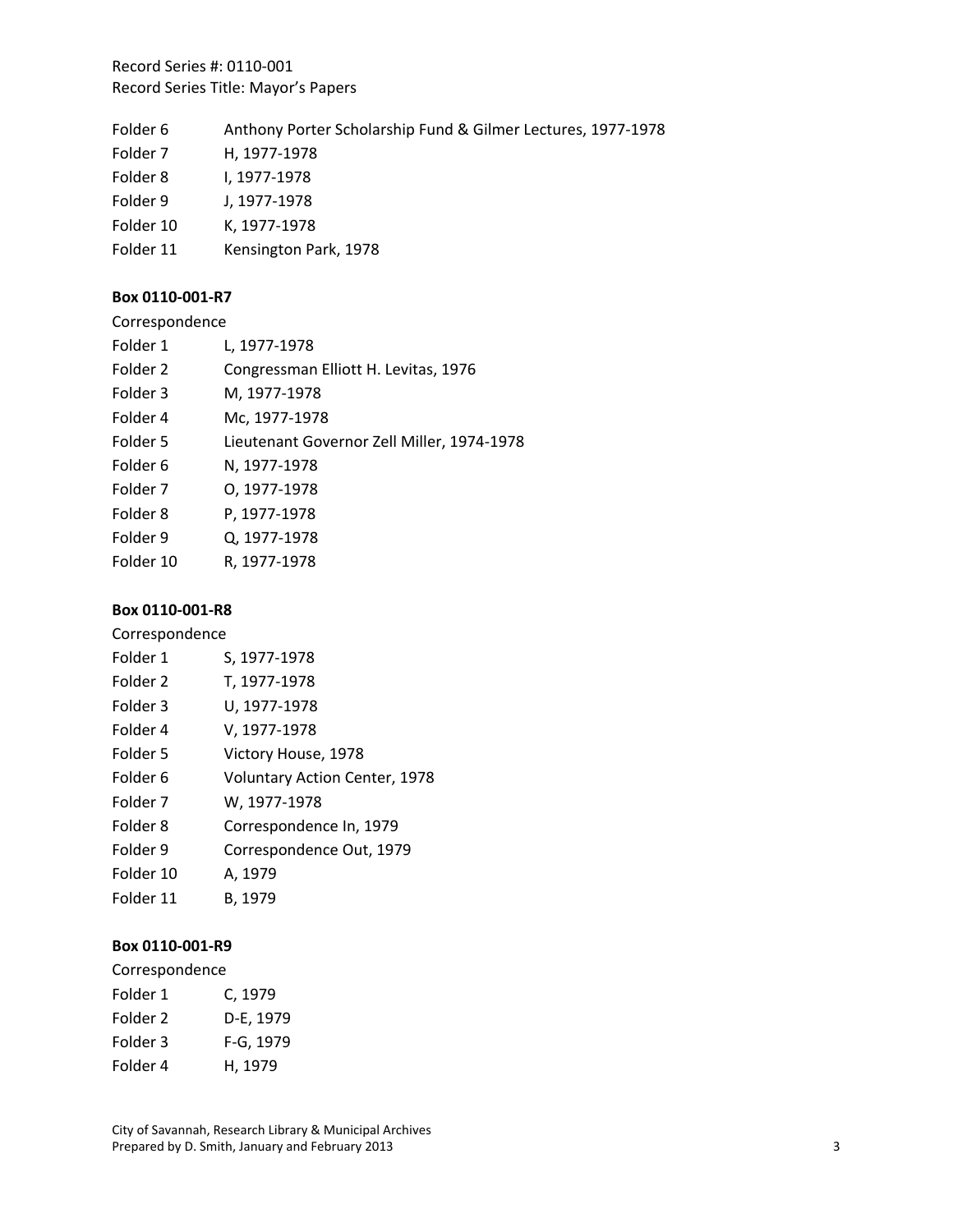Folder 5 I‐K, 1979 Folder 6 L, 1979 Folder 7 M, Mc, & N, 1979

## **Box 0110‐001‐R10**

Correspondence

| Folder 1            | P, 1979                                                                    |
|---------------------|----------------------------------------------------------------------------|
| Folder 2            | R, 1979                                                                    |
| Folder 3            | S Correspondence & S.A.F.E. (Savannah Area Family Emergency Shelter), 1979 |
| Folder 4            | T-V, 1979                                                                  |
| Folder 5            | W, 1979                                                                    |
| Folder 6            | Correspondence, 1980                                                       |
| Folder <sub>7</sub> | Correspondence In, 1980-1981                                               |
| Folder 8            | Correspondence Out, 1980-1981                                              |
| Folder 9            | A, 1980-1981                                                               |

# **Box 0110‐001‐R11**

Correspondence

| B, 1980-1981            |
|-------------------------|
| Bench Advertising, 1981 |
| C, 1980-1981            |
| D, 1980-1981            |
| E, 1980-1981            |
| F, 1980-1981            |
| G, 1980-1981            |
|                         |

## **Box 0110‐001‐R12**

| Folder 1            | H, 1980-1981  |
|---------------------|---------------|
| Folder 2            | I, 1980-1981  |
| Folder <sub>3</sub> | J, 1980-1981  |
| Folder 4            | K, 1980-1981  |
| Folder 5            | L, 1980-1981  |
| Folder <sub>6</sub> | M, 1980-1981  |
| Folder 7            | Mc, 1980-1981 |
| Folder <sub>8</sub> | N, 1980-1981  |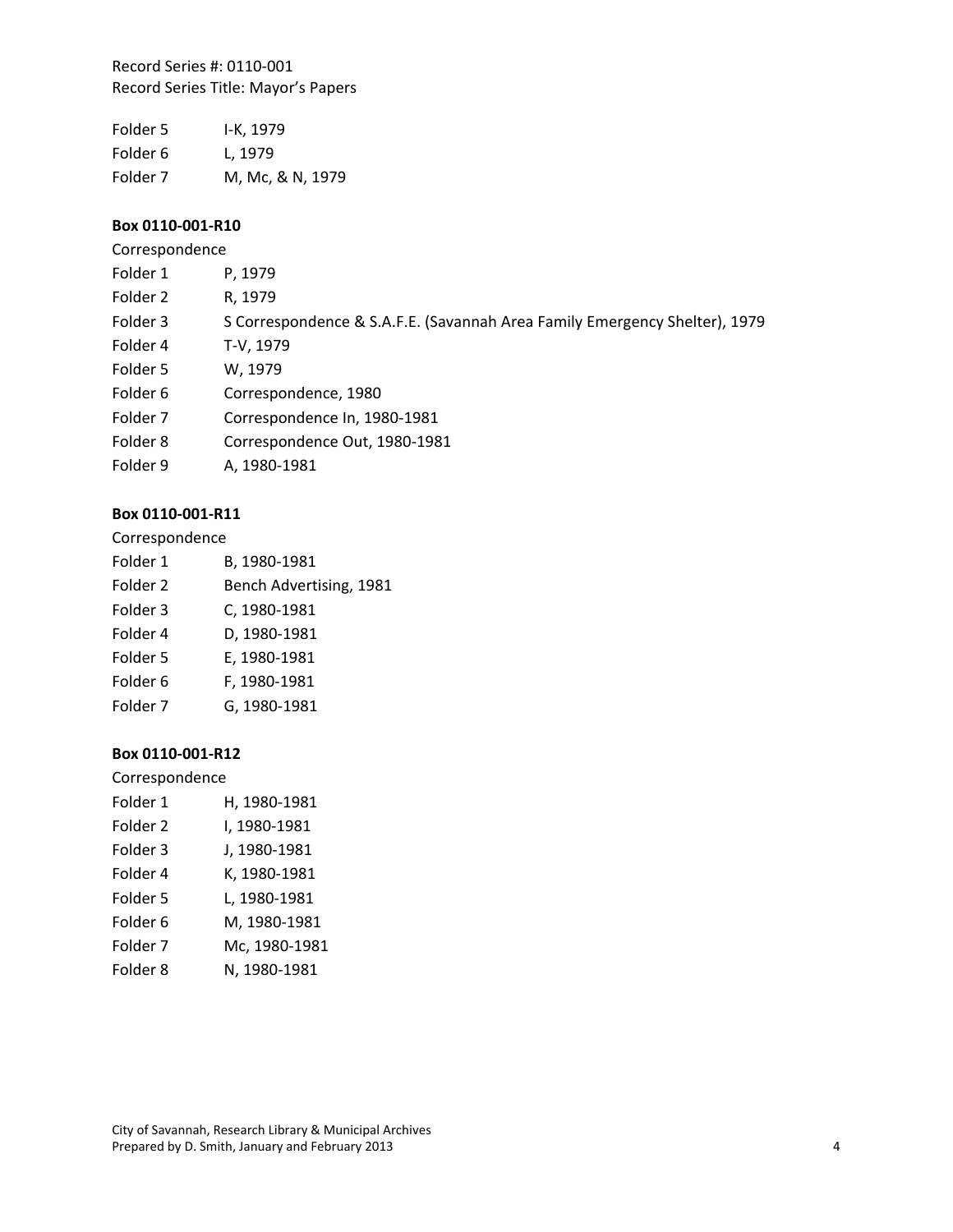#### **Box 0110 ‐001 ‐R13**

## Correspondence

| Folder 1            | 0, 1980-1981         |
|---------------------|----------------------|
| Folder 2            | P, 1980-1981         |
| Folder 3            | Q, 1979-1980         |
| Folder 4            | R, 1980-1981         |
| Folder 5            | S, 1980-1981         |
| Folder 6            | T, 1980-1981         |
| Folder <sub>7</sub> | U, 1980-1981         |
| Folder 8            | V, 1980-1981         |
| Folder 9            | W, 1980-1981         |
| Folder 10           | X, Y, & Z, 1980-1981 |

## **Box 0110 ‐001 ‐R14**

#### Correspondence

| Folder 1  | A, 1982   |
|-----------|-----------|
| Folder 2  | B, 1982   |
| Folder 3  | C, 1982   |
| Folder 4  | D, 1982   |
| Folder 5  | E, 1982   |
| Folder 6  | F, 1982   |
| Folder 7  | G, 1982   |
| Folder 8  | H-I, 1982 |
| Folder 9  | J-K, 1982 |
| Folder 10 | L. 1982   |

| Correspondence |              |
|----------------|--------------|
| Folder 1       | M-Mc, 1982   |
| Folder 2       | N-O, 1982    |
| Folder 3       | P, 1982      |
| Folder 4       | R, 1982      |
| Folder 5       | S, 1982      |
| Folder 6       | T, 1982      |
| Folder 7       | U-V, 1982    |
| Folder 8       | W, 1982      |
| Folder 9       | X-Z, 1982    |
| Folder 10      | A. 1983-1984 |
| Folder 11      | B. 1983-1984 |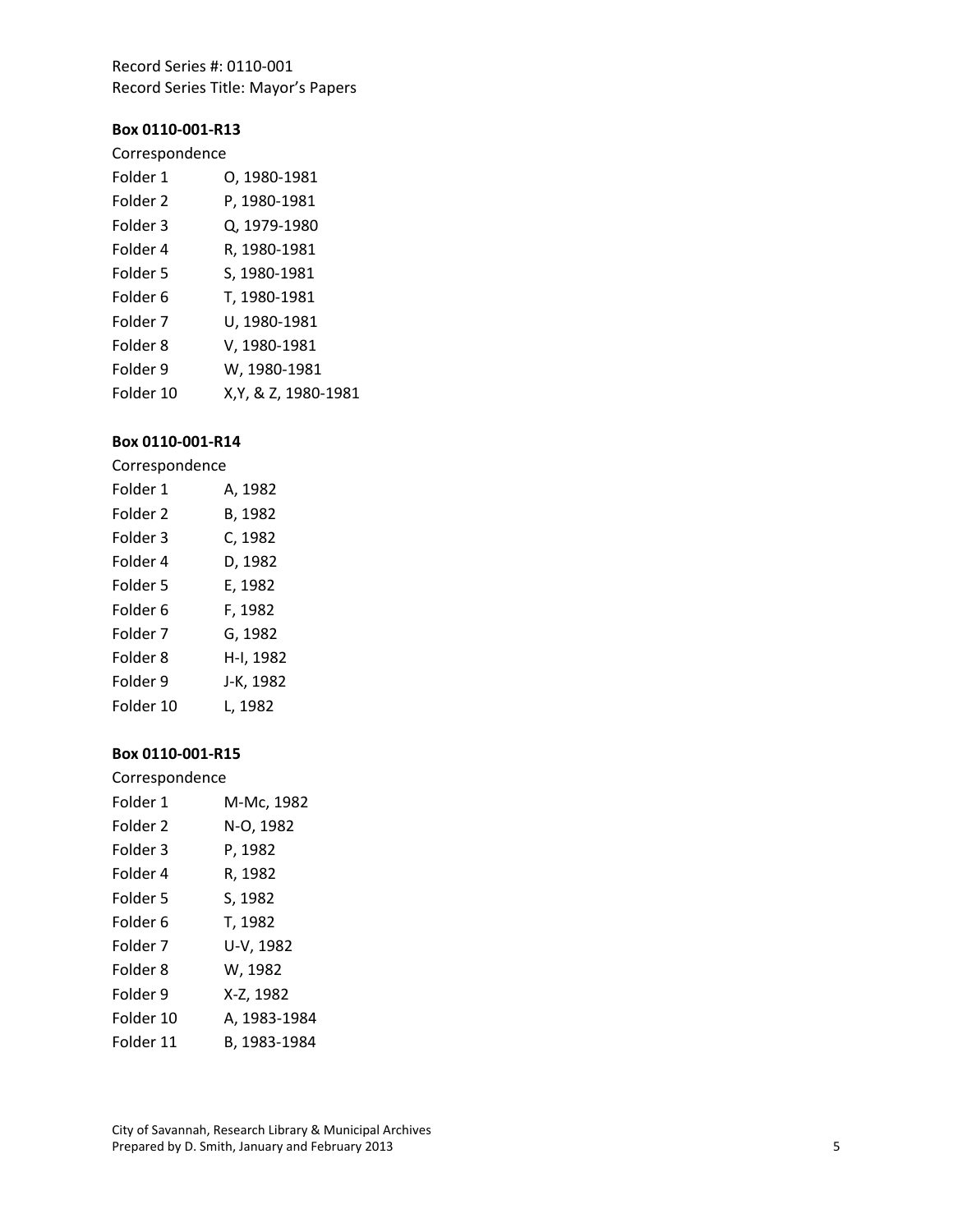# **Box 0110‐001‐R16**

# Correspondence

| Folder 1            | Bingo, 1983-1984                          |
|---------------------|-------------------------------------------|
| Folder <sub>2</sub> | Bus Benches, 1983-1984 (MISSING FROM BOX) |
| Folder 3            | C, 1983-1984                              |
| Folder 4            | Coffee Bluff Fishing Camp, 1985           |
| Folder 5            | D, 1983-1984                              |
| Folder 6            | Davant Park, 1983                         |
| Folder <sub>7</sub> | Edward J. Devitt Award, 1984              |
| Folder 8            | E, 1983-1984                              |
| Folder 9            | F, 1983-1984                              |
| Folder 10           | G, 1983-1984                              |
| Folder 11           | Gas Leak - DeRenne Avenue, 1984-1985      |
| Folder 12           | Greenwich Cemetery, 1984                  |
| Folder 13           | H, 1983-1984                              |
|                     |                                           |

## **Box 0110‐001‐R17**

## Correspondence

| Folder 1            | Harbor Fees, 1984                       |
|---------------------|-----------------------------------------|
| Folder <sub>2</sub> | Star of Savannah - Ann Henricksen, 1984 |
| Folder 3            | I, 1983-1984                            |
| Folder 4            | Irish Monument, 1983                    |
| Folder 5            | J, 1983-1984                            |
| Folder 6            | K, 1983-1985                            |
| Folder 7            | L, 1983-1984                            |
| Folder 8            | M, 1983-1984                            |
| Folder 9            | Mc, 1983-1984                           |
| Folder 10           | Minority Vendors, 1984                  |
| Folder 11           | N, 1983-1984                            |
| Folder 12           | 0, 1983-1984                            |
| Folder 13           | P, 1983-1984                            |
| Folder 14           | Private Industry Council, 1983-1984     |

Folder 15 Q, 1983‐1984

#### **Box 0110‐001‐R18**

| Folder 1 | R. 1983-1984                     |
|----------|----------------------------------|
| Folder 2 | Recreational Bond Projects, 1982 |
| Folder 3 | Resource Recovery, 1984          |
| Folder 4 | S, 1983-1984                     |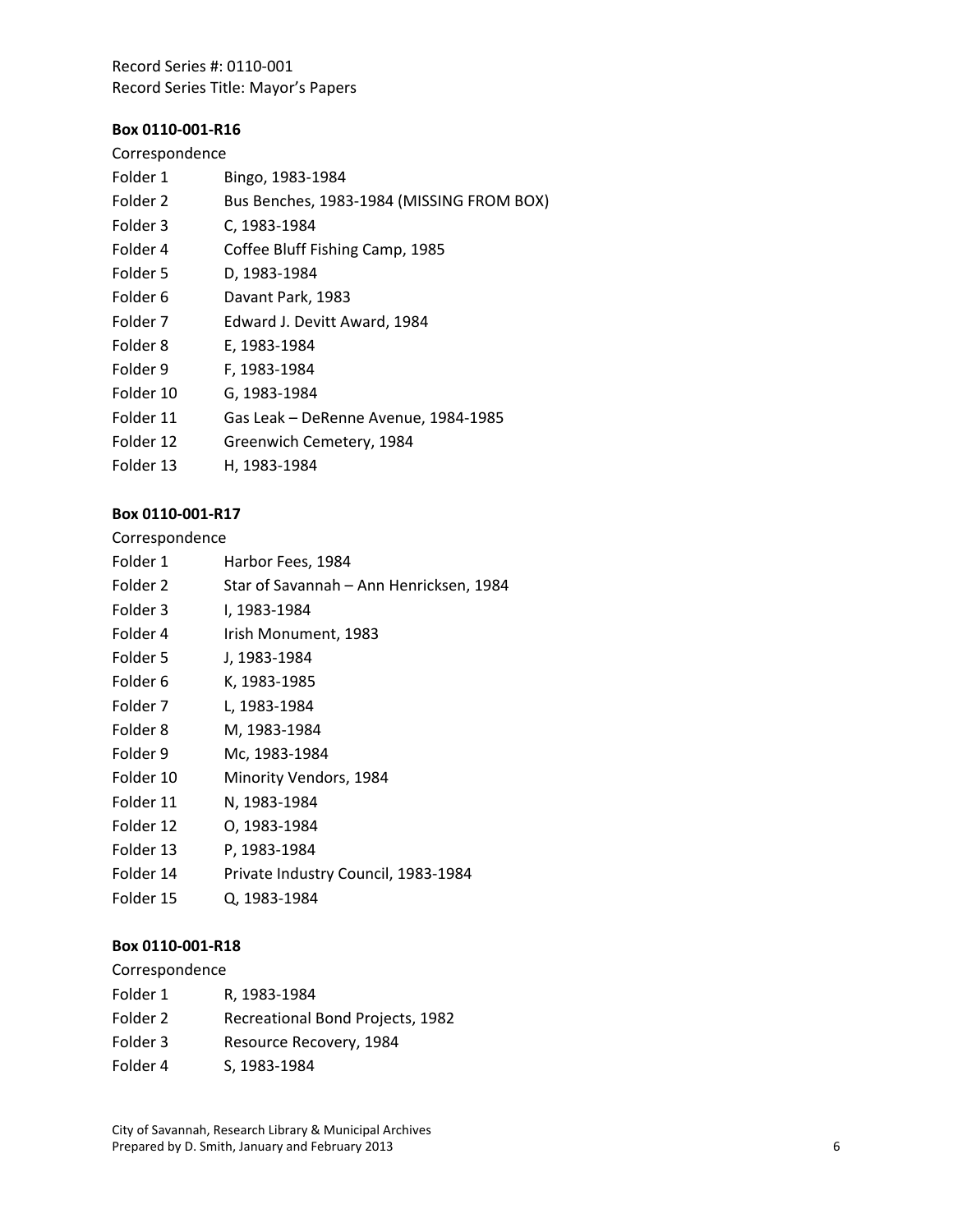| Folder 5  | T, 1983-1984                  |
|-----------|-------------------------------|
| Folder 6  | U, 1983-1984                  |
| Folder 7  | V, 1983-1984                  |
| Folder 8  | W, 1983-1984                  |
| Folder 9  | White House Fellowships, 1983 |
| Folder 10 | World's Fair, 1982            |
| Folder 11 | X-Z, 1983-1984                |

## **Box 0110‐001‐R19**

Correspondence

| Folder 1  | A, 1985-1986                             |
|-----------|------------------------------------------|
| Folder 2  | Abercorn-White Bluff Widening, 1981-1984 |
| Folder 3  | B, 1985-1986                             |
| Folder 4  | C, 1985-1986                             |
| Folder 5  | D, 1985-1986                             |
| Folder 6  | D.A.R. Awards Committee, 1985            |
| Folder 7  | E, 1985-1986                             |
| Folder 8  | F, 1985-1986                             |
| Folder 9  | Fine Arts Center, 1984-1985              |
| Folder 10 | Franklin Square, 1984-1985               |
| Folder 11 | G, 1985-1986                             |
| Folder 12 | Girl Scout Stamps, 1985                  |

## **Box 0110‐001‐R20**

| Folder 1  | H, 1984-1986                                                                     |
|-----------|----------------------------------------------------------------------------------|
| Folder 2  | I, 1985-1986                                                                     |
| Folder 3  | Inner City Night Shelter, 1986-1987                                              |
| Folder 4  | Inner City Scouting, 1986-1987                                                   |
| Folder 5  | J, 1985-1986                                                                     |
| Folder 6  | K, 1985-1986                                                                     |
| Folder 7  | L. 1984-1986                                                                     |
| Folder 8  | Local Government Finance Data Project (Georgia Department of Community Affairs), |
|           | 1985                                                                             |
| Folder 9  | Long Branch Saloon, 1984-1985                                                    |
| Folder 10 | Mc, 1985-1986                                                                    |
| Folder 11 | N, 1985-1986                                                                     |
| Folder 12 | 0, 1985-1986                                                                     |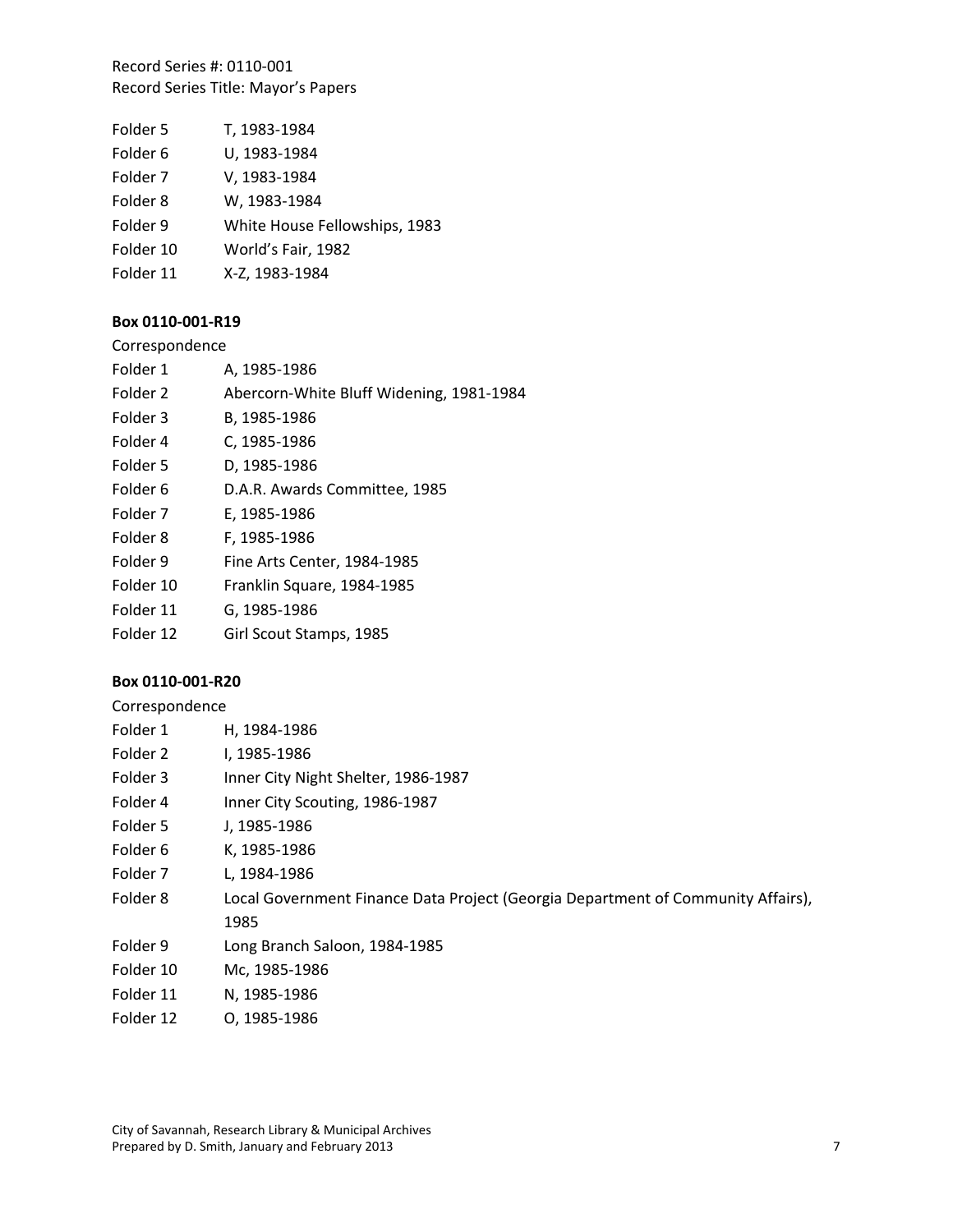## **Box 0110‐001‐R21**

| Correspondence |  |  |
|----------------|--|--|
|----------------|--|--|

| Folder 1            | P, 1985-1986                                  |
|---------------------|-----------------------------------------------|
| Folder 2            | Pilotage Commission, 1985                     |
| Folder 3            | Q, 1986                                       |
| Folder 4            | R, 1985-1986                                  |
| Folder 5            | S, 1985-1986                                  |
| Folder 6            | Savannah College of Art and Design, 1985-1986 |
| Folder <sub>7</sub> | Super Run II, 1985-1986                       |
| Folder 8            | T, 1984-1986                                  |
| Folder 9            | U, 1985-1986                                  |
| Folder 10           | V, 1985-1986                                  |
| Folder 11           | W, 1985-1986                                  |
| Folder 12           | X-Z, 1985-1986                                |
|                     |                                               |

#### **Box 0110‐001‐R22**

Correspondence

| Folder 1            | A, 1986-1988                                |
|---------------------|---------------------------------------------|
| Folder <sub>2</sub> | B, 1987-1988                                |
| Folder 3            | Bicentennial - U.S. Constitution, 1986-1987 |
| Folder 4            | British Clippers, LTD, 1986                 |
| Folder 5            | C, 1986-1988                                |
| Folder <sub>6</sub> | Candler General Hospital, 1987              |
| Folder 7            | Chatham County Republican Party, 1988       |
| Folder 8            | Chuck Cone, 1987                            |
| Folder 9            | Citizen Advocacy, Inc., 1987                |
| Folder 10           | City Retreat, 1988                          |
| Folder 11           | Civic Center Annual Report, 1987            |
| Folder 12           | Crime Prevention Committee, 1985            |

### **Box 0110‐001‐R23**

| Folder 1 | D, 1987-1988     |
|----------|------------------|
| Folder 2 | Drain, 1986-1987 |

- Folder 3 Drainage Improvement Task Force, 1987 Folder 4 Dutch Island – Water & Sewer, 1986
- Folder 5 E, 1987‐1988
- Folder 6 F, 1987-1988
- Folder 7 Federal Building, 1988
- Folder 8 Federal Express, 1988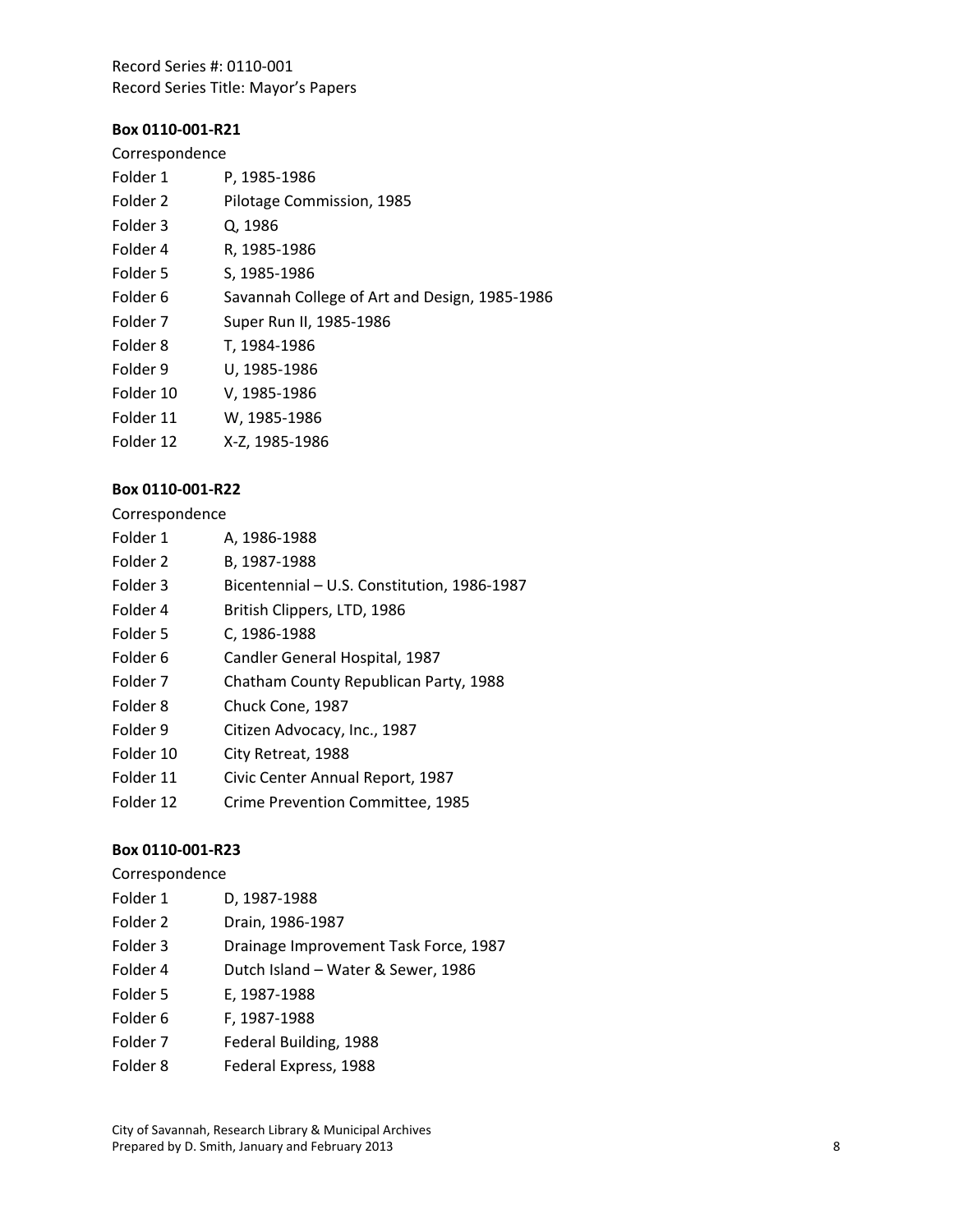- Folder 9 Flood Insurance, 1986-1987
- Folder 10 Friends of Oglethorpe, 1988
- Folder 11 G, 1987‐1988
- Folder 12 Georgia Department of Community Affairs, 1988
- Folder 13 Gramm-Rudman-Hollings Deficit Reduction Law, 1986-1987

## **Box 0110‐001‐R24**

| Correspondence |
|----------------|
|----------------|

| Folder 1 | H, 1987-1988 |
|----------|--------------|
|----------|--------------|

| Folder 2 | <b>Holocaust Memorial Council, 1988</b> |  |  |
|----------|-----------------------------------------|--|--|
|          |                                         |  |  |

- Folder 3 Home Occupation, 1988
- Folder 4 I, 1987‐1988
- Folder 5 J, 1987‐1988
- Folder 6 K, 1987-1988
- Folder 7 L, 1987‐1988
- Folder 8 Leadership Institute, 1987
- Folder 9 Legacy Properties, 1988
- Folder 10 Lorwood Street/Paradise Park, 1987
- Folder 11 M, 1984‐1987

## **Box 0110‐001‐R25**

| Folder 1  | M, 1988                                        |
|-----------|------------------------------------------------|
| Folder 2  | Mc, 1988                                       |
| Folder 3  | <b>Minority Purchasing Statistics, 1987</b>    |
| Folder 4  | Senator Nick Moraitakis, 1988                  |
| Folder 5  | N, 1987-1988                                   |
| Folder 6  | Narcotics Discussion – New York, NY, 1986      |
| Folder 7  | 0, 1987-1988                                   |
| Folder 8  | Open Meetings, 1988                            |
| Folder 9  | P, 1987-1988                                   |
| Folder 10 | Paradise Park, 1987-1988                       |
| Folder 11 | Parking Management Plan, 1988                  |
| Folder 12 | Pittsburg - Savannah Ballet Theatre, 1985-1988 |
| Folder 13 | R, 1987-1988                                   |
| Folder 14 | Rangers, 1987                                  |
| Folder 15 | Rape Crisis Center, 1985-1988                  |
| Folder 16 | Rezoning Abercorn Properties, 1988             |

Folder 17 Roundhouse Complex, 1988-1990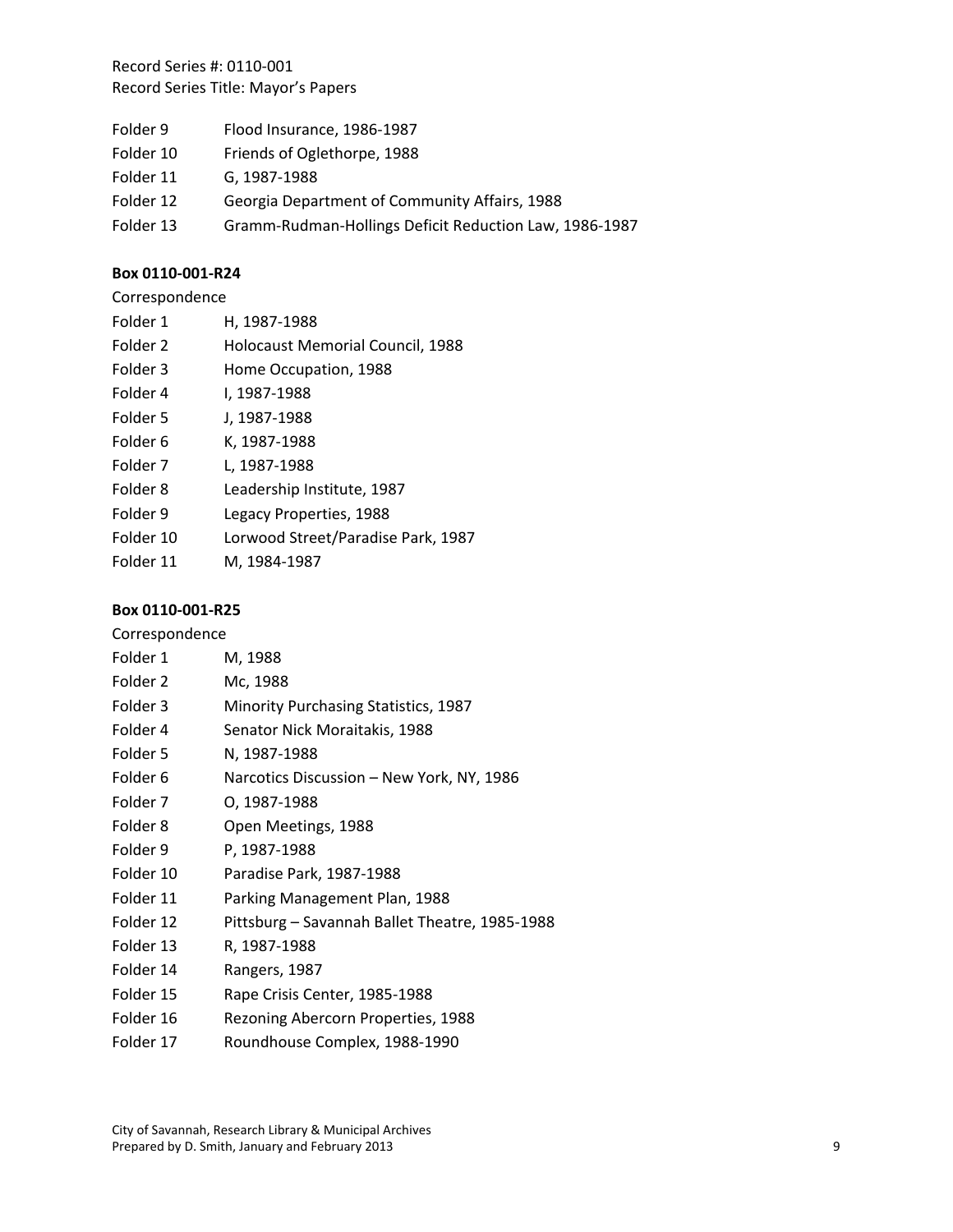#### **Box 0110‐001‐R26**

| Correspondence |                                                                      |
|----------------|----------------------------------------------------------------------|
| Folder 1       | S, 1987-1988                                                         |
| Folder 2       | Savannah Arts Festival, 1987                                         |
| Folder 3       | Savannah Film Festival, 1988                                         |
| Folder 4       | Southside Rezoning Issue, 1988                                       |
| Folder 5       | Summer Therapeutic Enrichment Program of Savannah (S.T.E.P.S.), 1987 |
| Folder 6       | T, 1987-1988                                                         |
| Folder 7       | U, 1985-1988                                                         |
| Folder 8       | Union Mission, 1985-1988                                             |
| Folder 9       | United Way Board of Directors, 1988-1989                             |
| Folder 10      | V, 1987-1988                                                         |
| Folder 11      | Vietnam Memorial, 1988                                               |
| Folder 12      | W, 1987-1988                                                         |
| Folder 13      | X-Z, 1987-1988                                                       |
|                |                                                                      |

# **Box 0110‐001‐R27**

#### Correspondence

| A, 1989-1991                                     |
|--------------------------------------------------|
| Abortion, 1988-1989                              |
| "Adopt a Block" Program, 1990                    |
| Aldermanic Districts, 1990-1991                  |
| American Institute for Public Service, 1989-1991 |
| Annual Reports – City of Savannah, 1988          |
| Assault Weapons, 1989                            |
| B, 1989-1991                                     |
| Beach Institute Redevelopment Plan, 1991         |
| B.O.C. Challenge - Yacht Race, 1991              |
|                                                  |

### **Box 0110‐001‐R28**

- Folder 1 Broughton Street Task Force, 1986-1991
- Folder 2 Budget, 1989‐1991
- Folder 3 C, 1987-1991
- Folder 4 Caravel Santa Maria, 1977‐1988
- Folder 5 Casey Canal Parkway, 1987-1989
- Folder 6 Central of Georgia Railroad Complex, 1989-1991
- Folder 7 Citizens Council on Oversight of Government, 1989-1990
- Folder 8 Citizens for Roads and Progress Committee, 1989
- Folder 9 City's 200<sup>th</sup> Birthday, 1989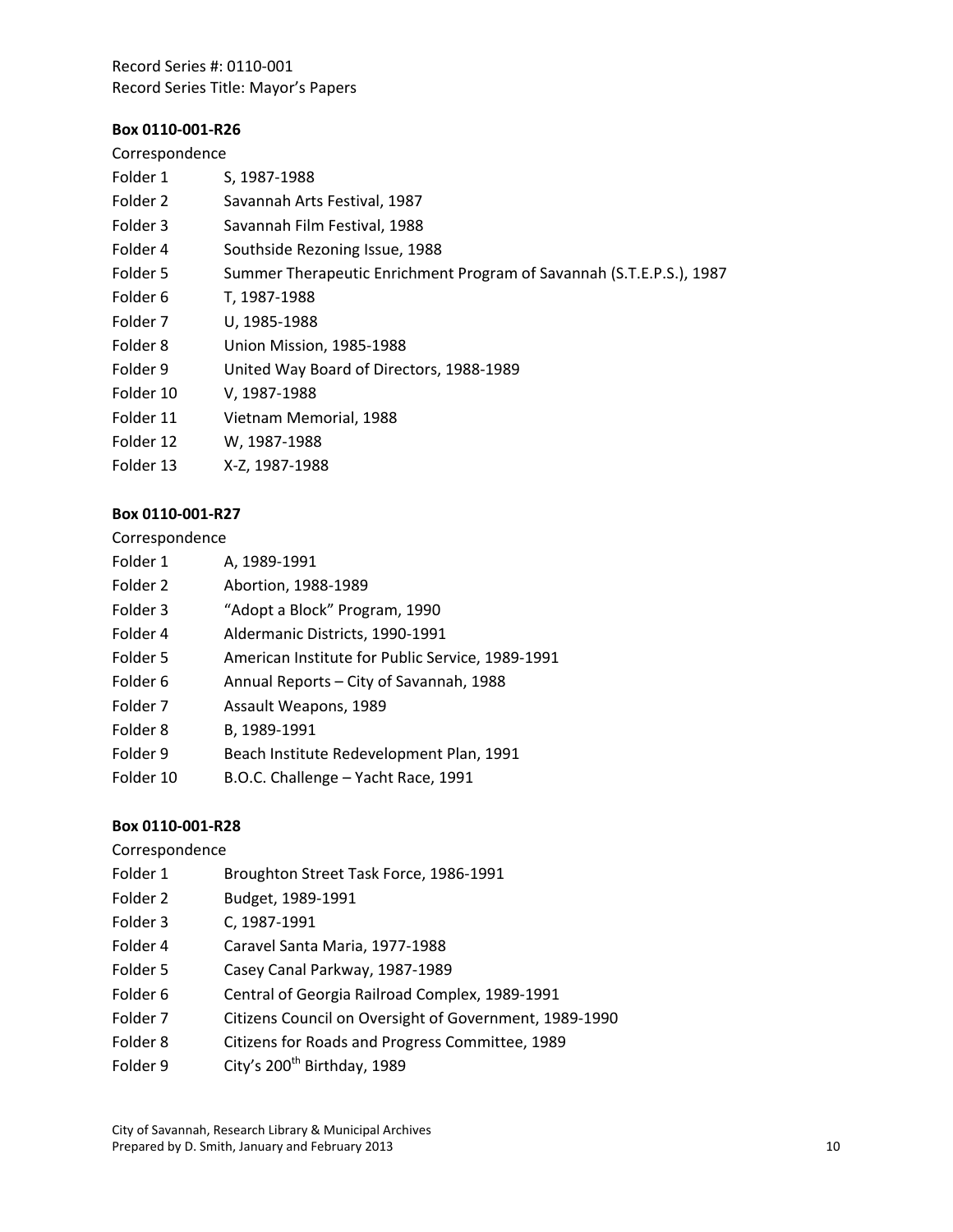- Folder 10 Civic Center, 1990-1991
- Folder 11 Civil Defense, 1990
- Folder 12 Clean Air Act, 1977
- Folder 13 Coastal Area Planning and Development Commission, 1987‐1989
- Folder 14 Coastal Jazz Association, 1990
- Folder 15 Commission on Children and Youth, 1989
- Folder 16 Comprehensive Downtown Strategy, 1988
- Folder 17 Cultural and Trade Center, U.S. International, 1989

#### **Box 0110‐001‐R29**

#### Correspondence

| Folder 1  | D, 1989-1991                 |
|-----------|------------------------------|
| Folder 2  | Delta Air Lines, 1990-1991   |
| Folder 3  | Drainage Improvements, 1990  |
| Folder 4  | Drugs, 1988-1991             |
| Folder 5  | - Wrice, Herman, 1991        |
| Folder 6  | E, 1989-1991                 |
| Folder 7  | Elba Island Terminal, 1989   |
| Folder 8  | "Endeavor" (Ship), 1989-1990 |
| Folder 9  | F, 1989-1991                 |
| Folder 10 | F.B.I., 1990                 |
| Folder 11 | Festival of Trees, 1990      |
| Folder 12 | Flag, NO DATE                |
| Folder 13 | G, 1989-1991                 |

### **Box 0110‐001‐R30**

- Folder 1 Gamble Building, 1989
- Folder 2 Garden Center Eisenhower, 1989
- Folder 3 Georgetown Regional Wastewater Treatment Facility, 1989
- Folder 4 Georgia Maritime & International Trade Center, 1991
- Folder 5 Georgia Trend, 1990
- Folder 6 Gulf Jet, 1989
- Folder 7 Gulfstream Allen E. Paulson, 1988‐1990
- Folder 8 H, 1989‐1991
- Folder 9 Historic Horse Tours, 1991
- Folder 10 Historic Improvement Team of Savannah (H.I.T.S.), 1991
- Folder 11 HOME Investment Partnership Program, 1991
- Folder 12 "Hoop It Up" March of Dimes, 1991
- Folder 13 I, 1989-1991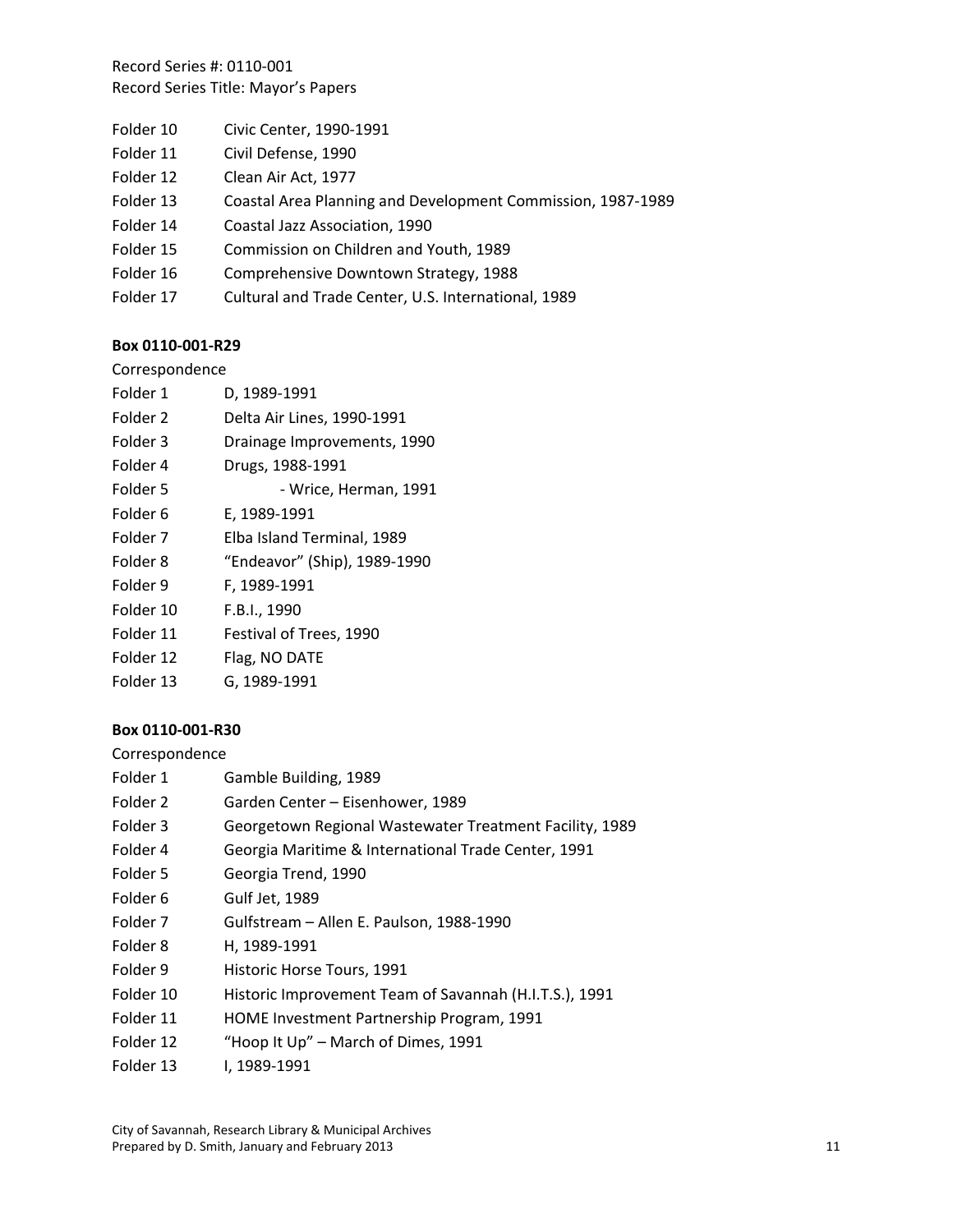Folder 14 Indigent Medical Care, 1991 Folder 15 Intergovernmental Council, 1990-1991 Folder 16 International Understanding & Cooperation Among the Legal Professions of the World Committee, 1989 Folder 17 J, 1989-1991

## **Box 0110‐001‐R31**

| Correspondence |  |
|----------------|--|
|----------------|--|

| Folder 1 | Jefferson Awards, 1990 |
|----------|------------------------|
|----------|------------------------|

- Folder 2 Jered Brown Brothers, Inc., 1990
- Folder 3 K, 1989-1991
- Folder 4 Keep Savannah Beautiful, 1991
- Folder 5 Key Airlines, 1991
- Folder 6 King, Dr. Martin Luther, 1988-1991
- Folder 7 L, 1989‐1991
- Folder 8 Legal Notices, 1985
- Folder 9 Lighting of Savannah, 1989
- Folder 10 Lucas Theatre for the Arts Downtown Saturday Night, 1989-1991
- Folder 11 M, 1989‐1991
- Folder 12 Medical Waste Incinerator, 1989
- Folder 13 Meeting Sites Rates, 1992
- Folder 14 Muscular Dystrophy Association, 1989-1991

### **Box 0110‐001‐R32**

| Folder 1 | Mc. 1989-1991                                                        |
|----------|----------------------------------------------------------------------|
| Folder 2 | N. 1988-1991                                                         |
| Folder 3 | National Housing Partnership (NHP) (WITH ORIGINAL PHOTOS), 1988-1989 |

- Folder 4 National Job Partnership Training Meeting (1992), 1990
- Folder 5 NCAA I-AA National Football Championship Board of Trustees Georgia Southern, 1989
- Folder 6 Neighbor to Neighbor Justice Center, 1987-1990
- Folder 7 O, 1989‐1991
- Folder 8 Ogeechee River, 1989
- Folder 9 P, 1989-1991
- Folder 10 Patriots Foundation, 1991
- Folder 11 Peace Park, 1989
- Folder 12 Pharaon, Dr. Ghaith R., 1991
- Folder 13 Plantation Oaks Apartments Dr. J.C. Metts, 1989
- Folder 14 Police Officers Bill of Rights, 1991
- Folder 15 Postal Service, 1989-1990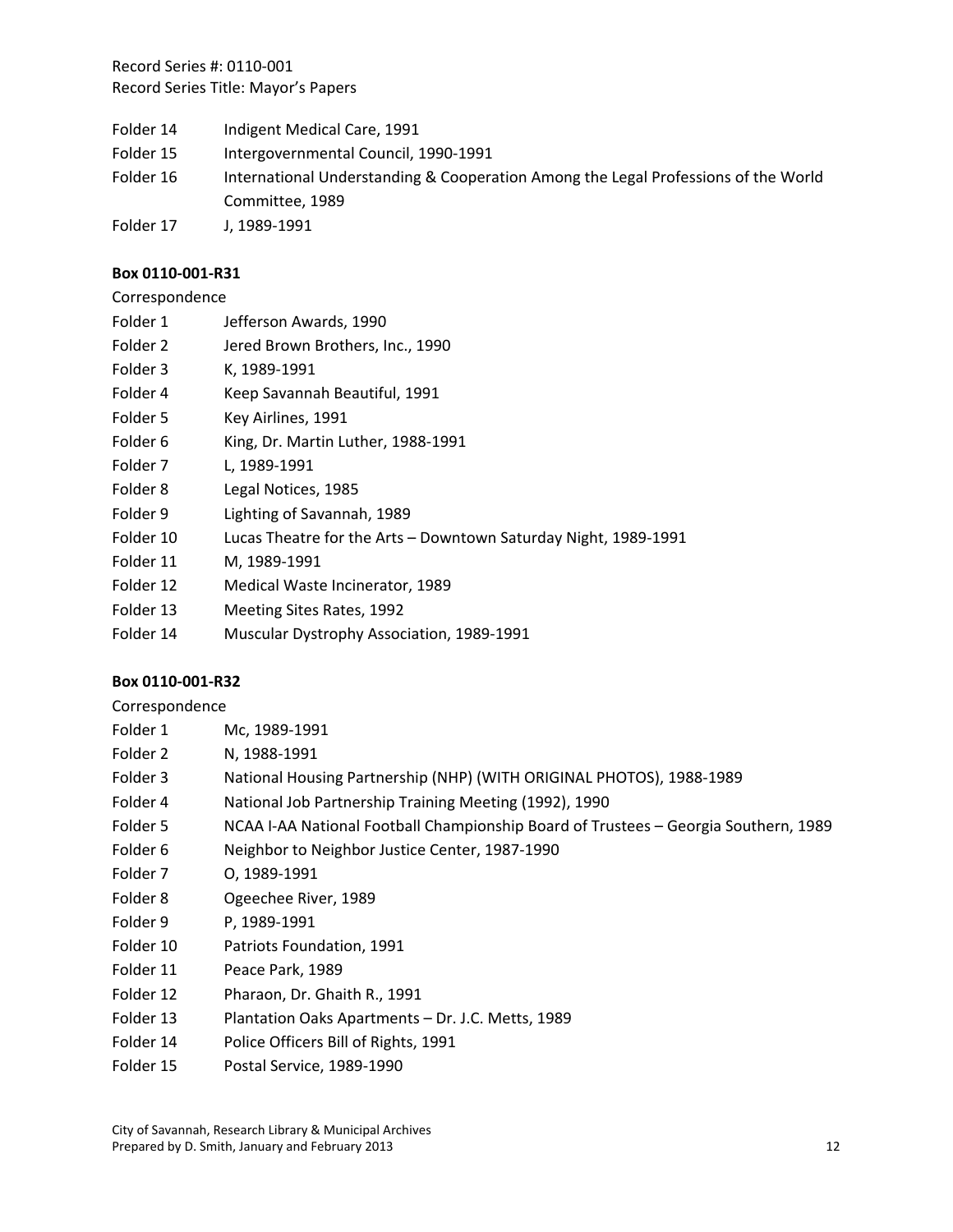- Folder 16 Preservation/Economic Strategies for Savannah, 1990
- Folder 17 Private Industry Council, 1989-1991
- Folder 18 Profile, 1988‐1989
- Folder 19 Project Love, 1991
- Folder 20 Q, 1989‐1991

## **Box 0110‐001‐R33**

| Correspondence |
|----------------|
|----------------|

- Folder 2 Race Across America, 1990-1991
- Folder 3 Raddison Hotel, 1989
- Folder 4 Rawstrom, F.J., 1990‐1991
- Folder 5 Reapportionment, 1991
- Folder 6 Redistricting, 1991
- Folder 7 Regional Adult Literacy Partnership, 1989-1990
- Folder 8 Regional University, 1988-1989
- Folder 9 Renaissance Savannah, 1989
- Folder 10 Rogers, Dr. Werner, 1990
- Folder 11 S, 1989-1991
- Folder 12 Salzburg File, NO DATE
- Folder 13 Savannah Arts Commission, 1990
- Folder 14 Savannah-Chatham Commission on Children and Youth, 1989
- Folder 15 Savannah Citizens Assembly, 1989
- Folder 16 Savannah Compact Agreement, 1990
- Folder 17 Savannah Jazz Festival, 1989

# **Box 0110‐001‐R34**

- Folder 1 Savannah Maritime Festival, 1991
- Folder 2 Savannah News Articles, 1990
- Folder 3 Savannah Onstage, 1989-1991
- Folder 4 Savannah Quarters, 1989
- Folder 5 Savannah River Plant, 1988-1991
- Folder 6 Savannah Song, 1989
- Folder 7 Savannah Theatre Exterior Restoration, 1990
- Folder 8 Savannah Waterfront Association, 1989-1991
- Folder 9 Scattered Site Housing, 1991
- Folder 10 Showcase Program, 1990
- Folder 11 Southeastern Development Group, 1990‐1991
- Folder 12 Southern Growth Policies Board, 1990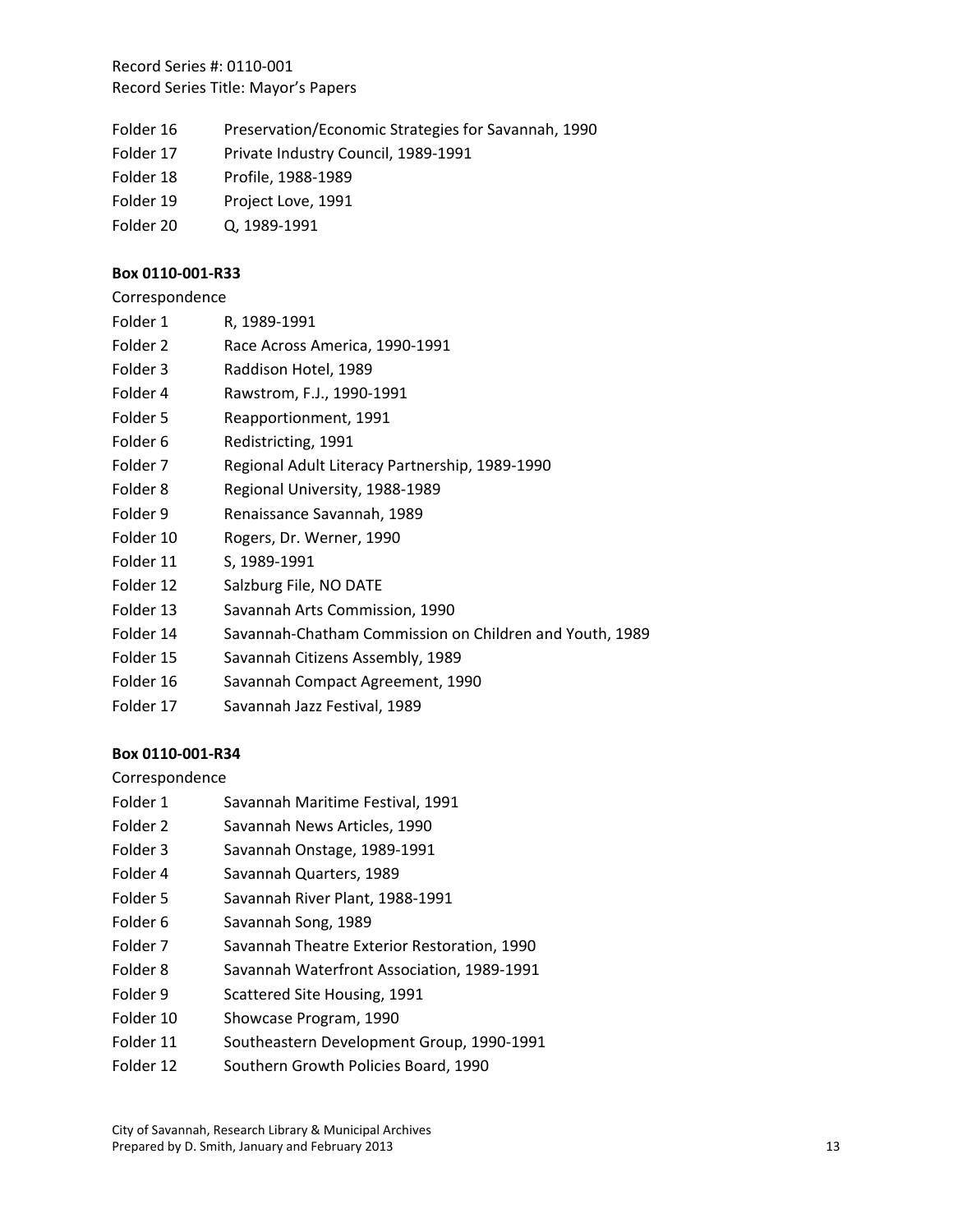- Folder 13 Soviet Georgia (Leslie Gordon), 1990‐1991
- Folder 14 State Health Planning Agency, 1989-1991
- Folder 15 Sterling Cablevision, 1990-1991
- Folder 16 Stored Product Insect Research & Development Authority, 1991
- Folder 17 T, 1989-1991
- Folder 18 Talmadge Bridge, 1987‐1991
- Folder 19 Tour Buses Parking, 1990
- Folder 20 Tourist Television, Inc., 1991
- Folder 21 Treasury Department, 1990
- Folder 22 Truman Parkway, 1990
- Folder 23 U, 1989‐1991
- Folder 24 Union Camps, 1990
- Folder 25 Union Mission, 1990-1991
- Folder 26 Uptown Savannah (old), 1989‐1990

### **Box 0110‐001‐R35**

- Folder 1 Uptown Savannah/Downtown Partnership, 1990
- Folder 2 Urban Corps Expansion Project, 1989
- Folder 3 Urban Summit, 1991
- Folder 4 V, 1989‐1991
- Folder 5 Vision 20/20, 1989‐1990
- Folder 6 W, 1989‐1991
- Folder 7 Wetlands, 1990‐1991
- Folder 8 George Whitefield Project Bryn Yemm, 1990‐1991
- Folder 9 X‐Z, 1989‐1991
- Folder 10 Zoning Petition 702 E. Victory Drive, 1989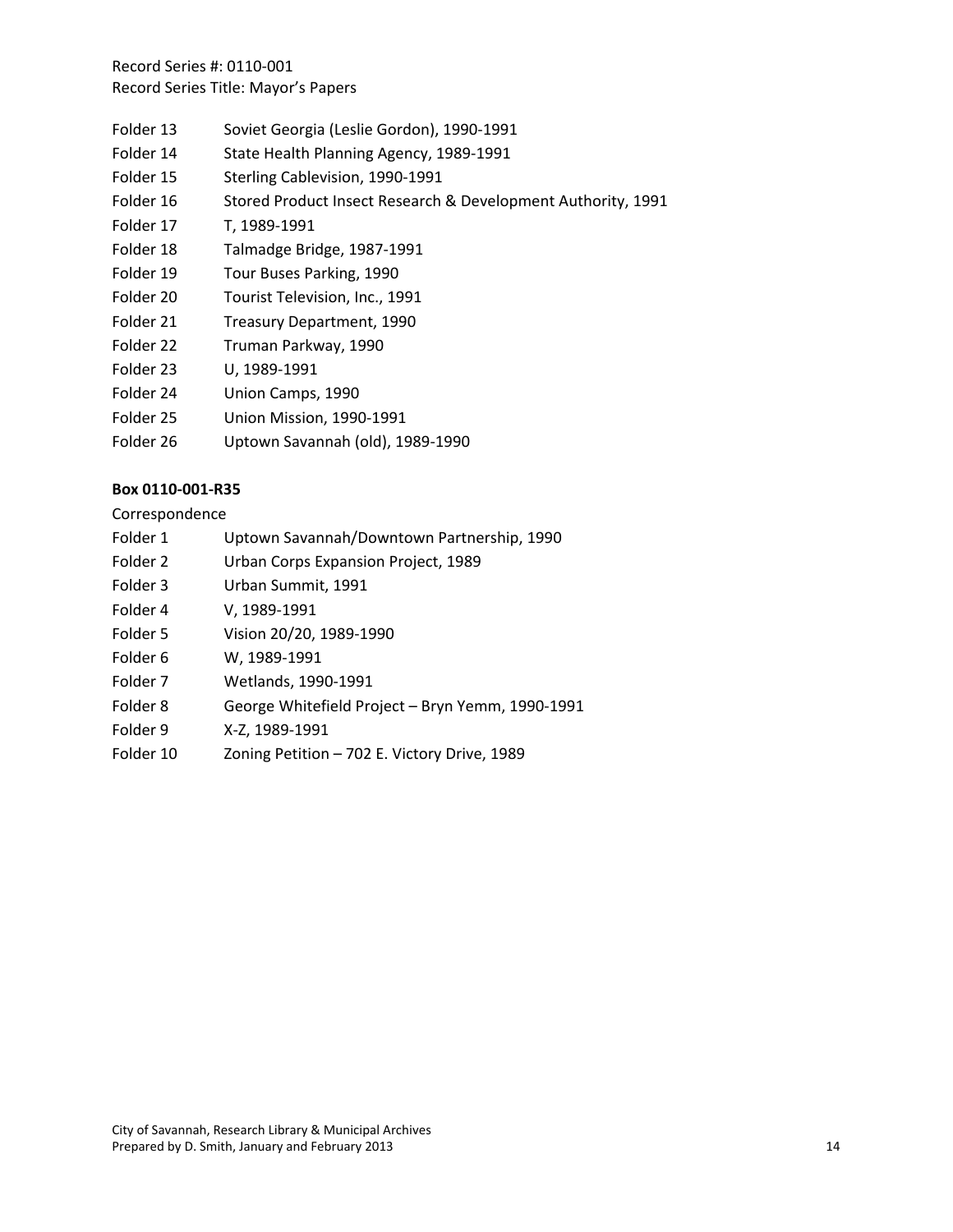## **SUB‐SERIES 2, LEGISLATION, 1973‐1991 (arranged chronologically)**

#### **Box 0110‐001‐R36**

## Legislation

| Folder 1            | Legislation, 1973-1974                          |
|---------------------|-------------------------------------------------|
| Folder <sub>2</sub> | Legislation, 1975-1976                          |
| Folder 3            | Legislation - Double Taxation, 1975-1976        |
| Folder 4            | Legislation - Freeport Bill, 1975-1976          |
| Folder 5            | Legislation - Gross Receipts Tax, 1975-1976     |
| Folder <sub>6</sub> | Legislation - Hotel-Motel Tax, 1975-1976        |
| Folder 7            | Legislation - Local Option Sales Tax, 1975-1980 |
| Folder 8            | Legislative Requests, 1975-1976                 |
| Folder 9            | Legislation, 1978                               |
| Folder 10           | Chatham County Legislative Meeting (GMA), 1978  |
| Folder 11           | Legislation - Gross Receipts Tax, 1979          |
| Folder 12           | Legislation - Local Option Sales Tax, 1979      |
| Folder 13           | Legislation - Local Option Sales Tax, 1980      |
| Folder 14           | Legislative Meetings - Jaycee, 1980             |
| Folder 15           | Sales Tax - Miscellaneous, 1980-1983            |
| Folder 16           | Sales Tax, 1981                                 |
| Folder 17           | Legislation - Hotel-Motel Tax, 1982             |
|                     |                                                 |

- Folder 18 Legislation Local Option Sales Tax, 1982
- Folder 19 Legislative Requests, 1982-1983

#### **Box 0110‐001‐R37**

Legislation

| Legislation, 1983<br>Folder 1 |  |
|-------------------------------|--|
|-------------------------------|--|

- Folder 2 Sales Tax, 1983
- Folder 3 Legislation, 1984
- Folder 4 Legislative Requests, 1984
- Folder 5 Legislative Requests, 1985
- Folder 6 Legislation, 1986
- Folder 7 Legislation, 1987
- Folder 8 Sales Tax for Road Improvements, 1987-1989
- Folder 9 Legislation, 1989-1991
- Folder 10 Distribution of Local Option Sales Tax, 1989-1991
- Folder 11 Extension of 1 Cent Sales Tax, 1989
- Folder 12 Hotel-Motel Tax Proposal, 1989-1990
- Folder 13 Legislative Requests, 1990-1991
- Folder 14 Legislature, 1991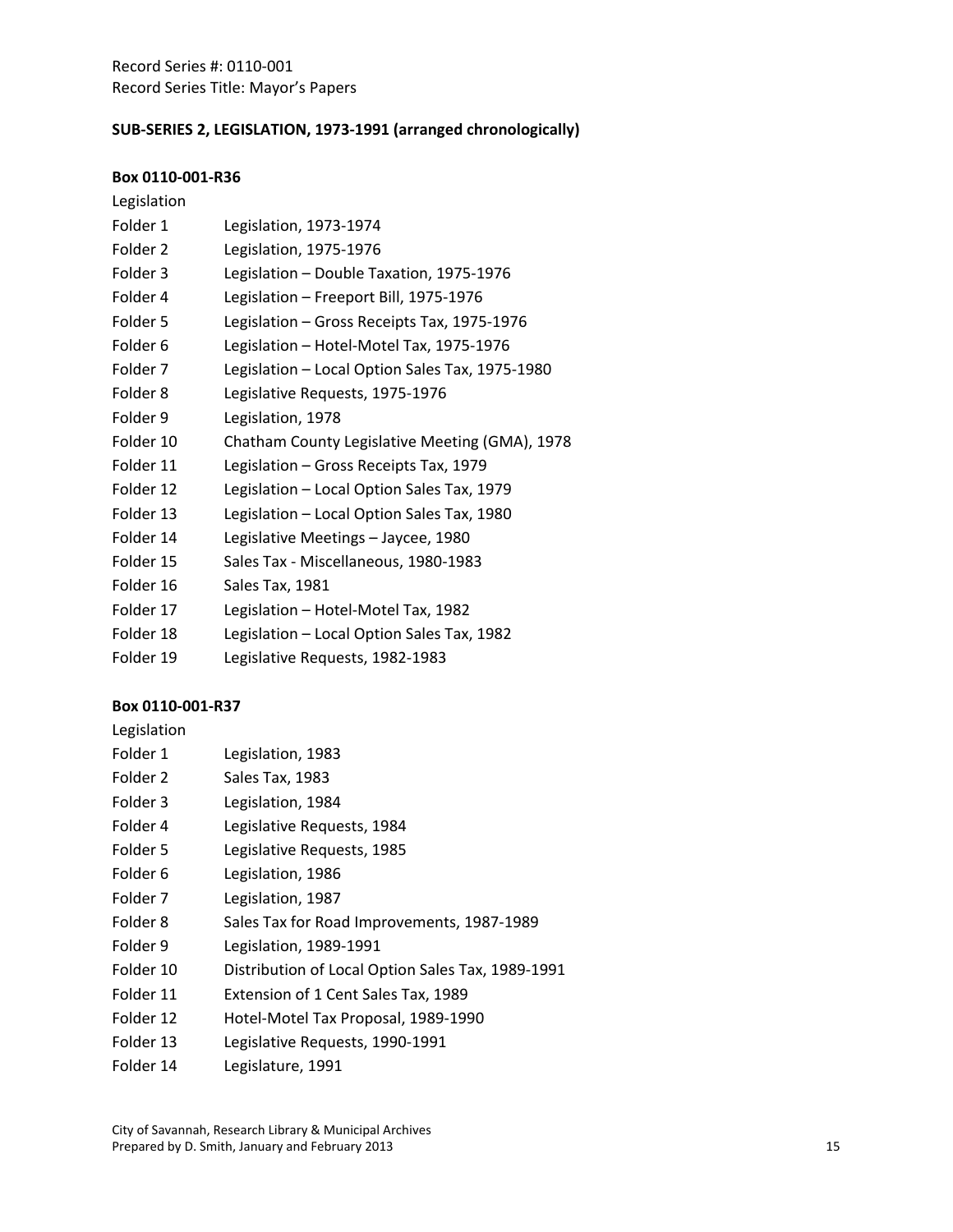# **SUB‐SERIES 3, MAYOR'S TRIPS, 1978‐1981 (arranged chronologically)**

| Mayor's Trips |                                                                                        |
|---------------|----------------------------------------------------------------------------------------|
| Folder 1      | Winston Salem, N.C., 1978                                                              |
| Folder 2      | Arkansas Municipal League - Hot Springs, 1978                                          |
| Folder 3      | National Urban Forestry Conference - Washington, D.C., 1978                            |
| Folder 4      | Georgia Recreation and Park Society - Atlanta, GA, 1978                                |
| Folder 5      | N.C. League of Municipalities - Ashville, NC, 1978                                     |
| Folder 6      | International Downtown Executives Association - Dallas, TX, 1978                       |
| Folder 7      | Virginia Municipal League - Norfolk, 1978                                              |
| Folder 8      | Utah League of Municipalities - Salt Lake City, UT, 1978                               |
| Folder 9      | Louisiana Municipal Association - Baton Rouge, LA, 1978                                |
| Folder 10     | West Virginia Municipal League - Charleston, WV, 1978                                  |
| Folder 11     | Salute to Moon Landrieu - New Orleans, LA, 1978                                        |
| Folder 12     | Georgia Municipal Clerks and Finance Officers Association & Speech to the Kiwanis Club |
|               | of Athens - Athens, GA, 1978                                                           |
| Folder 13     | Industrial Development Research Council - Hilton Head, SC, 1979                        |
| Folder 14     | Tribute to Archbishop lakovos at the Waldorf Astoria - New York, NY, 1979              |
| Folder 15     | Ohio Municipal League - Dayton, OH, 1979                                               |
| Folder 16     | Michigan Municipal League - Dearborn, MI, 1979                                         |
| Folder 17     | State 4-H Meeting - Atlanta, GA, 1979                                                  |
| Folder 18     | Byron, GA, 1979                                                                        |
| Folder 19     | U.S. Conference of Mayors - China, 1979                                                |
| Folder 20     | Rotary - LaGrange, GA, 1979                                                            |
| Folder 21     | League of California Cities - Anaheim, CA, 1979                                        |
| Folder 22     | University of Southern California - Los Angeles, CA, 1979                              |
| Folder 23     | Tomorrow's Leaders Banquet - Valdosta, GA, 1979                                        |
| Folder 24     | International City Management Association - Australia, 1979                            |
| Folder 25     | National League of Cities - Washington, D.C., 1979                                     |
| Folder 26     | Georgia Municipal Association Annual Mayor's Day - Atlanta, GA, 1979                   |
| Folder 27     | Telfair Chamber of Commerce - McRae, GA, 1979                                          |
| Folder 28     | Chamber of Commerce – Conyers, GA, 1979                                                |
| Folder 29     | International Union of Local Authorities (IULA) - Darmstadt, Germany, 1980             |
| Folder 30     | Columbia Downtown Action Council - Columbia, SC, 1980                                  |
| Folder 31     | National League of Cities - China, 1980                                                |
| Folder 32     | Georgia Urban Task Force - Macon, GA, 1981                                             |
| Folder 33     | Advisory Commission on Intergovernmental Relations (ACIR) - Washington, D.C., 1981     |
| Folder 34     | U.S. Conference of Mayors - Sun Valley, ID, 1981                                       |
| Folder 35     | National League of Cities - Jekyll Island, GA, 1981                                    |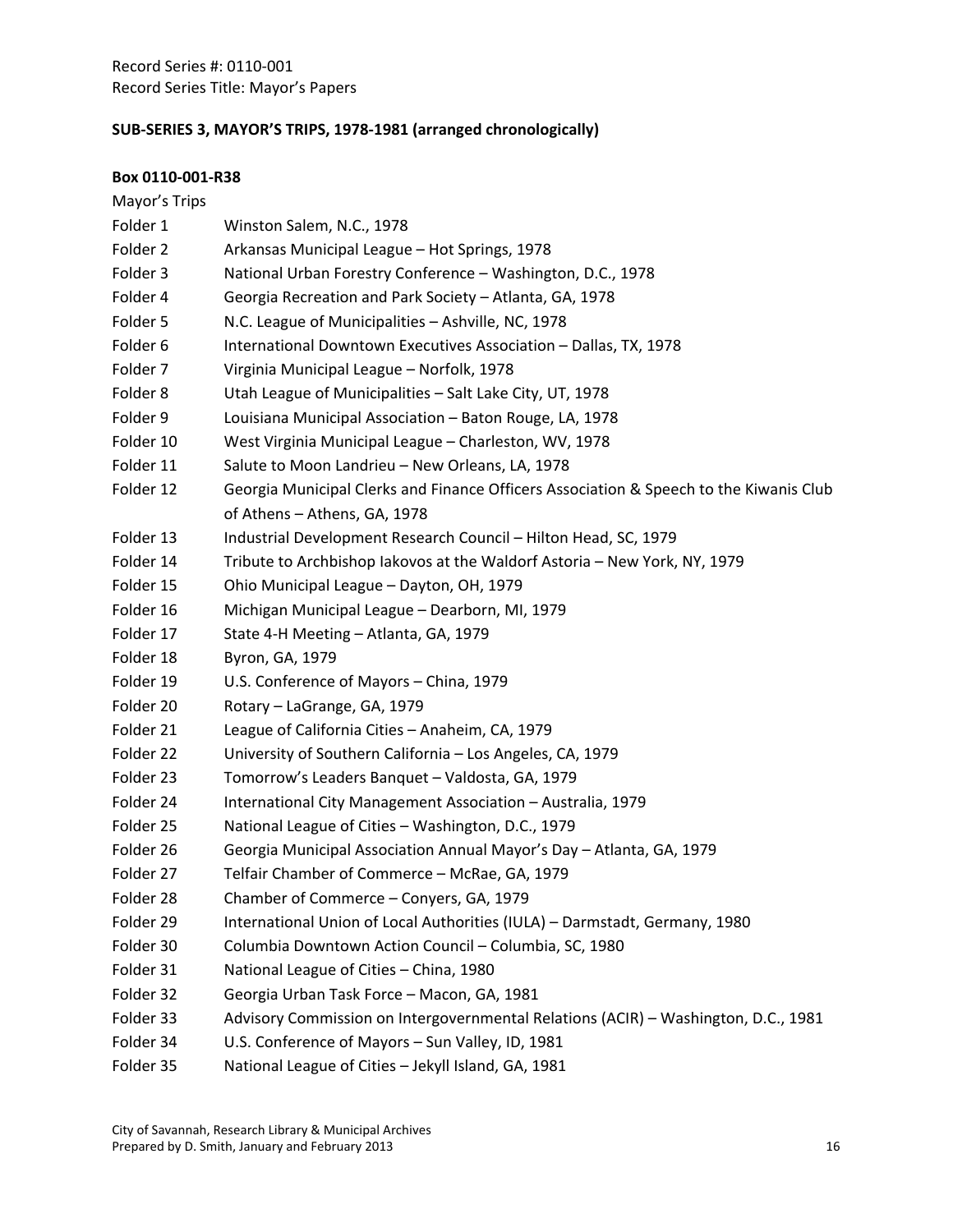Folder 36 Downtown Development Conference - Jacksonville, FL, 1981

Folder 37 KLM Airlines - Holland, 1981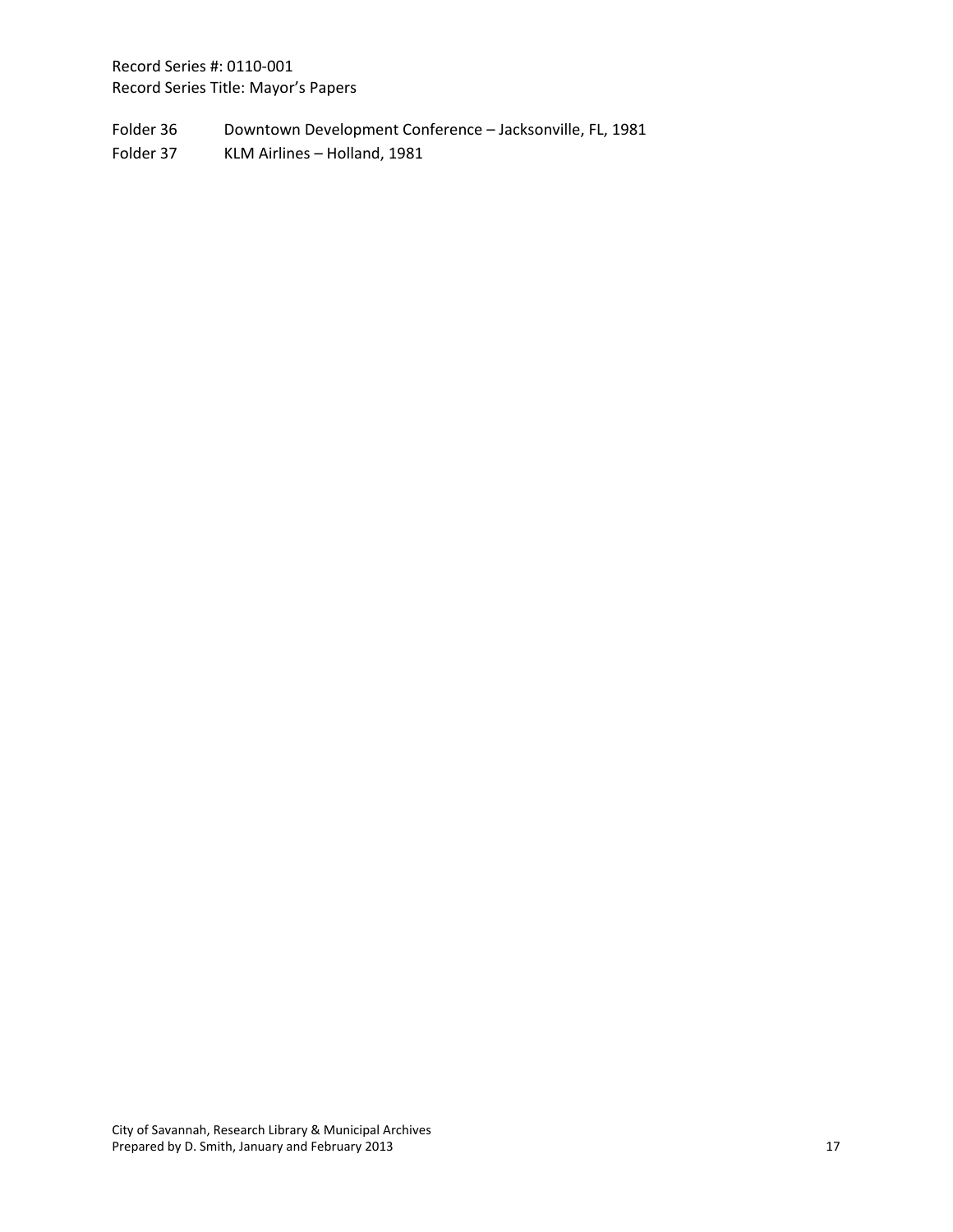## **SUB‐SERIES 4, NATIONAL LEAGUE OF CITIES (NLC), 1970‐1991 (arranged chronologically)**

#### **Box 0110‐001‐R39**

| National League of Cities (NLC) |                                                                                     |
|---------------------------------|-------------------------------------------------------------------------------------|
| Folder 1                        | 47 <sup>th</sup> Annual Congress of Cities of the National League of Cities, 1970   |
| Folder 2                        | 49 <sup>th</sup> Annual Congress of Cities of the National League of Cities, 1972   |
| Folder 3                        | National League of Cities, 1973-1974                                                |
| Folder 4                        | National League of Cities - Board of Directors, 1974                                |
| Folder 5                        | - National League of Cities Policy Leadership Seminar, 1974                         |
| Folder 6                        | - National League of Cities Board Meeting - Chicago IL, 1974                        |
| Folder 7                        | National League of Cities Convention - Houston, TX, 1974                            |
| Folder 8                        | National League of Cities/U.S. Conference of Mayors - Legislative Action Committee, |
|                                 | 1974                                                                                |
| Folder 9                        | National League of Cities Effective Government Steering Committee, 1974-1976        |
| Folder 10                       | National League of Cities, 1975-1976                                                |

## **Box 0110‐001‐R40**

#### National League of Cities (NLC)

- Folder 1 National League of Cities/U.S. Conference of Mayors Congressional Meeting, 1975
- Folder 2 National League of Cities Congress of Cities Miami Beach, FL, 1975
- Folder 3 National League of Cities Red Carpet Tour, 1975
- Folder 4 National League of Cities Reservation and Registration Dinner, 1976
- Folder 5 National League of Cities White House Meeting, 1977
- Folder 6 National League of Cities  $-2^{nd}$  Vice President, 1977
- Folder 7 National League of Cities Budget and Audit Committee, 1977
- Folder 8 National League of Cities, 1978
- Folder 9 National League of Cities Congratulatory Letters Mayor Rousakis, 1978‐1980
- Folder 10 National League of Cities Board of Directors, 1978-1982
- Folder 11 National League of Cities Legislative, 1978-1982
- Folder 12 National League of Cities Congressional City Meeting, 1979
- Folder 13 National League of Cities Airlines and Hotel, 1979
- Folder 14 National League of Cities Correspondence, 1979

# **Box 0110‐001‐R41**

National League of Cities (NLC)

- Folder 1 National League of Cities Las Vegas, 1979
- Folder 2 Arbor Day Foundation's Tree City USA Program, 1979
- Folder 3 National League of Cities Membership/Administration, 1979-1982
- Folder 4 National League of Cities Congressional-City Meeting, 1980
- Folder 5 National League of Cities Congressional-City Meeting, 1981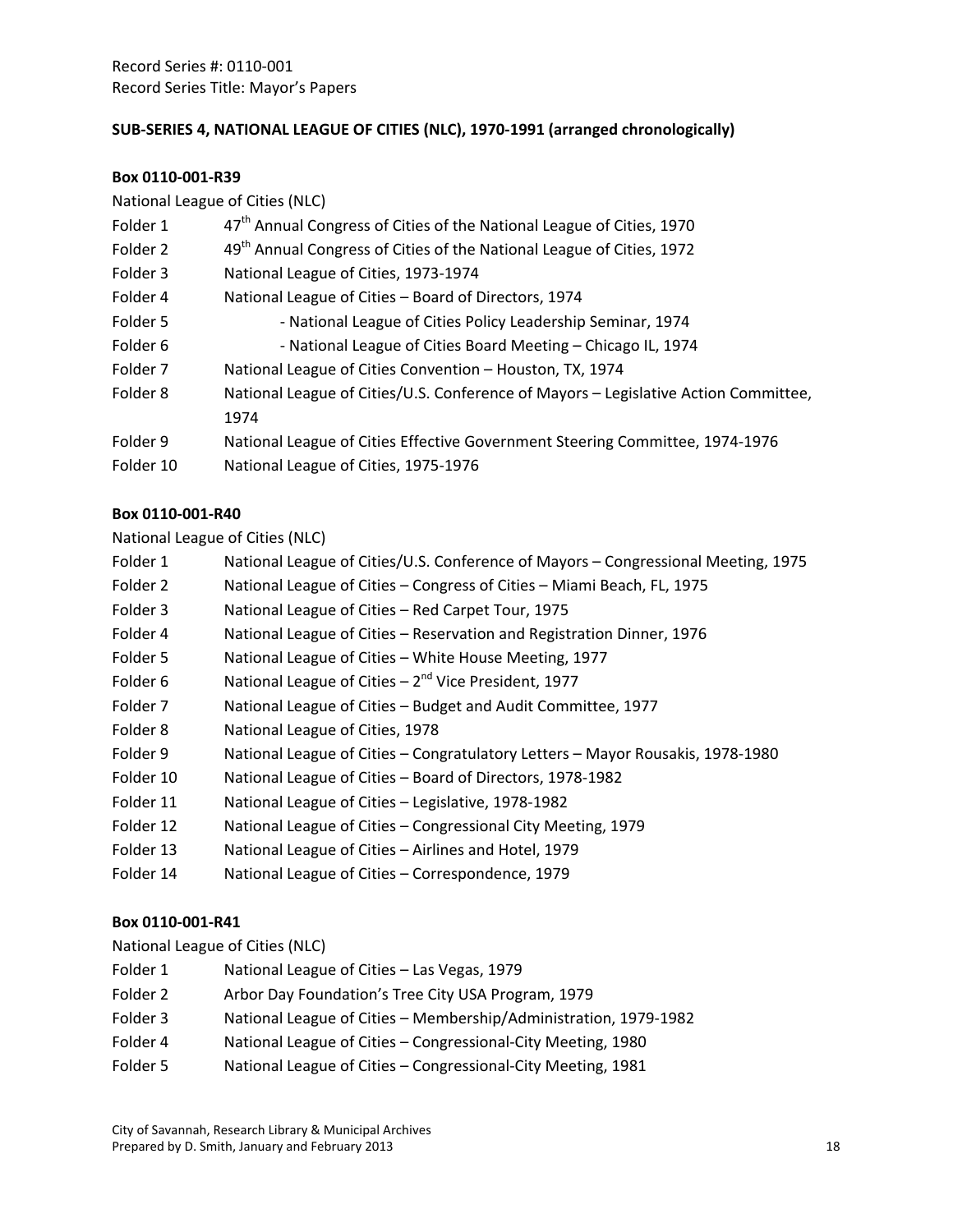- Folder 6 National League of Cities Board Meeting Indianapolis, IN, 1981
- Folder 7 National League of Cities, 1983
- Folder 8 National League of Cities, 1985-1986
- Folder 9 National League of Cities Model City Charter, 1986
- Folder 10 National League of Cities, 1987-1988
- Folder 11 National League of Cities Alan Beals Scholarship Fund, 1990
- Folder 12 National League of Cities, 1990-1991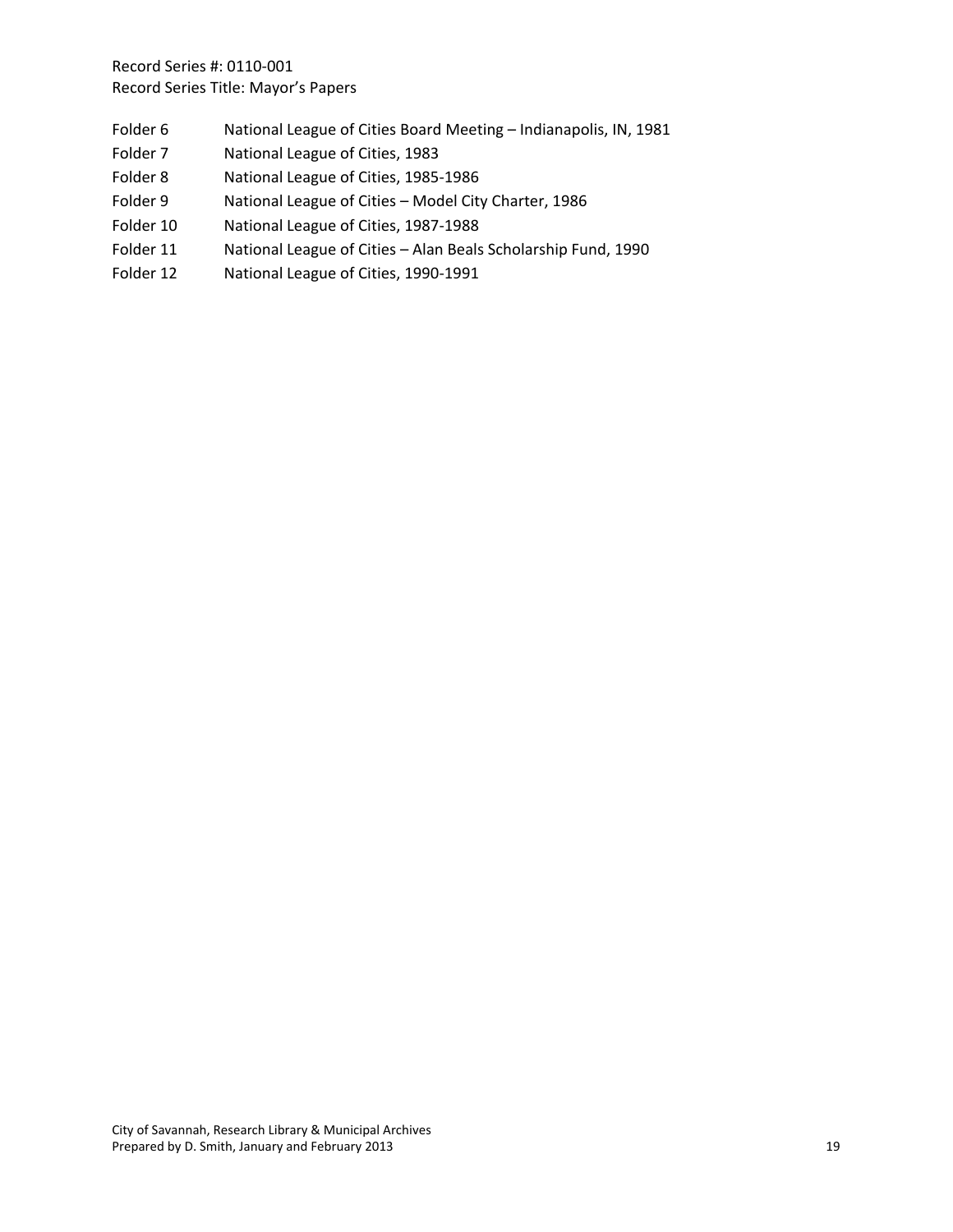# **SUB‐SERIES 5, CITY COUNCIL MEETINGS, 1970‐1991 (arranged chronologically)**

#### **Box 0110‐001‐R42**

| <b>Council Meetings</b> |                                                   |  |
|-------------------------|---------------------------------------------------|--|
| Folder 1                | Council Meeting - October 15, 1970                |  |
| Folder 2                | Council Meeting - November 12, 1970               |  |
| Folder 3                | Meeting of Mayor and Aldermen – November 13, 1970 |  |
| Folder 4                | Council Meeting - November 24, 1970               |  |
| Folder 5                | Council Meeting - December 11, 1970               |  |
| Folder <sub>6</sub>     | Council Meeting - December 23, 1970               |  |
| Folder 7                | Council Meeting – January 7, 1971                 |  |
| Folder 8                | Council Meeting - January 24, 1971                |  |
| Folder 9                | Council Meeting - February 4, 1971                |  |
| Folder 10               | Council Meeting - February 18, 1971               |  |
| Folder 11               | Council Meeting - March 4, 1971                   |  |
| Folder 12               | Council Meeting - March 18, 1971                  |  |
| Folder 13               | Pre-Council - April 1, 1971                       |  |
| Folder 14               | Council Meeting - April 1, 1971                   |  |
| Folder 15               | Council Meeting - April 15, 1971                  |  |

| <b>Council Meetings</b> |                                                     |  |
|-------------------------|-----------------------------------------------------|--|
| Folder 1                | Council Meeting - April 29, 1971                    |  |
| Folder <sub>2</sub>     | Council Meeting - May 13, 1971                      |  |
| Folder 3                | Pre-Council - May 27, 1971                          |  |
| Folder 4                | Council Meeting - May 27, 1971                      |  |
| Folder 5                | Council Meeting - June 10, 1971                     |  |
| Folder <sub>6</sub>     | Council Meeting - June 24, 1971                     |  |
| Folder 7                | Council Meeting - July 8, 1971                      |  |
| Folder <sub>8</sub>     | Council Meeting - July 27, 1971                     |  |
| Folder 9                | Council Meeting (Tentative Agenda) - August 5, 1971 |  |
| Folder 10               | Council Meeting - August 19, 1971                   |  |
| Folder 11               | Council Meeting – September 2, 1971                 |  |
| Folder 12               | Council Meeting - September 16, 1971                |  |
| Folder 13               | Council Meeting - September 30, 1971                |  |
| Folder 14               | Council Meeting - October 14, 1971                  |  |
| Folder 15               | Council Meeting - October 28, 1971                  |  |
| Folder 16               | Council Meeting - November 23, 1971                 |  |
| Folder 17               | Council Meeting - December 9, 1971                  |  |
| Folder 18               | Council Meeting - December 21, 1971                 |  |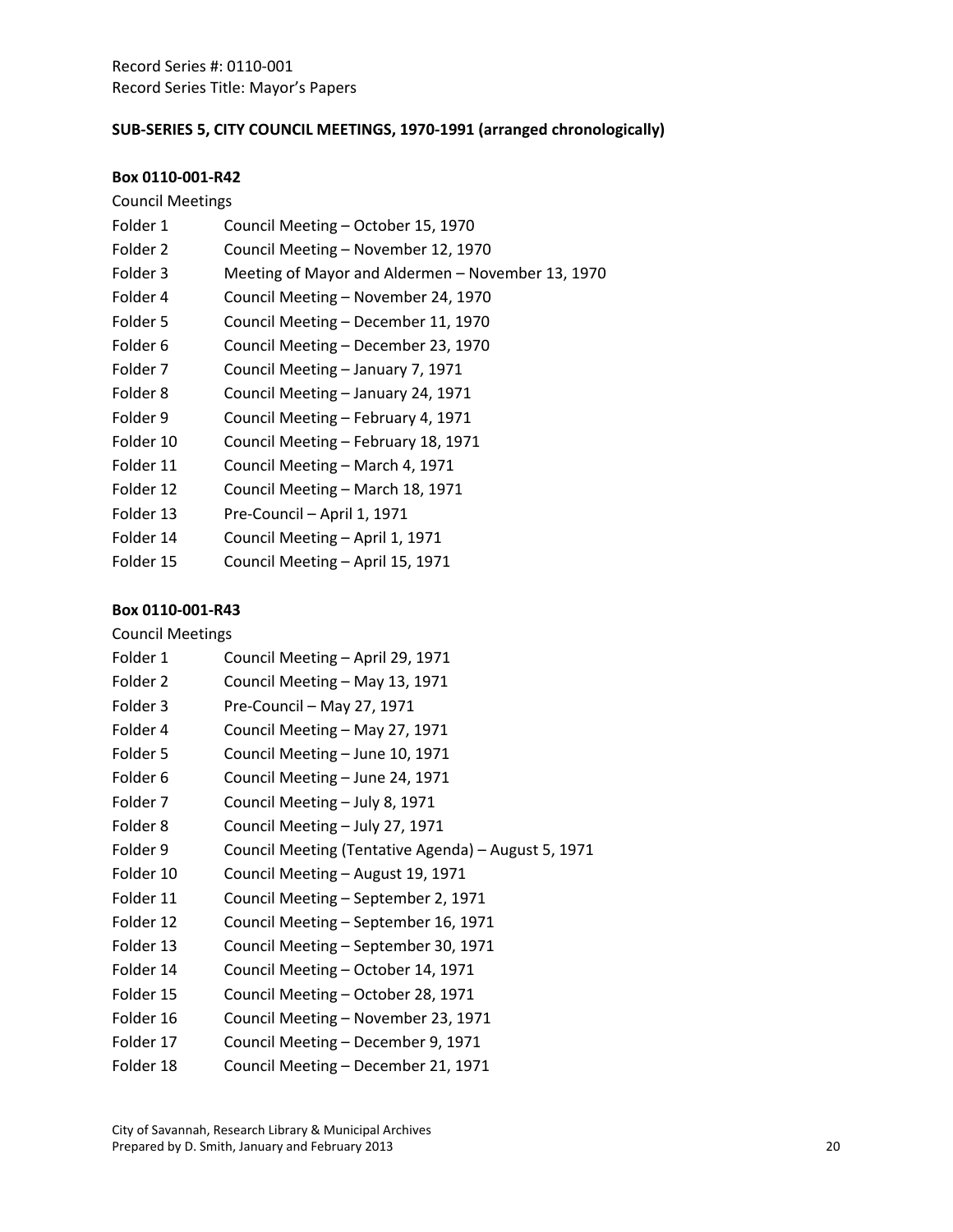#### **Box 0110 ‐001 ‐R44**

# Council Meetings

| Folder 1            | Council Meeting - January 6, 1972    |
|---------------------|--------------------------------------|
| Folder <sub>2</sub> | Council Meeting - January 20, 1972   |
| Folder 3            | Council Meeting - February 3, 1972   |
| Folder 4            | Council Meeting - February 17, 1972  |
| Folder 5            | Council Meeting - March 2, 1972      |
| Folder <sub>6</sub> | Council Meeting - March 30, 1972     |
| Folder <sub>7</sub> | Council Meeting - April 13, 1972     |
| Folder <sub>8</sub> | Council Meeting - April 27, 1972     |
| Folder 9            | Council Meeting - May 11, 1972       |
| Folder 10           | Pre-Council - May 18, 1972           |
| Folder 11           | Council Meeting - May 25, 1972       |
| Folder 12           | Council Meeting - June 8, 1972       |
| Folder 13           | Council Meeting - July 6, 1972       |
| Folder 14           | Council Meeting - July 20, 1972      |
| Folder 15           | Pre-Council - August 19, 1972        |
| Folder 16           | Council Meeting - August 17, 1972    |
| Folder 17           | Council Meeting - August 31, 1972    |
| Folder 18           | Council Meeting - September 14, 1972 |
| Folder 19           | Council Meeting - September 28, 1972 |
| Folder 20           | Council Meeting - October 12, 1972   |
| Folder 21           | Council Meeting - October 26, 1972   |
| Folder 22           | Council Meeting - November 9, 1972   |
| Folder 23           | Council Meeting - December 7, 1972   |
| Folder 24           | Council Meeting - December 21, 1972  |
| Folder 25           | Council Meeting - January 4, 1973    |
| Folder 26           | Council Meeting - January 18, 1973   |
| Folder 27           | Council Meeting - February 1, 1973   |
| Folder 28           | Council Meeting - February 15, 1973  |
| Folder 29           | Council Meeting - March 1, 1973      |
| Folder 30           | Council Meeting - March 15, 1973     |

#### **Box 0110 ‐001 ‐R45**

# Council Meetings

| Council Meeting - March 29, 1973 |
|----------------------------------|
| Council Meeting - April 12, 1973 |
| Council Meeting - April 26, 1973 |
| Council Meeting - May 24, 1973   |
|                                  |

City of Savannah, Research Library & Municipal Archives Prepared by D. Smith, January and February 2013 21 21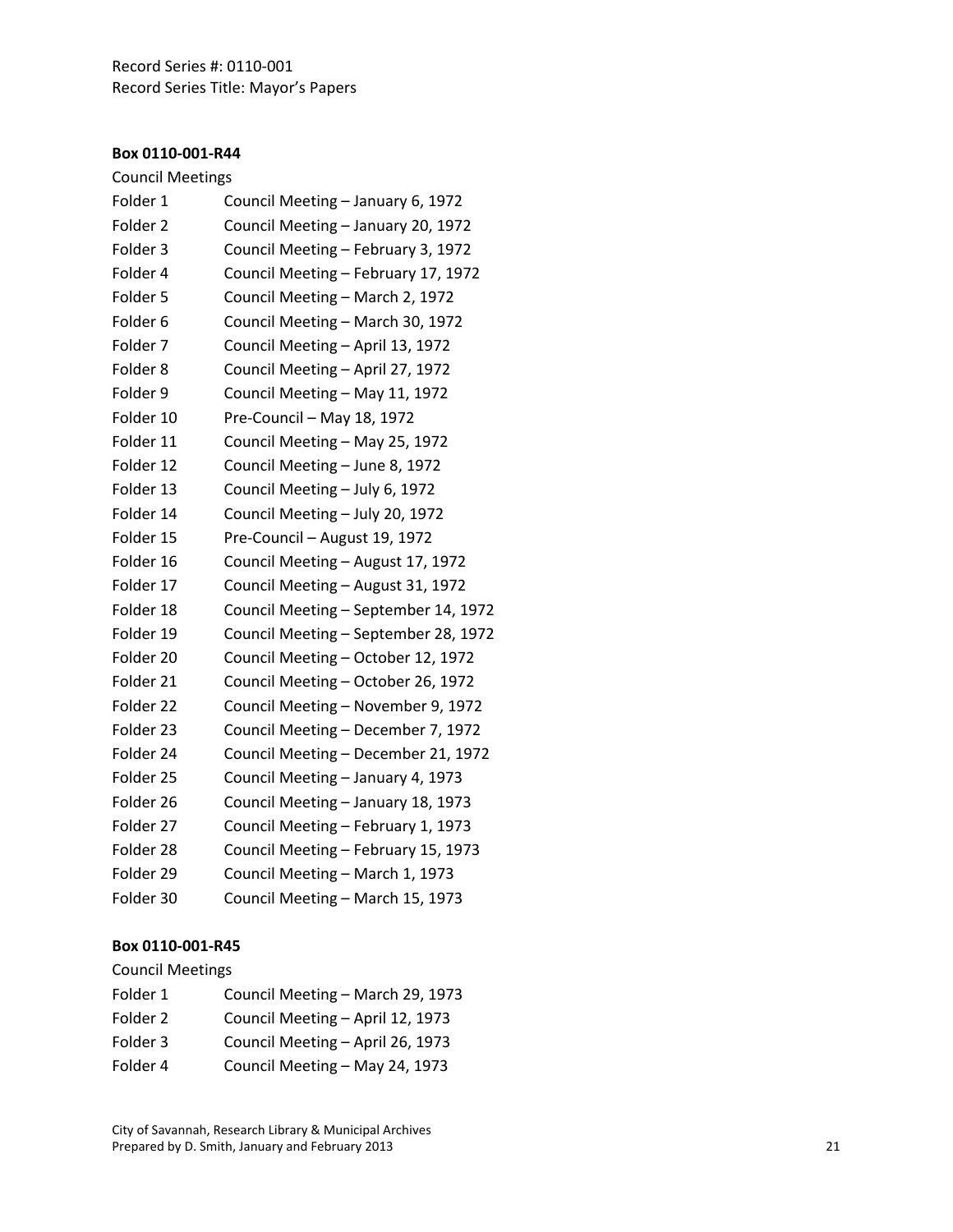| Council Meeting - September 13, 1973<br>Council Meeting - September 27, 1973<br>Council Meeting (Special) - October 3, 1973 |
|-----------------------------------------------------------------------------------------------------------------------------|
|                                                                                                                             |
|                                                                                                                             |
|                                                                                                                             |
|                                                                                                                             |
|                                                                                                                             |
|                                                                                                                             |
|                                                                                                                             |
|                                                                                                                             |
|                                                                                                                             |
| Council Meeting - November 8, 1973                                                                                          |
| Council Meeting - December 20, 1973                                                                                         |
|                                                                                                                             |
|                                                                                                                             |
| Council Meeting - February 14, 1974                                                                                         |
| Council Meeting - February 28, 1974                                                                                         |
|                                                                                                                             |
|                                                                                                                             |
|                                                                                                                             |
|                                                                                                                             |
|                                                                                                                             |
|                                                                                                                             |
|                                                                                                                             |
|                                                                                                                             |
|                                                                                                                             |
|                                                                                                                             |
|                                                                                                                             |
|                                                                                                                             |
|                                                                                                                             |
| Council Meeting - November 7, 1974                                                                                          |
| Council Meeting - November 21, 1974                                                                                         |
| Council Meeting - December 19, 1974                                                                                         |
|                                                                                                                             |
|                                                                                                                             |
| Council Meeting (Special) - February 6, 1975                                                                                |
| Council Meeting - February 13, 1975                                                                                         |
| Council Meeting - February 27, 1975                                                                                         |
|                                                                                                                             |

City of Savannah, Research Library & Municipal Archives Prepared by D. Smith, January and February 2013  **22** and 2014 **120 and 22** and 22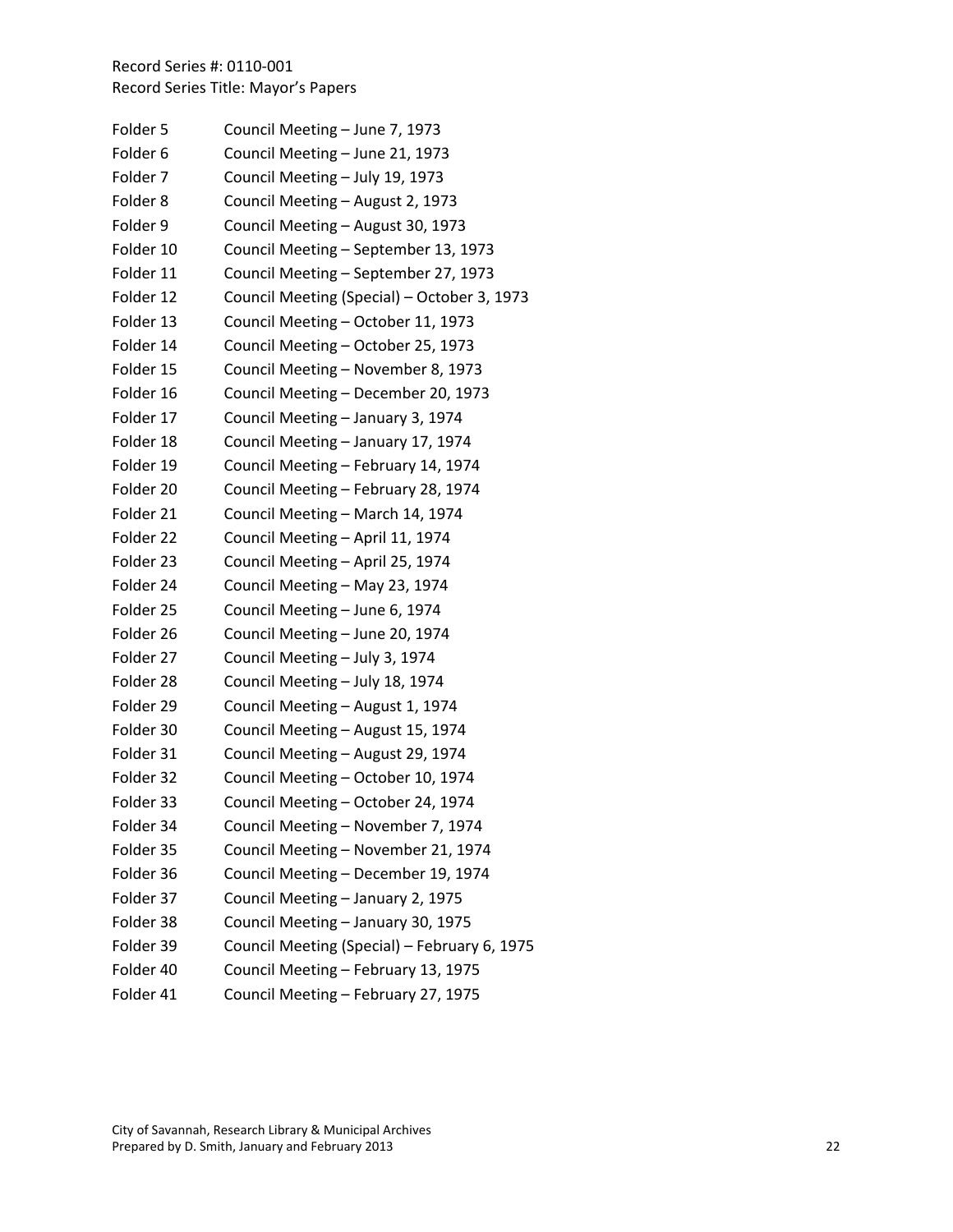#### **Box 0110 ‐001 ‐R46**

# Council Meetings

| Folder 1            | Council Meeting - March 13, 1975     |
|---------------------|--------------------------------------|
| Folder 2            | Council Meeting - March 27, 1975     |
| Folder 3            | Council Meeting - April 10, 1975     |
| Folder 4            | Council Meeting - May 8, 1975        |
| Folder 5            | Council Meeting - May 22, 1975       |
| Folder <sub>6</sub> | Council Meeting - June 5, 1975       |
| Folder <sub>7</sub> | Council Meeting - June 19, 1975      |
| Folder <sub>8</sub> | Council Meeting - July 3, 1975       |
| Folder 9            | Council Meeting - July 17, 1975      |
| Folder 10           | Council Meeting - July 31, 1975      |
| Folder 11           | Council Meeting - August 14, 1975    |
| Folder 12           | Council Meeting - August 28, 1975    |
| Folder 13           | Council Meeting - September 11, 1975 |
| Folder 14           | Council Meeting - September 25, 1975 |
| Folder 15           | Council Meeting - October 23, 1975   |
| Folder 16           | Council Meeting - November 6, 1975   |
| Folder 17           | Council Meeting - November 20, 1975  |
| Folder 18           | Council Meeting - December 5, 1975   |
| Folder 19           | Council Meeting - December 18, 1975  |
| Folder 20           | Council Meeting - December 30, 1975  |
| Folder 21           | Council Meeting - January 15, 1976   |
| Folder 22           | Council Meeting - February 12, 1976  |
| Folder 23           | Council Meeting - February 26, 1976  |
| Folder 24           | Council Meeting - March 25, 1976     |
| Folder 25           | Council Meeting - April 8, 1976      |
| Folder 26           | Council Meeting - April 22, 1976     |
| Folder 27           | Council Meeting - May 6, 1976        |
| Folder 28           | Council Meeting - May 20, 1976       |
| Folder 29           | Council Meeting - June 3, 1976       |
| Folder 30           | Council Meeting - June 17, 1976      |
| Folder 31           | Council Meeting - July 15, 1976      |
| Folder 32           | Council Meeting - August 12, 1976    |
| Folder 33           | Council Meeting - August 26, 1976    |
| Folder 34           | Council Meeting - September 9, 1976  |
| Folder 35           | Council Meeting - October 7, 1976    |
| Folder 36           | Council Meeting - October 21, 1976   |
| Folder 37           | Council Meeting - November 4, 1976   |
| Folder 38           | Council Meeting - November 18, 1976  |
|                     |                                      |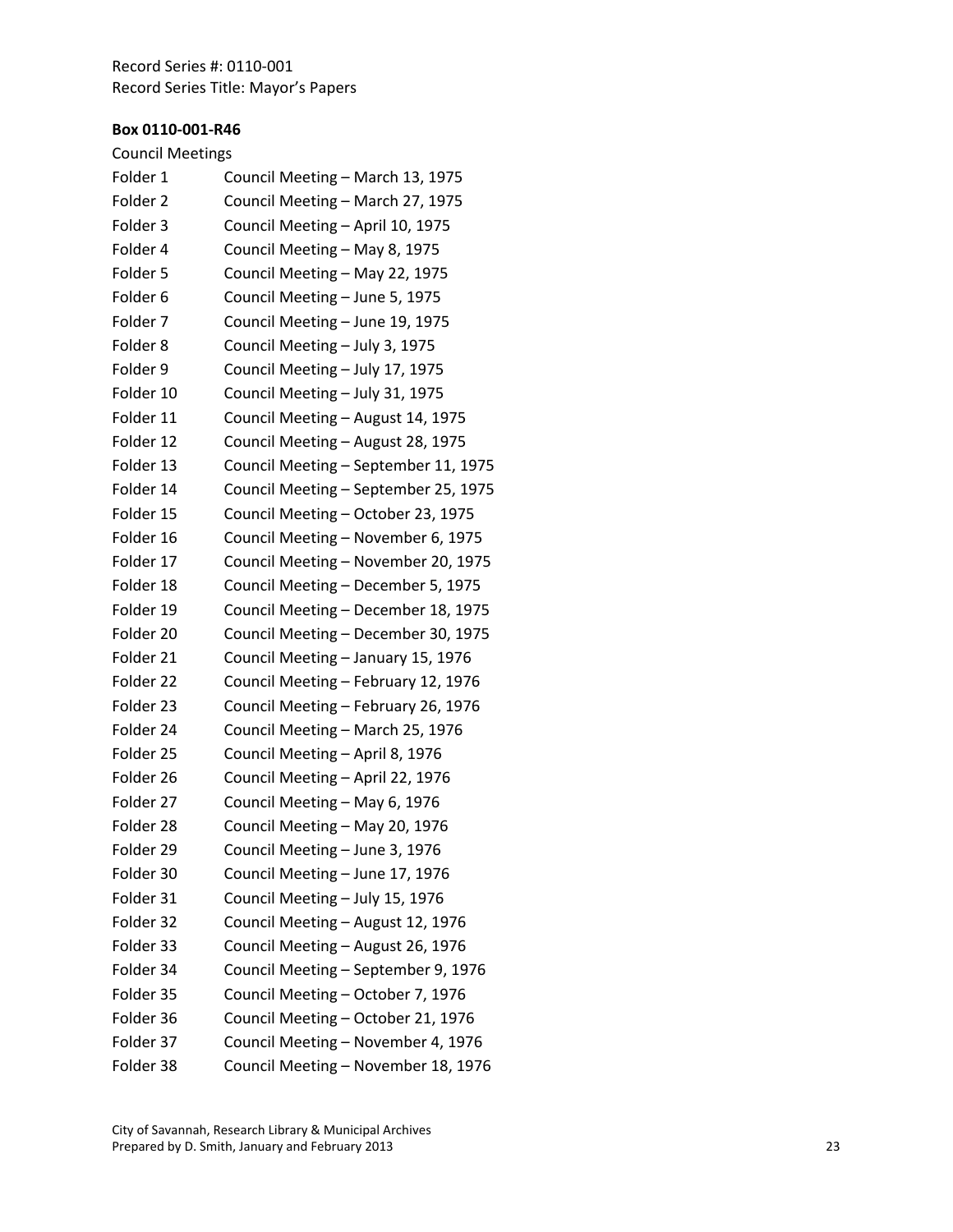| Folder 39 | Council Meeting - December 3, 1976  |
|-----------|-------------------------------------|
| Folder 40 | Council Meeting - December 16, 1976 |
| Folder 41 | Council Meeting - December 30, 1976 |

| <b>Council Meetings</b> |                                      |
|-------------------------|--------------------------------------|
| Folder 1                | Council Meeting - January 13, 1977   |
| Folder <sub>2</sub>     | Council Meeting - February 10, 1977  |
| Folder <sub>3</sub>     | Council Meeting - February 24, 1977  |
| Folder 4                | Council Meeting - March 10, 1977     |
| Folder 5                | Council Meeting - April 7, 1977      |
| Folder <sub>6</sub>     | Council Meeting - April 21, 1977     |
| Folder 7                | Council Meeting - June 2, 1977       |
| Folder <sub>8</sub>     | Council Meeting - June 16, 1977      |
| Folder 9                | Council Meeting - July 14, 1977      |
| Folder 10               | Council Meeting - July 28, 1977      |
| Folder 11               | Council Meeting - August 11, 1977    |
| Folder 12               | Council Meeting - August 25, 1977    |
| Folder 13               | Council Meeting - September 8, 1977  |
| Folder 14               | Council Meeting - September 22, 1977 |
| Folder 15               | Council Meeting - October 6, 1977    |
| Folder 16               | Council Meeting - October 20, 1977   |
| Folder 17               | Council Meeting - November 3, 1977   |
| Folder 18               | Council Meeting - November 17, 1977  |
| Folder 19               | Council Meeting - December 29, 1977  |
| Folder 20               | Council Meeting - January 12, 1978   |
| Folder 21               | Council Meeting - February 9, 1978   |
| Folder 22               | Council Meeting - February 23, 1978  |
| Folder 23               | Council Meeting - March 9, 1978      |
| Folder 24               | Council Meeting - April 6, 1978      |
| Folder 25               | Council Meeting - April 20, 1978     |
| Folder 26               | Council Meeting - May 4, 1978        |
| Folder 27               | Council Meeting - June 1, 1978       |
| Folder 28               | Council Meeting - June 15, 1978      |
| Folder 29               | Council Meeting – June 29, 1978      |
| Folder 30               | Council Meeting - July 27, 1978      |
| Folder 31               | Council Meeting - August 10, 1978    |
| Folder 32               | Council Meeting - September 21, 1978 |
| Folder 33               | Council Meeting - October 5, 1978    |
| Folder 34               | Council Meeting - October 19, 1978   |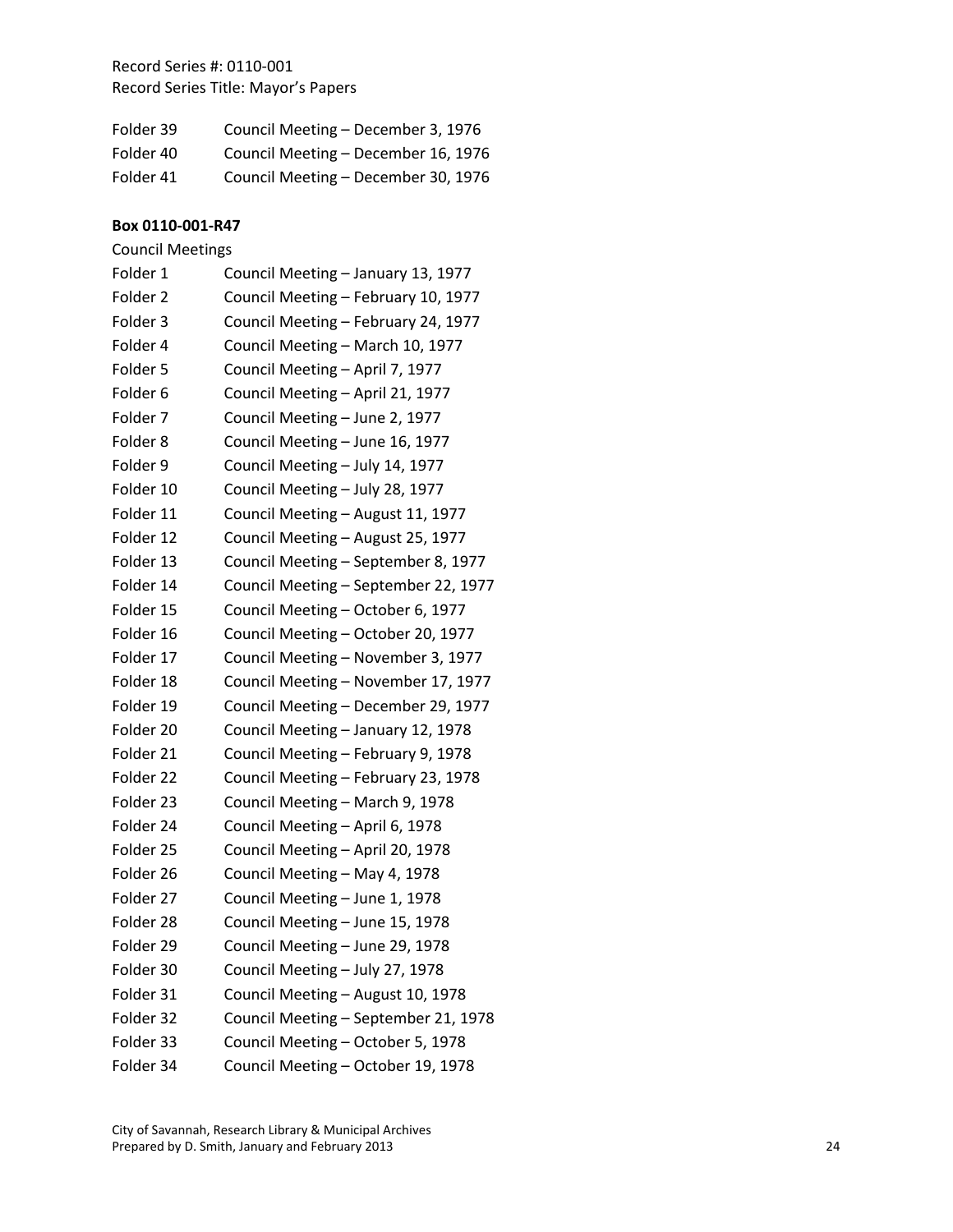| Folder 35 | Council Meeting - November 2, 1978  |
|-----------|-------------------------------------|
| Folder 36 | Council Meeting - November 16, 1978 |
| Folder 37 | Council Meeting - December 4, 1978  |
| Folder 38 | Council Meeting - December 14, 1978 |
| Folder 39 | Council Meeting - December 28, 1978 |
| Folder 40 | Council Meeting - January 11, 1979  |
| Folder 41 | Council Meeting - February 22, 1979 |
| Folder 42 | Council Meeting - March 8, 1979     |
| Folder 43 | Council Meeting - April 5, 1979     |

#### **Box 0110 ‐001 ‐R48**

# Council Meetings

| Folder 1            | Council Meeting - April 19, 1979     |
|---------------------|--------------------------------------|
| Folder 2            | Council Meeting - May 17, 1979       |
| Folder 3            | Council Meeting - May 31, 1979       |
| Folder 4            | Council Meeting - June 14, 1979      |
| Folder 5            | Council Meeting - June 28, 1979      |
| Folder <sub>6</sub> | Council Meeting - August 9, 1979     |
| Folder 7            | Council Meeting - September 6, 1979  |
| Folder <sub>8</sub> | Council Meeting - September 20, 1979 |
| Folder 9            | Council Meeting - October 4, 1979    |
| Folder 10           | Council Meeting - October 18, 1979   |
| Folder 11           | Council Meeting - November 1, 1979   |
| Folder 12           | Council Meeting - November 15, 1979  |
| Folder 13           | Council Meeting - December 3, 1979   |
| Folder 14           | Council Meeting - December 13, 1979  |
| Folder 15           | Council Meeting - January 10, 1980   |
| Folder 16           | Council Meeting - February 7, 1980   |
| Folder 17           | Council Meeting - February 21, 1980  |
| Folder 18           | Council Meeting - March 6, 1980      |
| Folder 19           | Council Meeting - March 20, 1980     |
| Folder 20           | Council Meeting - April 3, 1980      |
| Folder 21           | Council Meeting - April 17, 1980     |
| Folder 22           | Council Meeting - May 29, 1980       |
| Folder 23           | Council Meeting - June 12, 1980      |
| Folder 24           | Council Meeting - June 26, 1980      |
| Folder 25           | Council Meeting - July 10, 1980      |
| Folder 26           | Council Meeting - July 24, 1980      |
| Folder 27           | Council Meeting - August 7, 1980     |
| Folder 28           | Council Meeting - August 21, 1980    |
|                     |                                      |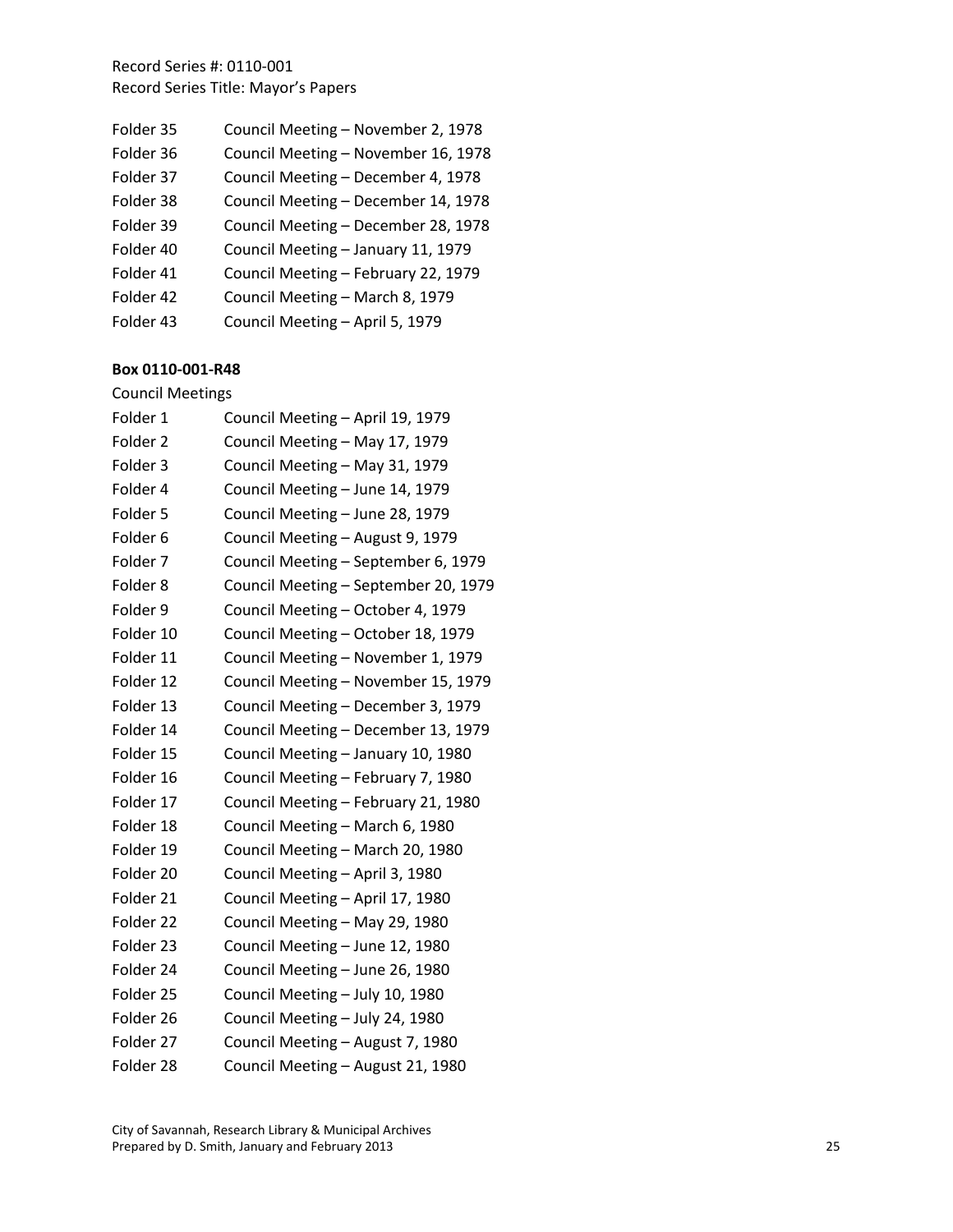| Folder 29 | Council Meeting - September 4, 1980  |
|-----------|--------------------------------------|
| Folder 30 | Council Meeting - September 18, 1980 |
| Folder 31 | Council Meeting - October 16, 1980   |
| Folder 32 | Council Meeting - October 30, 1980   |
| Folder 33 | Council Meeting - November 24, 1980  |
| Folder 34 | Council Meeting - December 11, 1980  |
| Folder 35 | Council Meeting - December 29, 1980  |
| Folder 36 | Council Meeting - January 8, 1981    |
| Folder 37 | Council Meeting - January 22, 1981   |
| Folder 38 | Council Meeting - February 5, 1981   |
| Folder 39 | Council Meeting - February 19, 1981  |
| Folder 40 | Council Meeting - March 5, 1981      |
| Folder 41 | Council Meeting - April 2, 1981      |
| Folder 42 | Council Meeting - April 16, 1981     |
|           |                                      |

## **Box 0110‐001‐R49**

Council Meetings

| Folder 1            | Council Meeting - April 30, 1981                      |
|---------------------|-------------------------------------------------------|
| Folder <sub>2</sub> | Council Meeting - June 11, 1981                       |
| Folder 3            | Council Meeting - July 23, 1981                       |
| Folder 4            | Council Meeting - August 6, 1981                      |
| Folder 5            | Council Meeting - August 20, 1981                     |
| Folder <sub>6</sub> | Council Meeting - September 3, 1981                   |
| Folder 7            | Council Meeting (Frank Rossiter) - September 17, 1981 |
| Folder <sub>8</sub> | Council Meeting - October 15, 1981                    |
| Folder 9            | Council Meeting - October 29, 1981                    |
| Folder 10           | Council Meeting - November 23, 1981                   |
| Folder 11           | Council Meeting - December 10, 1981                   |
| Folder 12           | Council Meeting - December 22, 1981                   |
| Folder 13           | Council Meeting - January 21, 1982                    |
| Folder 14           | Council Meeting - February 4, 1982                    |
| Folder 15           | Council Meeting - February 18, 1982                   |
| Folder 16           | Council Meeting - March 4, 1982                       |
| Folder 17           | Council Meeting - April 1, 1982                       |
| Folder 18           | Council Meeting - April 15, 1982                      |
| Folder 19           | Council Meeting - April 29, 1982                      |
| Folder 20           | Council Meeting - May 13, 1982                        |
| Folder 21           | Council Meeting - May 27, 1982                        |
| Folder 22           | Council Meeting - June 10, 1982                       |
| Folder 23           | Council Meeting - June 24, 1982                       |
|                     |                                                       |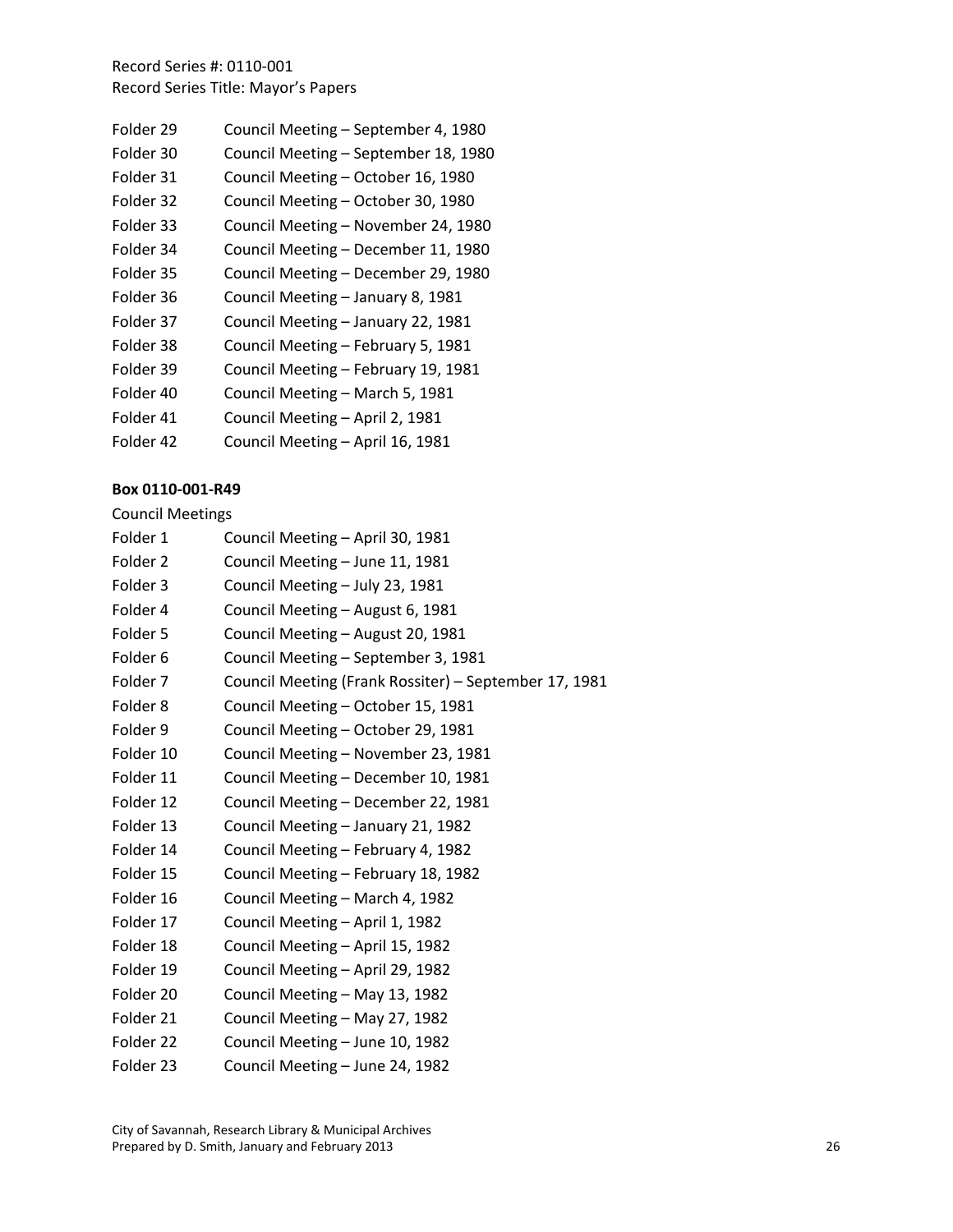| Folder 24 | Council Meeting - July 8, 1982       |
|-----------|--------------------------------------|
| Folder 25 | Council Meeting - July 22, 1982      |
| Folder 26 | Council Meeting - August 5, 1982     |
| Folder 27 | Council Meeting - August 19, 1982    |
| Folder 28 | Council Meeting - September 2, 1982  |
| Folder 29 | Council Meeting - September 16, 1982 |
| Folder 30 | Council Meeting - October 14, 1982   |
| Folder 31 | Council Meeting - October 28, 1982   |
| Folder 32 | Council Meeting - November 8, 1982   |
| Folder 33 | Council Meeting - November 22, 1982  |
| Folder 34 | Council Meeting - December 9, 1982   |
| Folder 35 | Council Meeting - December 20, 1982  |
| Folder 36 | Council Meeting - January 20, 1983   |
| Folder 37 | Council Meeting - February 3, 1983   |
| Folder 38 | Council Meeting - February 17, 1983  |
| Folder 39 | Council Meeting - March 14, 1983     |
| Folder 40 | Council Meeting - March 31, 1983     |
| Folder 41 | Council Meeting - April 14, 1983     |
| Folder 42 | Council Meeting - April 28, 1983     |

### **Box 0110‐001‐R50**

Council Meetings

| Folder 1  | Council Meeting - May 12, 1983                        |
|-----------|-------------------------------------------------------|
| Folder 2  | Council Meeting - May 26, 1983                        |
| Folder 3  | Council Meeting - June 9, 1983                        |
| Folder 4  | Council Meeting - July 7, 1983                        |
| Folder 5  | Council Meeting - July 21, 1983                       |
| Folder 6  | Council Meeting - August 4, 1983                      |
| Folder 7  | Council Meeting - August 18, 1983                     |
| Folder 8  | Council Meeting – September 1, 1983                   |
| Folder 9  | Council Meeting - September 29, 1983                  |
| Folder 10 | Council Meeting - October 13, 1983                    |
| Folder 11 | Council Meeting - October 27, 1983                    |
| Folder 12 | Council Meeting - November 10, 1983                   |
| Folder 13 | Council Meeting - November 21, 1983                   |
| Folder 14 | Council Meeting - December 19, 1983                   |
| Folder 15 | Council Meeting - January 19, 1984 & February 2, 1984 |
| Folder 16 | Council Meeting - March 29, 1984                      |
| Folder 17 | Council Meeting - April 12, 1984                      |
| Folder 18 | Council Meeting - April 26, 1984                      |

City of Savannah, Research Library & Municipal Archives Prepared by D. Smith, January and February 2013 27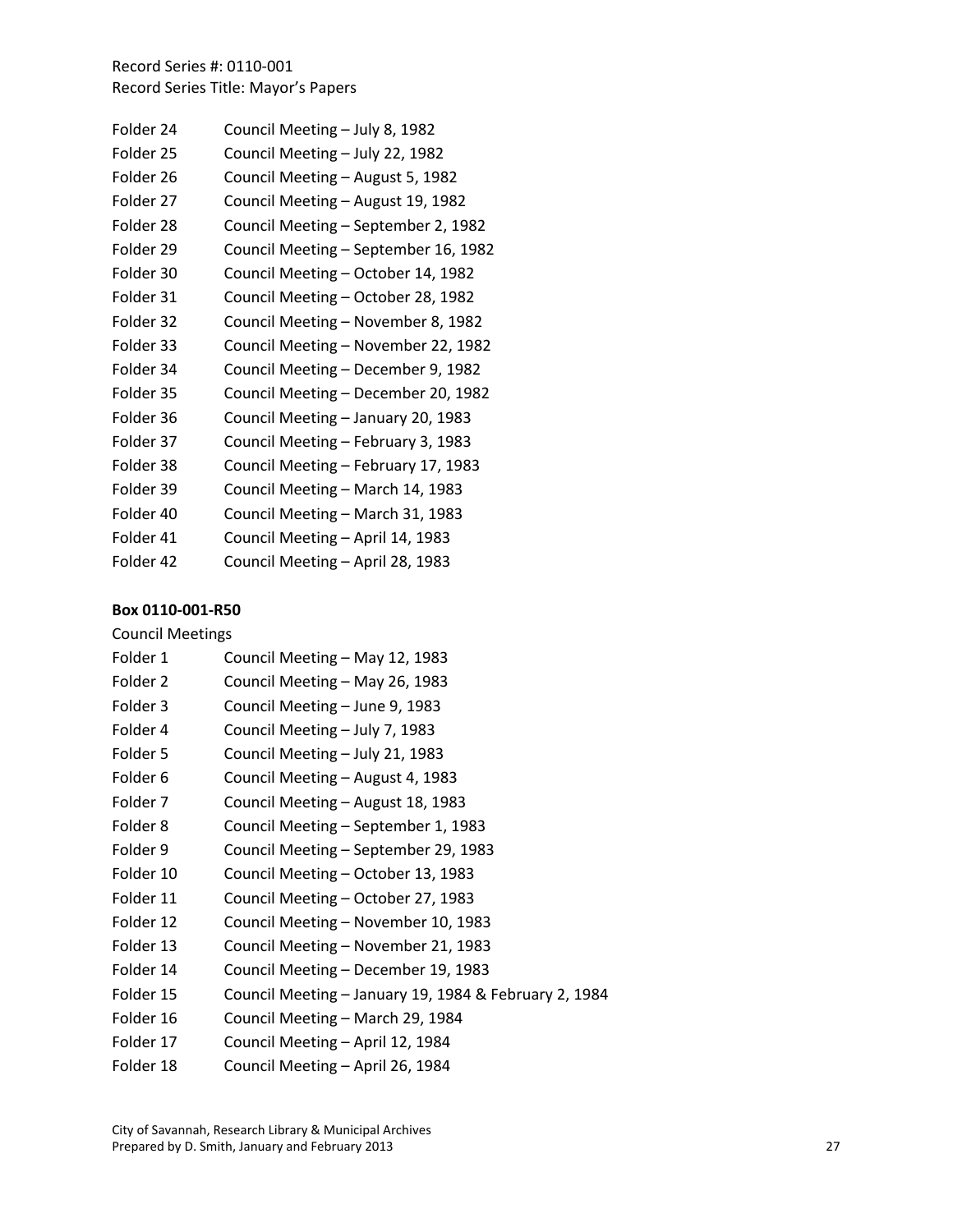| Folder 19 | Council Meeting - May 10, 1984       |
|-----------|--------------------------------------|
| Folder 20 | Council Meeting - May 24, 1984       |
| Folder 21 | Council Meeting - June 7, 1984       |
| Folder 22 | Council Meeting - July 5, 1984       |
| Folder 23 | Council Meeting - July 19, 1984      |
| Folder 24 | Council Meeting - August 2, 1984     |
| Folder 25 | Council Meeting - August 16, 1984    |
| Folder 26 | Council Meeting - August 30, 1984    |
| Folder 27 | Council Meeting - September 13, 1984 |
| Folder 28 | Council Meeting - September 27, 1984 |
| Folder 29 | Council Meeting - October 11, 1984   |
| Folder 30 | Council Meeting - October 25, 1984   |
| Folder 31 | Council Meeting - November 8, 1984   |
| Folder 32 | Council Meeting - November 19, 1984  |
| Folder 33 | Council Meeting - December 20, 1984  |
| Folder 34 | Council Meeting - January 3, 1985    |
| Folder 35 | Council Meeting - January 17, 1985   |
| Folder 36 | Council Meeting - January 31, 1985   |
| Folder 37 | Council Meeting - February 14, 1985  |
| Folder 38 | Council Meeting - February 28, 1985  |
| Folder 39 | Council Meeting - March 14, 1985     |
| Folder 40 | Council Meeting - March 28, 1985     |
| Folder 41 | Council Meeting - April 11, 1985     |
| Folder 42 | Council Meeting - April 25, 1985     |
| Folder 43 | Council Meeting - May 9, 1985        |
| Folder 44 | Council Meeting - May 23, 1985       |
| Folder 45 | Council Meeting - June 20, 1985      |
| Folder 46 | Council Meeting - July 1, 1985       |
| Folder 47 | Council Meeting - July 18, 1985      |
| Folder 48 | Council Meeting - August 1, 1985     |
| Folder 49 | Council Meeting - August 15, 1985    |
| Folder 50 | Council Meeting - September 11, 1985 |

#### **Box 0110 ‐001 ‐R51**

# Council Meetings

| Folder 1 | Council Meeting - September 26, 1985 |
|----------|--------------------------------------|
| Folder 2 | Council Meeting - October 1, 1985    |
| Folder 3 | Council Meeting - October 10, 1985   |
| Folder 4 | Council Meeting - October 24, 1985   |
| Folder 5 | Council Meeting - November 7, 1985   |
|          |                                      |

City of Savannah, Research Library & Municipal Archives Prepared by D. Smith, January and February 2013 28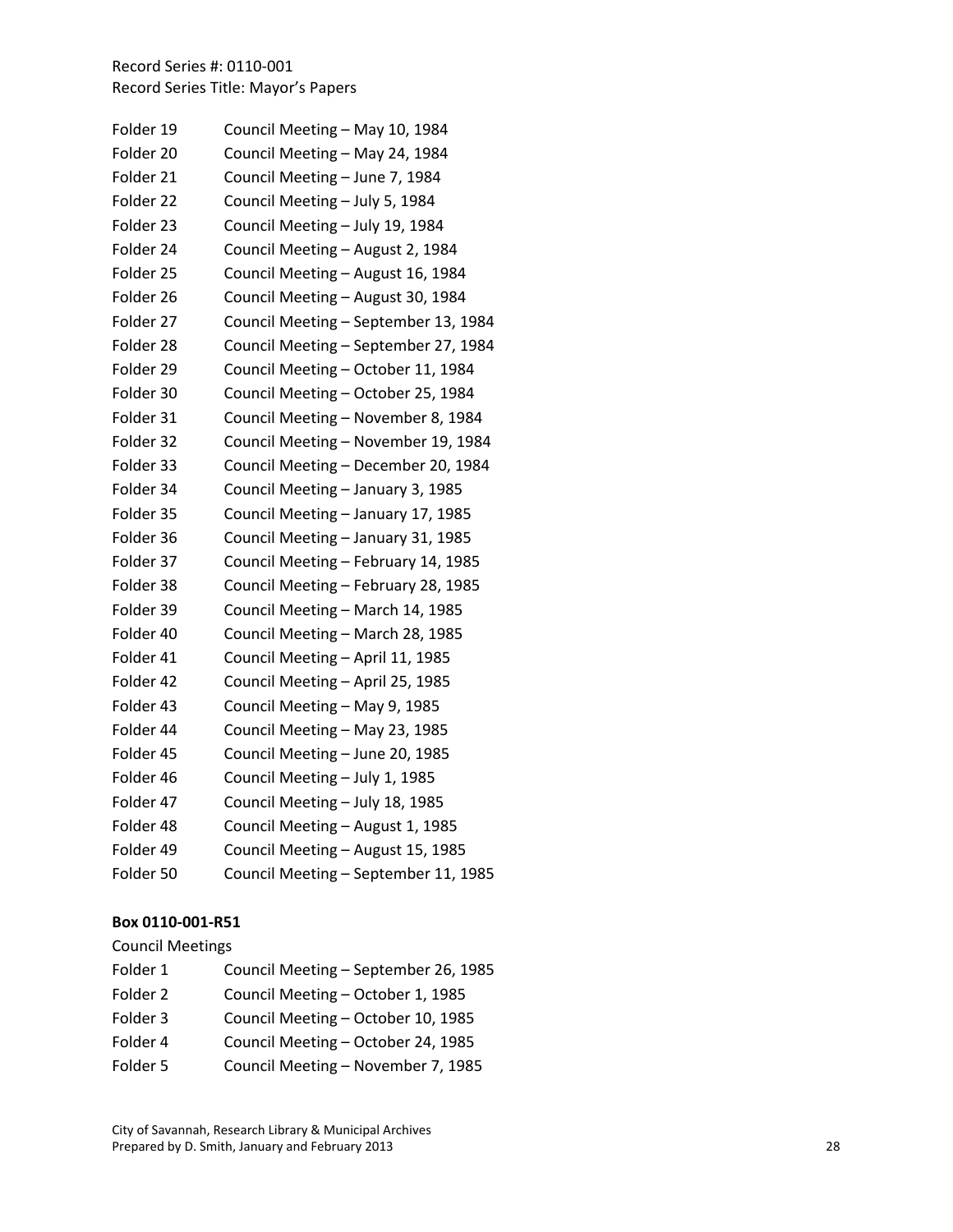| Folder <sub>6</sub> | Council Meeting - December 5, 1985   |
|---------------------|--------------------------------------|
| Folder 7            | Council Meeting - January 2, 1986    |
| Folder <sub>8</sub> | Council Meeting - January 16, 1986   |
| Folder 9            | Council Meeting - January 30, 1986   |
| Folder 10           | Council Meeting - February 13, 1986  |
| Folder 11           | Council Meeting - February 27, 1986  |
| Folder 12           | Council Meeting - March 13, 1986     |
| Folder 13           | Council Meeting - March 27, 1986     |
| Folder 14           | Council Meeting - April 10, 1986     |
| Folder 15           | Council Meeting - April 24, 1986     |
| Folder 16           | Council Meeting - May 8, 1986        |
| Folder 17           | Council Meeting - May 22, 1986       |
| Folder 18           | Council Meeting - June 5, 1986       |
| Folder 19           | Council Meeting - June 19, 1986      |
| Folder 20           | Council Meeting - July 3, 1986       |
| Folder 21           | Council Meeting - July 31, 1986      |
| Folder 22           | Council Meeting - August 14, 1986    |
| Folder 23           | Council Meeting - September 11, 1986 |
| Folder 24           | Council Meeting - October 9, 1986    |
| Folder 25           | Council Meeting - October 23, 1986   |
| Folder 26           | Council Meeting - November 6, 1986   |
| Folder 27           | Council Meeting - November 20, 1986  |
| Folder 28           | Council Meeting - December 18, 1986  |
| Folder 29           | Council Meeting - January 5, 1987    |
| Folder 30           | Council Meeting - January 15, 1987   |
| Folder 31           | Council Meeting - January 29, 1987   |
| Folder 32           | Council Meeting - February 12, 1987  |
| Folder 33           | Council Meeting - February 26, 1987  |
| Folder 34           | Council Meeting - March 12, 1987     |
| Folder 35           | Council Meeting – March 26, 1987     |
| Folder 36           | Council Meeting - April 9, 1987      |
| Folder 37           | Council Meeting - April 23, 1987     |
| Folder 38           | Council Meeting - May 7, 1987        |
| Folder 39           | Council Meeting - May 21, 1987       |
| Folder 40           | Council Meeting - June 4, 1987       |
| Folder 41           | Council Meeting - June 18, 1987      |
| Folder 42           | Council Meeting - July 2, 1987       |
| Folder 43           | Council Meeting - August 27, 1987    |
| Folder 44           | Council Meeting - September 24, 1987 |
| Folder 45           | Council Meeting - October 22, 1987   |

City of Savannah, Research Library & Municipal Archives Prepared by D. Smith, January and February 2013 20 2014 29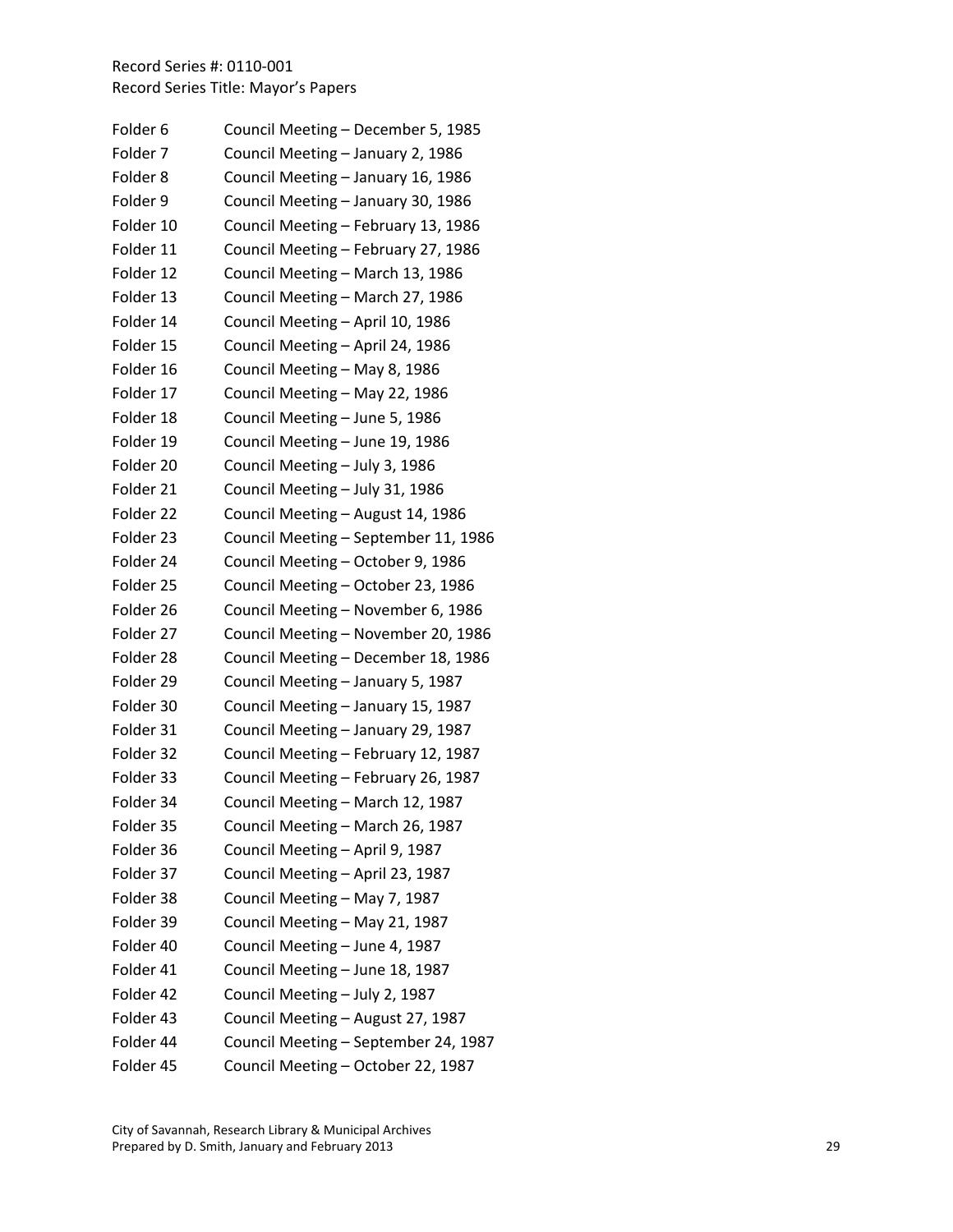| Folder 46 | Council Meeting - November 5, 1987  |
|-----------|-------------------------------------|
| Folder 47 | Council Meeting - November 19, 1987 |
| Folder 48 | Council Meeting - December 3, 1987  |
| Folder 49 | Council Meeting - December 18, 1987 |
| Folder 50 | Council Meeting - December 29, 1987 |
| Folder 51 | Council Meeting - January 14, 1988  |
| Folder 52 | Council Meeting - January 28, 1988  |
| Folder 53 | Council Meeting - February 11, 1988 |
| Folder 54 | Council Meeting - February 25, 1988 |
| Folder 55 | Council Meeting - March 10, 1988    |
| Folder 56 | Council Meeting - March 24, 1988    |
| Folder 57 | Council Meeting - April 21, 1988    |
| Folder 58 | Council Meeting - May 5, 1988       |
| Folder 59 | Council Meeting - June 2, 1988      |
| Folder 60 | Council Meeting - June 16, 1988     |
|           |                                     |

#### **Box 0110 ‐001 ‐R52**

# Council Meetings

| Folder 1            | Council Meeting - June 30, 1988        |
|---------------------|----------------------------------------|
| Folder <sub>2</sub> | Council Meeting - July 14, 1988        |
| Folder 3            | Council Meeting - July 28, 1988        |
| Folder 4            | Council Meeting - August 11, 1988      |
| Folder 5            | Council Meeting - August 25, 1988      |
| Folder <sub>6</sub> | Council Meeting - September 8, 1988    |
| Folder <sub>7</sub> | Council Meeting - September 22, 1988   |
| Folder <sub>8</sub> | Council Meeting - October 20, 1988     |
| Folder 9            | Council Meeting - December 1, 1988     |
| Folder 10           | Council Meeting - December 15, 1988    |
| Folder 11           | Council Meeting - December 29, 1988    |
| Folder 12           | Council Meeting List of Agendas - 1989 |
| Folder 13           | Council Meeting - January 12, 1989     |
| Folder 14           | Council Meeting - January 26, 1989     |
| Folder 15           | Council Meeting - February 9, 1989     |
| Folder 16           | Council Meeting - February 23, 1989    |
| Folder 17           | Council Meeting - March 9, 1989        |
| Folder 18           | Council Meeting - March 23, 1989       |
| Folder 19           | Council Meeting - April 6, 1989        |
| Folder 20           | Council Meeting - April 20, 1989       |
| Folder 21           | Council Meeting - May 4, 1989          |
| Folder 22           | Council Meeting - May 18, 1989         |
|                     |                                        |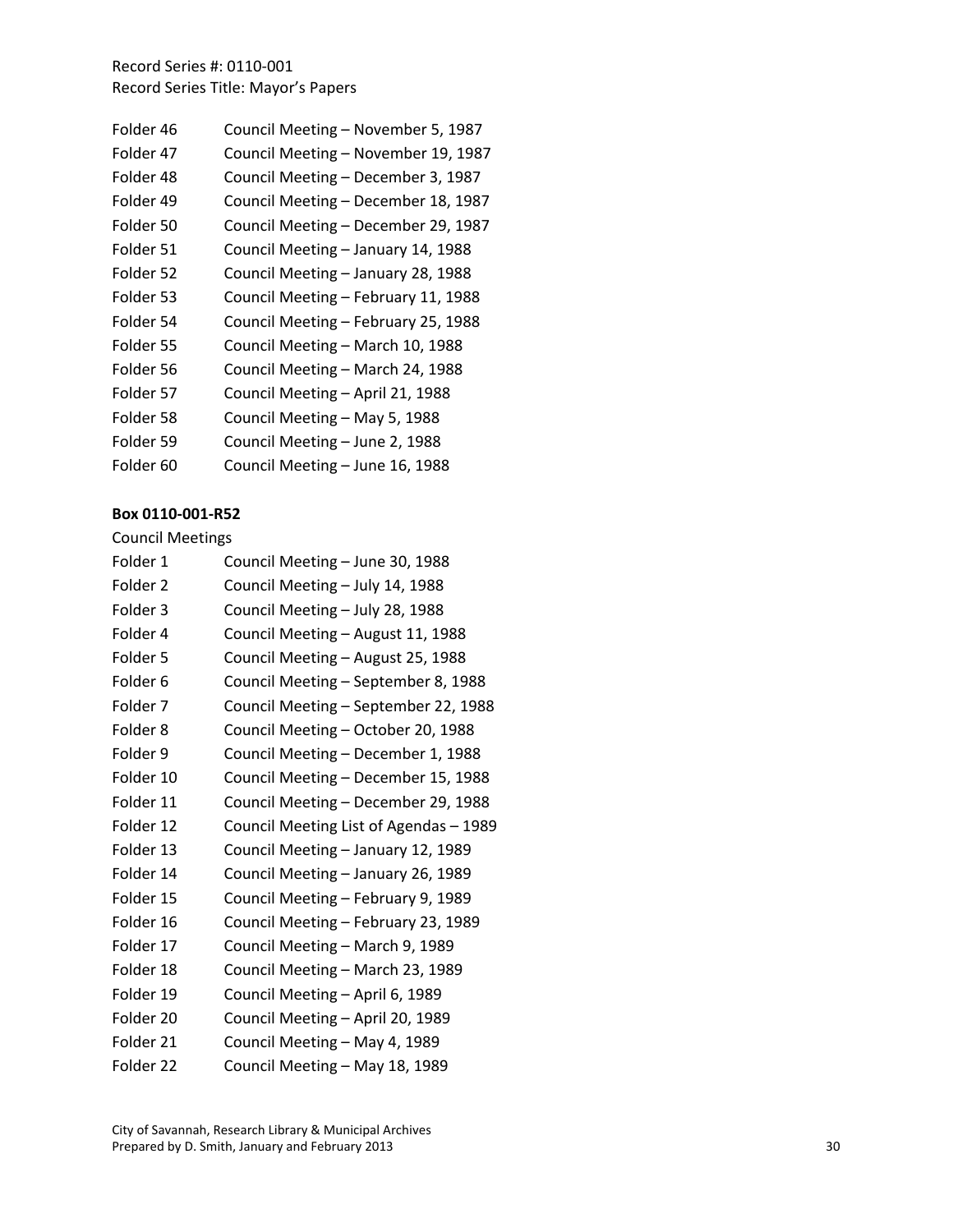| Folder 23 | Council Meeting - June 1, 1989       |
|-----------|--------------------------------------|
| Folder 24 | Council Meeting - June 15, 1989      |
| Folder 25 | Council Meeting - June 29, 1989      |
| Folder 26 | Council Meeting - July 27, 1989      |
| Folder 27 | Council Meeting - August 10, 1989    |
| Folder 28 | Council Meeting - August 24, 1989    |
| Folder 29 | Council Meeting - September 7, 1989  |
| Folder 30 | Council Meeting - September 28, 1989 |
| Folder 31 | Council Meeting - October 5, 1989    |
| Folder 32 | Council Meeting - October 19, 1989   |
| Folder 33 | Council Meeting - November 2, 1989   |
| Folder 34 | Council Meeting - November 16, 1989  |
| Folder 35 | Council Meeting - November 30, 1989  |
| Folder 36 | Council Meeting - December 14, 1989  |
| Folder 37 | Council Meeting - December 28, 1989  |
| Folder 38 | Council Meeting - January 25, 1990   |
| Folder 39 | Council Meeting - February 8, 1990   |
| Folder 40 | Council Meeting - February 22, 1990  |
| Folder 41 | Council Meeting - March 8, 1990      |
| Folder 42 | Council Meeting - March 22, 1990     |
| Folder 43 | Council Meeting - April 5, 1990      |
| Folder 44 | Council Meeting - April 19, 1990     |
| Folder 45 | Council Meeting - May 3, 1990        |
| Folder 46 | Council Meeting - May 17, 1990       |
| Folder 47 | Council Meeting - May 31, 1990       |
| Folder 48 | Council Meeting - June 14, 1990      |
| Folder 49 | Council Meeting - June 28, 1990      |
| Folder 50 | Council Meeting - July 26, 1990      |
| Folder 51 | Council Meeting - August 9, 1990     |
| Folder 52 | Council Meeting - August 23, 1990    |
| Folder 53 | Council Meeting - September 6, 1990  |
| Folder 54 | Council Meeting - October 4, 1990    |
| Folder 55 | Council Meeting - October 18, 1990   |

#### **Box 0110 ‐001 ‐R53**

# Council Meetings

| Council Meeting - November 1, 1990  |
|-------------------------------------|
| Council Meeting - November 15, 1990 |
| Council Meeting - December 13, 1990 |
| Council Meeting - December 27, 1990 |
|                                     |

City of Savannah, Research Library & Municipal Archives Prepared by D. Smith, January and February 2013 31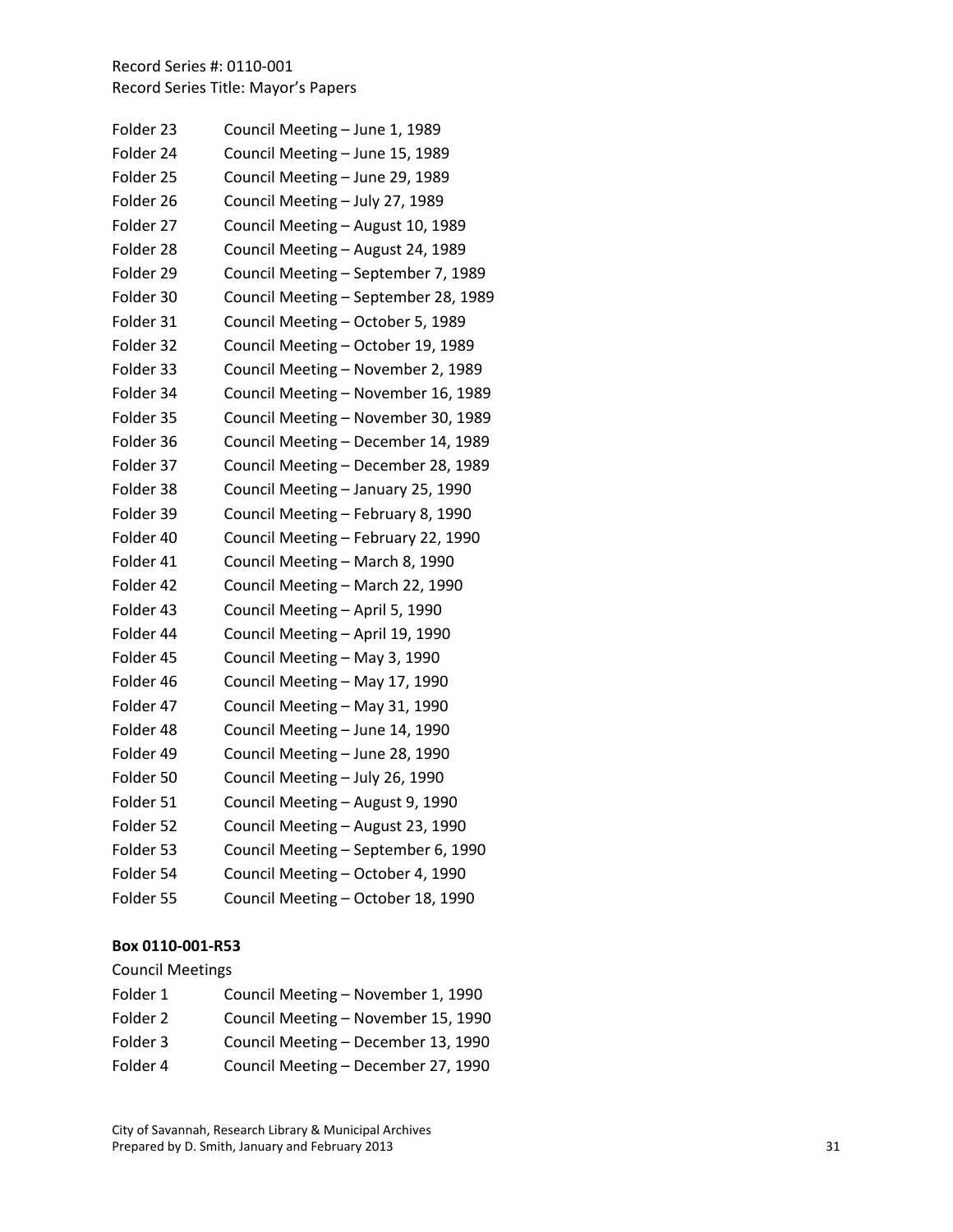| Folder 5            | Council Meeting - January 10, 1991   |
|---------------------|--------------------------------------|
| Folder <sub>6</sub> | Council Meeting - February 7, 1991   |
| Folder <sub>7</sub> | Council Meeting - February 21, 1991  |
| Folder <sub>8</sub> | Council Meeting - March 7, 1991      |
| Folder 9            | Council Meeting - March 21, 1991     |
| Folder 10           | Council Meeting - April 4, 1991      |
| Folder 11           | Council Meeting - April 18, 1991     |
| Folder 12           | Council Meeting - May 2, 1991        |
| Folder 13           | Council Meeting - May 16, 1991       |
| Folder 14           | Council Meeting - May 30, 1991       |
| Folder 15           | Council Meeting - June 13, 1991      |
| Folder 16           | Council Meeting - June 27, 1991      |
| Folder 17           | Council Meeting - July 11, 1991      |
| Folder 18           | Council Meeting - July 25, 1991      |
| Folder 19           | Council Meeting - August 22, 1991    |
| Folder 20           | Council Meeting - September 5, 1991  |
| Folder 21           | Council Meeting - September 19, 1991 |
| Folder 22           | Council Meeting - October 3, 1991    |
| Folder 23           | Council Meeting - October 17, 1991   |
| Folder 24           | Council Meeting - October 31, 1991   |
|                     |                                      |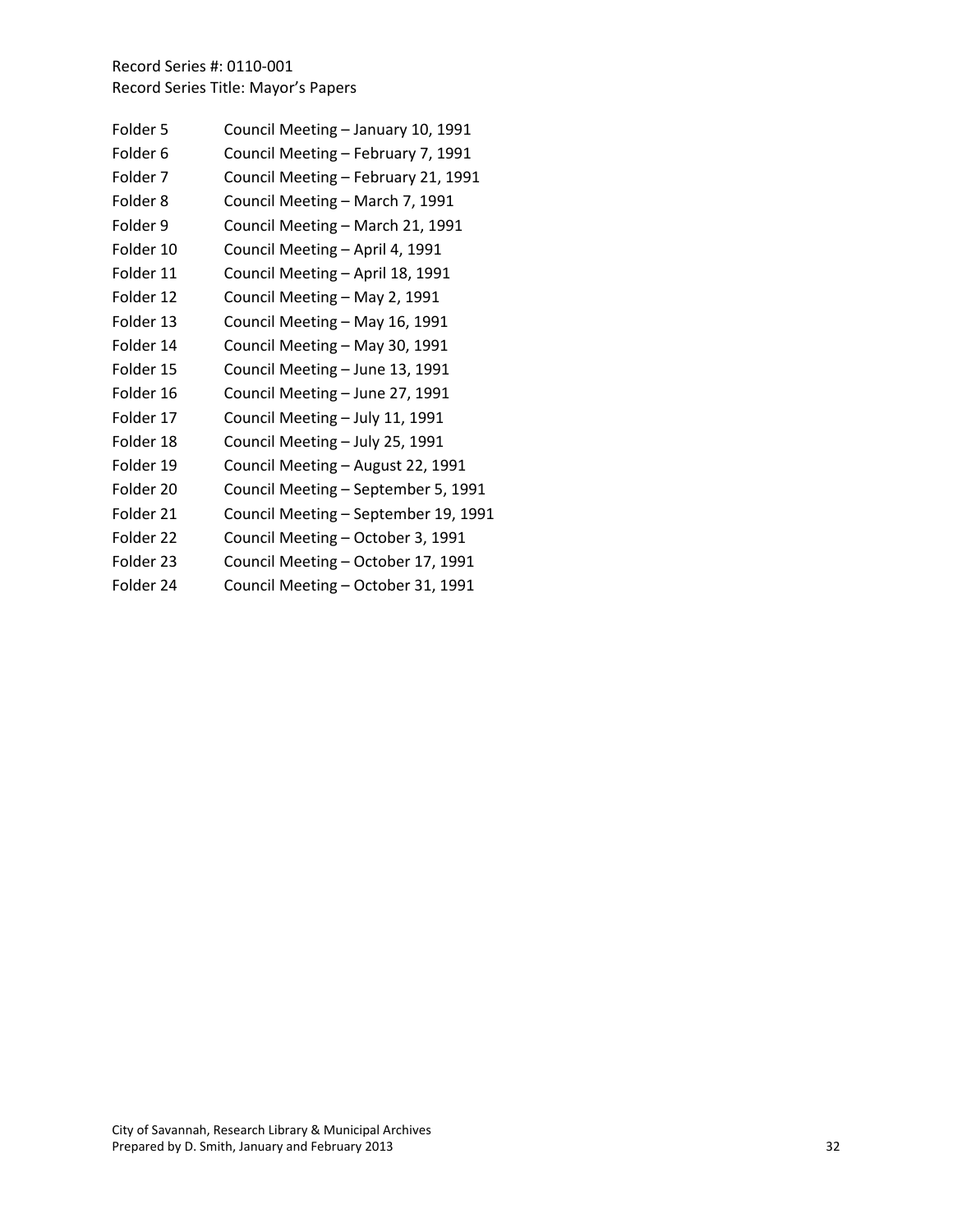# **SUB‐SERIES 6, SERVICE ORDERS, 1979‐1985 (arranged chronologically)**

### **Box 0110‐001‐R53**

| Service Orders |                                  |
|----------------|----------------------------------|
| Folder 25      | Service Orders - January, 1979   |
| Folder 26      | Service Orders - February, 1979  |
| Folder 27      | Service Orders - March, 1979     |
| Folder 28      | Service Orders - April, 1979     |
| Folder 29      | Service Orders - May, 1979       |
| Folder 30      | Service Orders - June, 1979      |
| Folder 31      | Service Orders - July, 1979      |
| Folder 32      | Service Orders - August, 1979    |
| Folder 33      | Service Orders - September, 1979 |
| Folder 34      | Service Orders - October, 1979   |
| Folder 35      | Service Orders – November, 1979  |
| Folder 36      | Service Orders – December, 1979  |
| Folder 37      | Service Orders - January, 1980   |
| Folder 38      | Service Orders - February, 1980  |
| Folder 39      | Service Orders - March, 1980     |
| Folder 40      | Service Orders - April, 1980     |
| Folder 41      | Service Orders - May, 1980       |
| Folder 42      | Service Orders - June, 1980      |
| Folder 43      | Service Orders - July, 1980      |
|                |                                  |

|  | Service Orders |  |
|--|----------------|--|
|--|----------------|--|

| Folder 1            | Service Orders - August, 1980    |
|---------------------|----------------------------------|
| Folder 2            | Service Orders - September, 1980 |
| Folder 3            | Service Orders - October, 1980   |
| Folder 4            | Service Orders - November, 1980  |
| Folder 5            | Service Orders - December, 1980  |
| Folder <sub>6</sub> | Service Orders - January, 1981   |
| Folder 7            | Service Orders - February, 1981  |
| Folder 8            | Service Orders - March, 1981     |
| Folder 9            | Service Orders - April, 1981     |
| Folder 10           | Service Orders - May, 1981       |
| Folder 11           | Service Orders - June, 1981      |
| Folder 12           | Service Orders - July, 1981      |
| Folder 13           | Service Orders - August, 1981    |
| Folder 14           | Service Orders - September, 1981 |
|                     |                                  |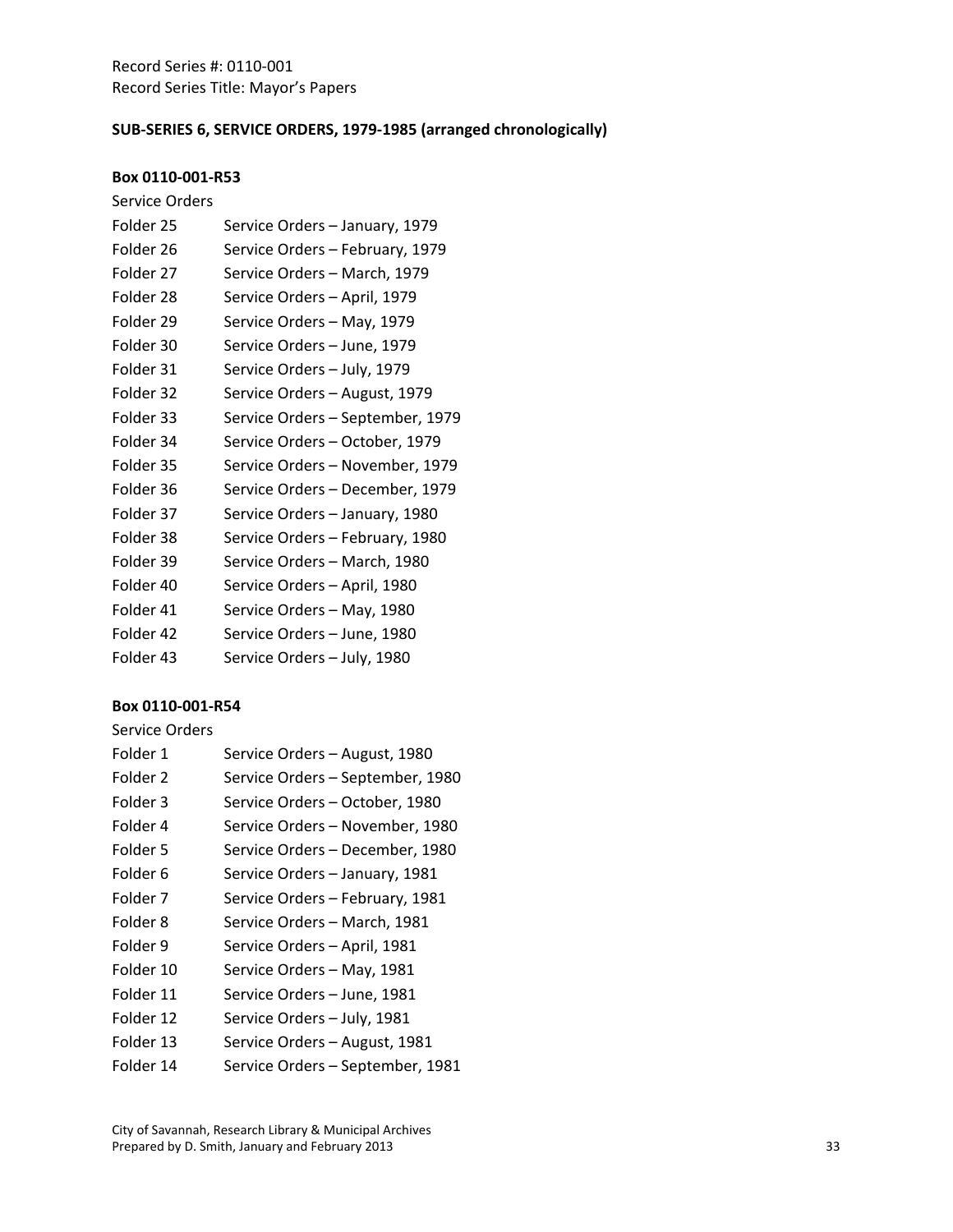| Folder 15 | Service Orders - October, 1981   |
|-----------|----------------------------------|
| Folder 16 | Service Orders - November, 1981  |
| Folder 17 | Service Orders - December, 1981  |
| Folder 18 | Service Orders - January, 1982   |
| Folder 19 | Service Orders - February, 1982  |
| Folder 20 | Service Orders - March, 1982     |
| Folder 21 | Service Orders - April, 1982     |
| Folder 22 | Service Orders - May, 1982       |
| Folder 23 | Service Orders - June, 1982      |
| Folder 24 | Service Orders - July, 1982      |
| Folder 25 | Service Orders - August, 1982    |
| Folder 26 | Service Orders - September, 1982 |
| Folder 27 | Service Orders - October, 1982   |
| Folder 28 | Service Orders - November, 1982  |
| Folder 29 | Service Orders - December, 1982  |
| Folder 30 | Service Orders - January, 1983   |
| Folder 31 | Service Orders - February, 1983  |
| Folder 32 | Service Orders - March, 1983     |
| Folder 33 | Service Orders - April, 1983     |
| Folder 34 | Service Orders - May, 1983       |
| Folder 35 | Service Orders - June, 1983      |
| Folder 36 | Service Orders - July, 1983      |
| Folder 37 | Service Orders - August, 1983    |
| Folder 38 | Service Orders - September, 1983 |
| Folder 39 | Service Orders - October, 1983   |
| Folder 40 | Service Orders - November, 1983  |
| Folder 41 | Service Orders - December, 1983  |

#### **Box 0110 ‐001 ‐R55**

Service Orders

| Folder 1  | Service Orders - January, 1984   |
|-----------|----------------------------------|
| Folder 2  | Service Orders - February, 1984  |
| Folder 3  | Service Orders - March, 1984     |
| Folder 4  | Service Orders - April, 1984     |
| Folder 5  | Service Orders - May, 1984       |
| Folder 6  | Service Orders - June, 1984      |
| Folder 7  | Service Orders - July, 1984      |
| Folder 8  | Service Orders - August, 1984    |
| Folder 9  | Service Orders - September, 1984 |
| Folder 10 | Service Orders - October, 1984   |
|           |                                  |

City of Savannah, Research Library & Municipal Archives Prepared by D. Smith, January and February 2013 34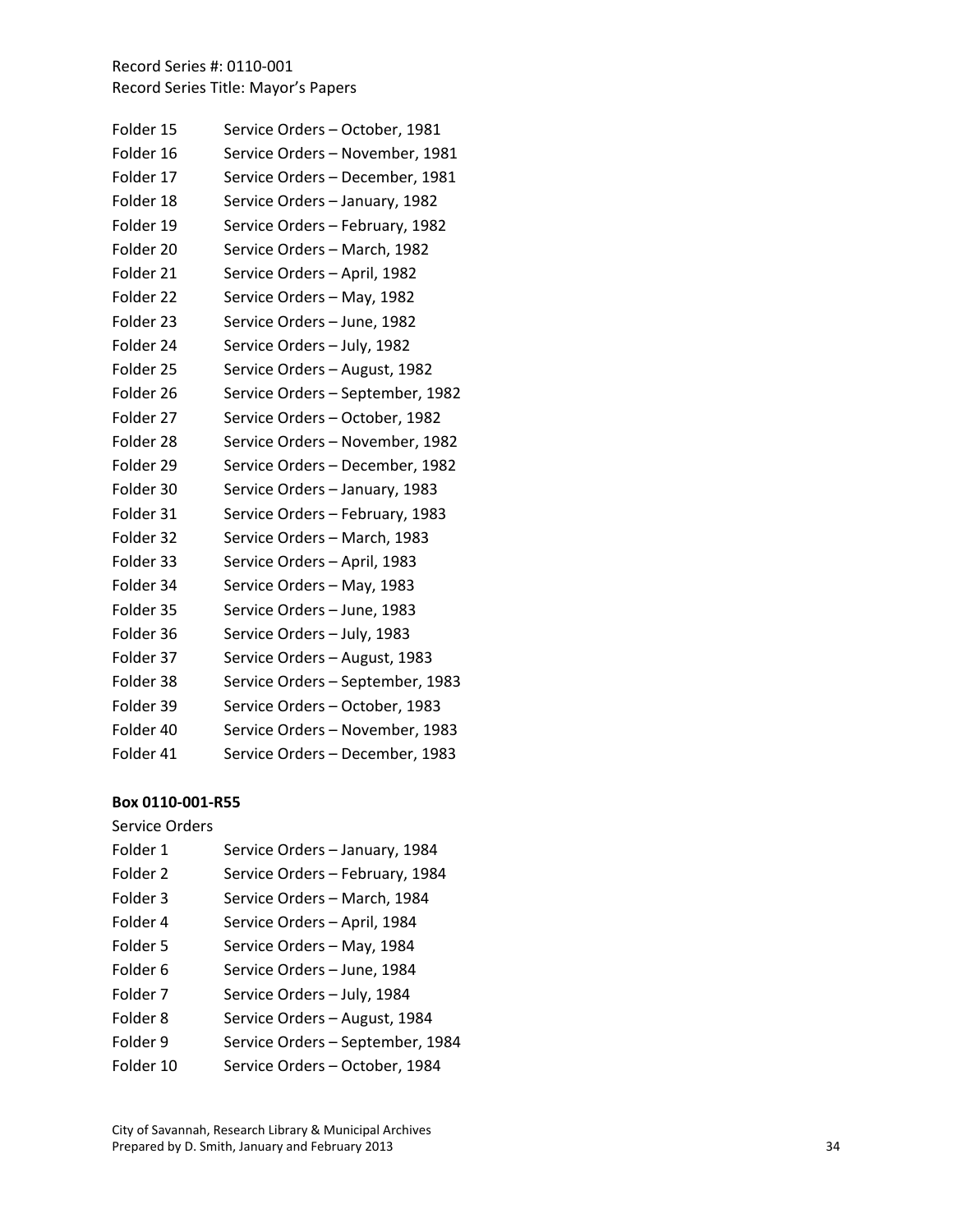| Folder 11 | Service Orders - November, 1984  |
|-----------|----------------------------------|
| Folder 12 | Service Orders - December, 1984  |
| Folder 13 | Service Orders - January, 1985   |
| Folder 14 | Service Orders - February, 1985  |
| Folder 15 | Service Orders - March, 1985     |
| Folder 16 | Service Orders - April, 1985     |
| Folder 17 | Service Orders - May, 1985       |
| Folder 18 | Service Orders - June, 1985      |
| Folder 19 | Service Orders - July, 1985      |
| Folder 20 | Service Orders - August, 1985    |
| Folder 21 | Service Orders - September, 1985 |
| Folder 22 | Service Orders - October, 1985   |
| Folder 23 | Service Orders - November, 1985  |
| Folder 24 | Service Orders - December, 1985  |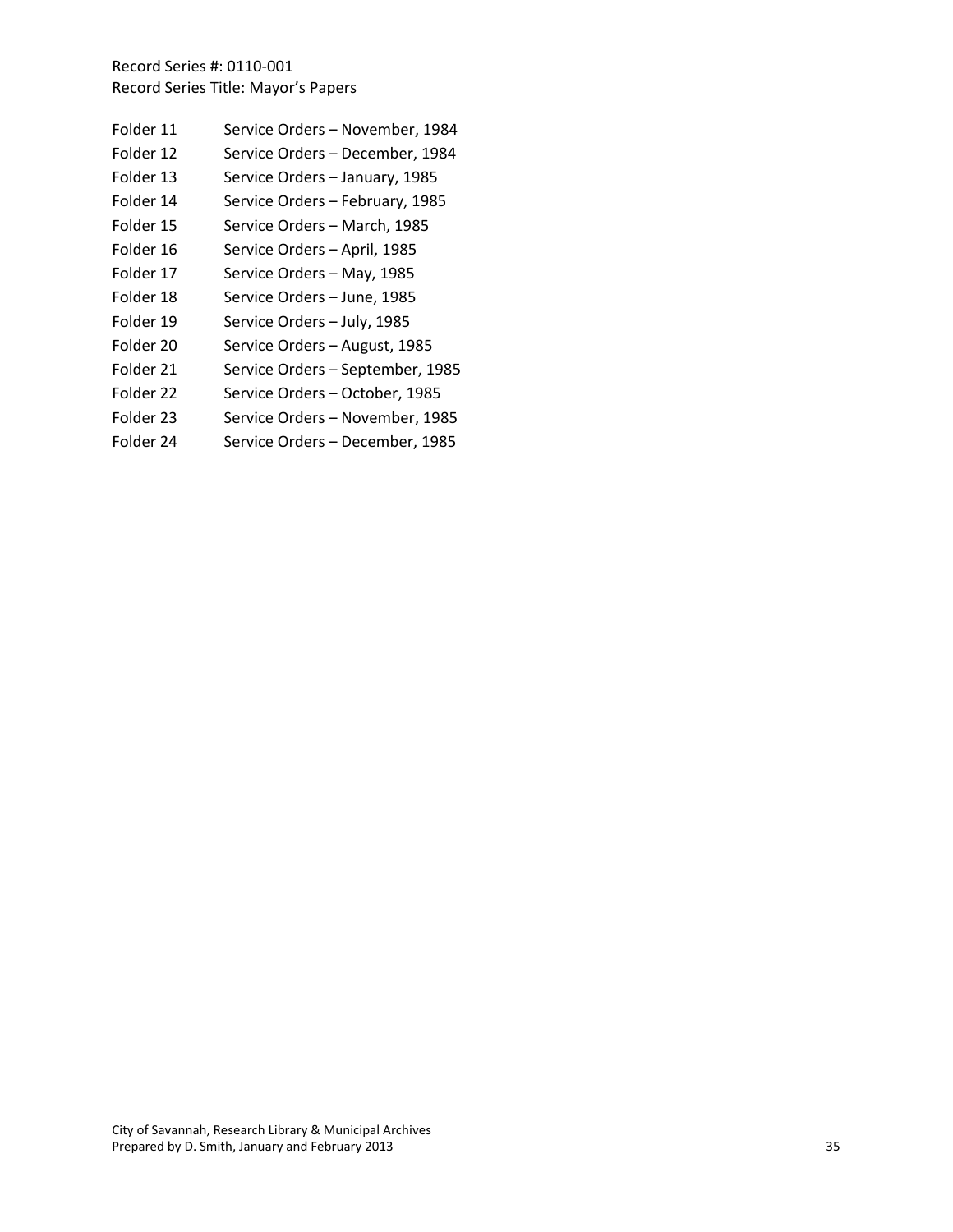# **SUB‐SERIES 7, SUBJECT FILES, 1967‐1993, no date (arranged alphabetically)**

#### **Box 0110‐001‐R55**

| 20 <sup>th</sup> Century Fund, 1984-1985         |
|--------------------------------------------------|
| - $20th$ Century Fund – September 24, 1984, 1984 |
| 911, 1978                                        |
| A, 1970-1973                                     |
| A. Schulman, Inc., 1972                          |
| Adult Bookstores, 1974                           |
|                                                  |

### **Box 0110‐001‐R56**

| <b>Subject Files</b> |                                        |
|----------------------|----------------------------------------|
| Folder 1             | Vice President Agnew, 1972-1973        |
| Folder 2             | Air National Guard, 1975-1977          |
| Folder 3             | Alabama Municipal League, 1977-1978    |
| Folder 4             | Ambulance Service, NO DATE             |
| Folder 5             | American Hellenic Council, 1974-1975   |
| Folder 6             | American Hellenic Institute, 1977-1978 |
| Folder <sub>7</sub>  | Amtrak, 1974-1985                      |
| Folder 8             | Annexation, 1976-1977                  |
| Folder 9             | Annexation, 1977-1984                  |
| Folder 10            | - Justice Department, 1978             |

### **Box 0110‐001‐R57**

| <b>Subject Files</b>    |                                                     |
|-------------------------|-----------------------------------------------------|
| Folder 1                | Annexation News Release - Rep. Tom Taggart, NO DATE |
| Folder 2                | Appointed, 1980                                     |
| Folder 3                | Appointments, 1975                                  |
| Folder 4                | Appointments, 1976                                  |
| Folder 5                | Appointments, 1977-1978                             |
| Folder 6                | Appointments, 1979                                  |
| Folder <sub>7</sub>     | Appointments, 1979-1981                             |
| Folder 8                | Appointments, 1982-1984                             |
| Folder 9                | Appointments, 1985-1986                             |
| Folder 10               | Appointments, 1987-1988                             |
|                         |                                                     |
| <b>DAY 0110 001 DEO</b> |                                                     |

| Subject Files |                         |  |
|---------------|-------------------------|--|
| Folder 1      | Appointments, 1989-1991 |  |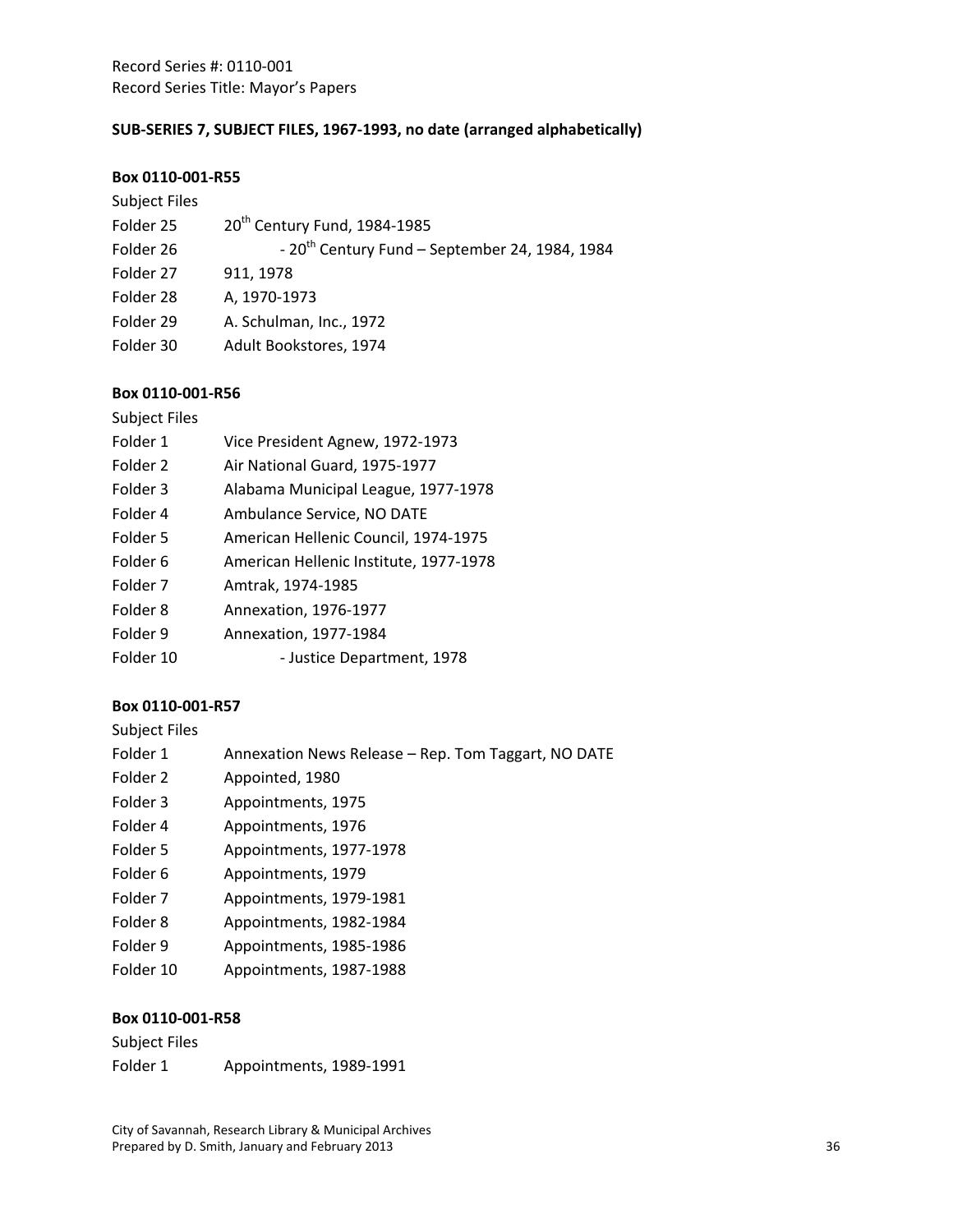| Folder 2  | Appointments Pending, 1979-1980                                                |
|-----------|--------------------------------------------------------------------------------|
| Folder 3  | Aquarium, 1986-1990                                                            |
| Folder 4  | Area Planning and Development Commission (APDC) – Coordinating Committee, 1976 |
| Folder 5  | Area Planning and Development Commission (APDC) - Legislation, 1976            |
| Folder 6  | Armstrong College Commission, 1973-1975                                        |
| Folder 7  | Armstrong College Commission, 1975-1977                                        |
| Folder 8  | Armstrong College Commission, 1977-1978                                        |
| Folder 9  | Armstrong College Commission, 1985-1986                                        |
| Folder 10 | Armstrong College Commission, 1987-1989                                        |

### **Box 0110‐001‐R59**

| <b>Subject Files</b> |  |
|----------------------|--|
|----------------------|--|

| Folder 1  | Armstrong Educational Fund, 1974          |
|-----------|-------------------------------------------|
| Folder 2  | Armstrong State College, 1976             |
| Folder 3  | Armstrong State College, 1977-1978        |
| Folder 4  | Armstrong State College, 1979-1981        |
| Folder 5  | Armstrong State College, 1982-1984        |
| Folder 6  | Armstrong State College, 1985             |
| Folder 7  | Armstrong State College, 1986-1988        |
| Folder 8  | Armstrong State College, 1989-1991        |
| Folder 9  | Atlanta Braves, 1975-1976                 |
| Folder 10 | Atlanta Gateway Airport, 1974             |
| Folder 11 | Atlanta International Film Festival, 1974 |
| Folder 12 | <b>AVSCOM, 1974</b>                       |
| Folder 13 | B, 1970-1973                              |
| Folder 14 | Bacon Park Golf Course, 1976              |

- Folder 15 Bacon Park Golf Course, 1983
- Folder 16 Bacon Park Golf Course, 1986-1988
- Folder 17 Bacon Park Golf Course, 1990
- Folder 18 Barnwell Island, 1972
- Folder 19 Beautification of Parks (Boy Scouts), 1971

## **Box 0110‐001‐R60**

Subject Files

- Folder 1 Bicentennial, 1976
- Folder 2 Bicentennial Haiti, 1974‐1976
- Folder 3 Bicentennial Poland, 1977‐1978
- Folder 4 Bicentennial Savannah, 1971‐1975
- Folder 5 BIPO Conference [Georgia Municipal Association; Local Option Sales Tax Act], 1975
- Folder 6 Board of Education, 1974-1975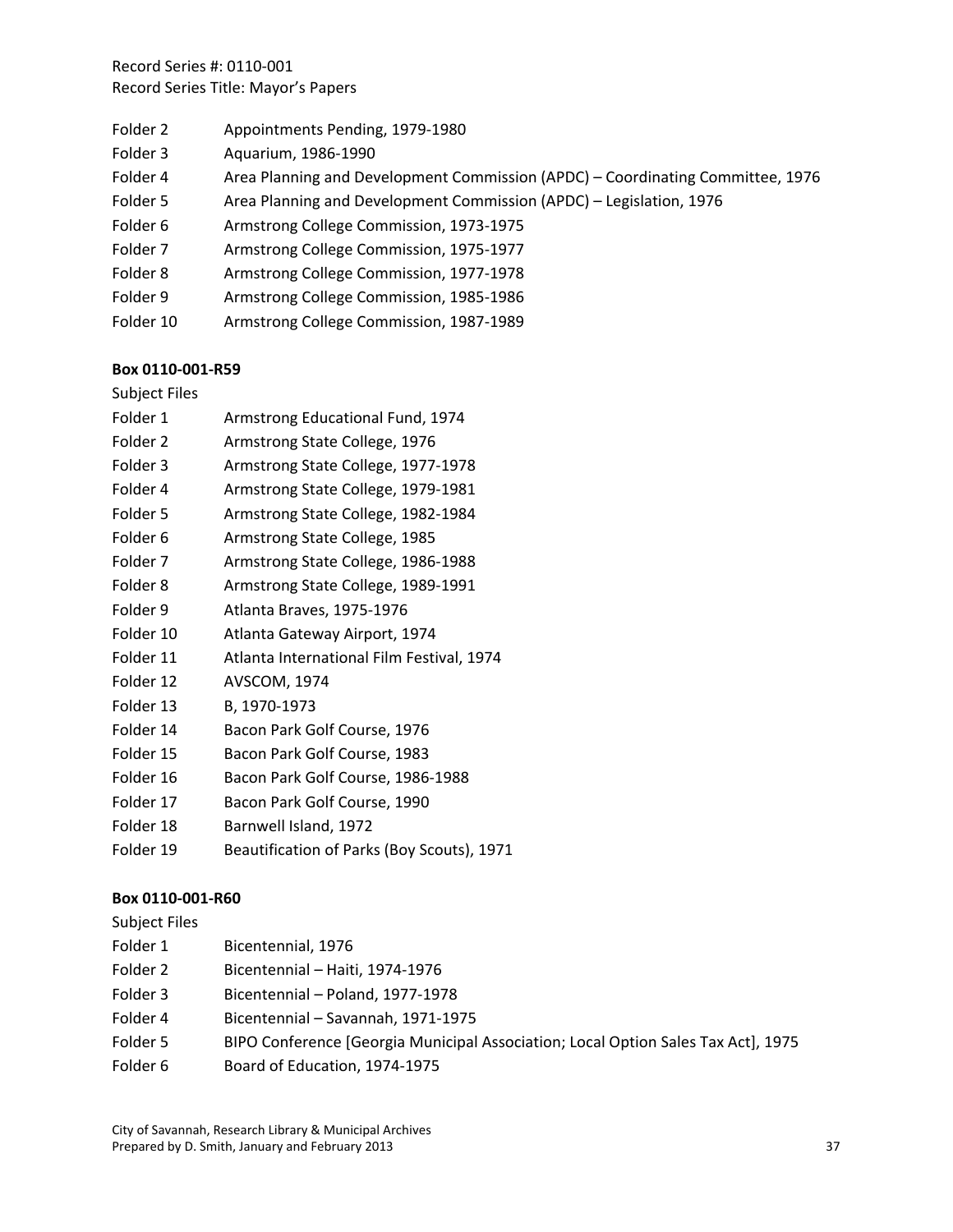- Folder 7 Board of Education, 1976
- Folder 8 Board of Education, 1977-1978
- Folder 9 Board of Education, 1979-1981
- Folder 10 Board of Education, 1982-1984
- Folder 11 Board of Education, 1985-1986
- Folder 12 Board of Education, 1987-1988
- Folder 13 Board of Education, 1989-1991
- Folder 14 Boards and Commissions, 1975
- Folder 15 Broughton Street Task Force, 1983-1988
- Folder 16 Brown, Willie E. (Chatham County Commissioner), 1973-1975
- Folder 17 Budget, 1986‐1987
- Folder 18 **18 -City of Savannah Annual Report, 1987**

## **Box 0110‐001‐R61**

| <b>Subject Files</b> |                                     |
|----------------------|-------------------------------------|
| Folder 1             | Budget Adjustments, 1971-1975       |
| Folder 2             | <b>Bulletins, 1977-1978</b>         |
| Folder 3             | Bulletins, 1978-1981                |
| Folder 4             | Bulletins, 1983-1984                |
| Folder 5             | <b>Bulletins, 1985-1986</b>         |
| Folder <sub>6</sub>  | Bush, George (President), 1990-1991 |
| Folder 7             | Cablevision, 1977-1978              |
| Folder 8             | Cablevision, 1979-1981              |
| Folder 9             | Cablevision, 1982-1984              |
| Folder 10            | Cablevision, 1984-1986              |
| Folder 11            | Cablevision, 1984-1988              |
| Folder 12            | Cablevision, 1989-1991              |
| Folder 13            | Cablevision, Sterling, 1991         |
| Folder 14            | Camps, 1974                         |
| Folder 15            | Candler General Hospital (1), 1975  |

# **Box 0110‐001‐R62**

Subject Files

Folder 1 Candler General Hospital (2), 1975 Folder 2 Candler General Hospital (3), 1975 Folder 3 Candler General Hospital, 1975‐1976 Folder 4 Candler General Hospital, 1975‐1978 Folder 5 Candler General Hospital, 1979‐1981 Folder 6 Candler General Hospital, 1983 Folder 7 Candler Hospital Authority, 1977‐1978

City of Savannah, Research Library & Municipal Archives Prepared by D. Smith, January and February 2013 38 38 38 38 38 38 38 38 38 38 38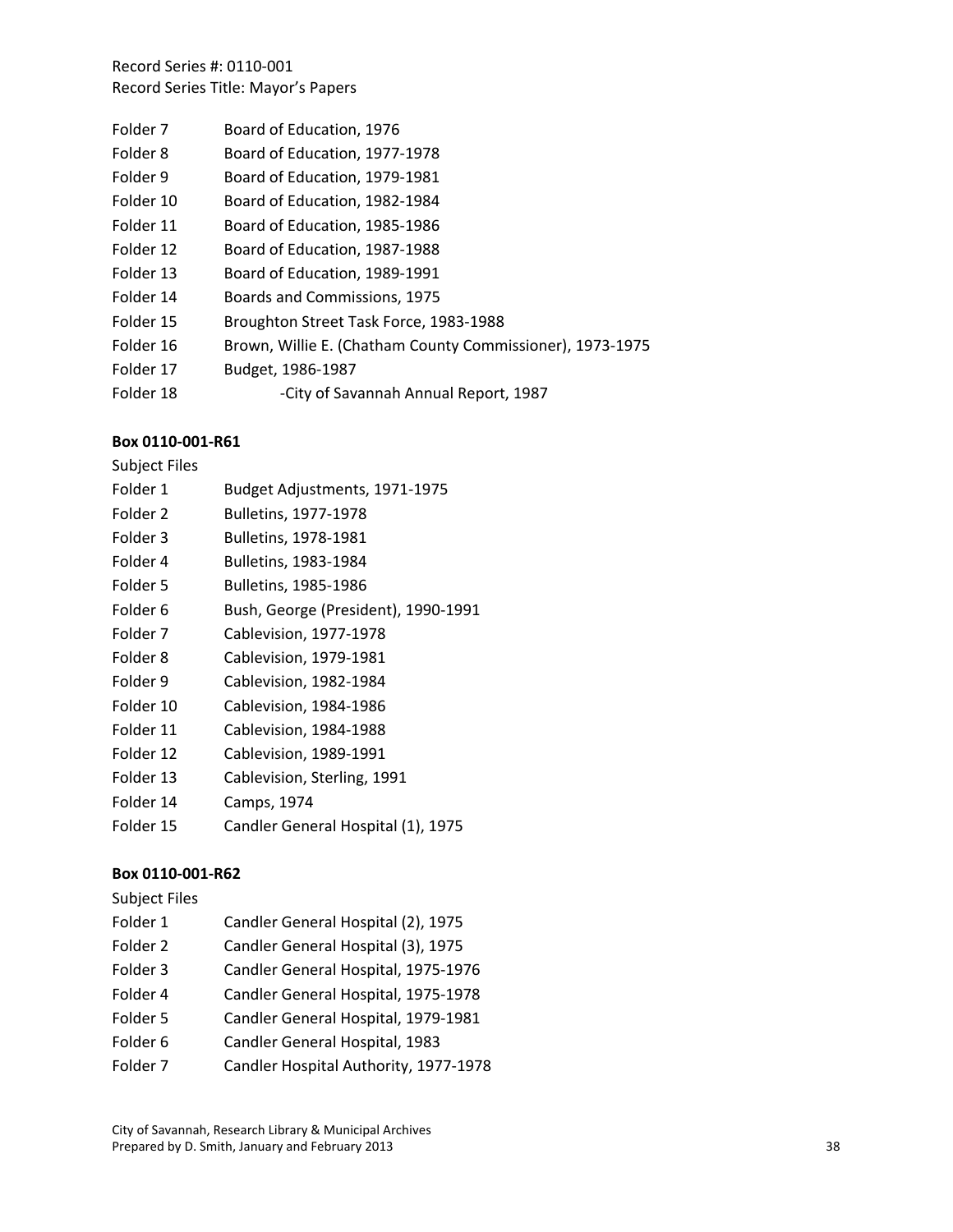Folder 8 Capital Outlay Request, 1970‐1975 Folder 9 Carter, Jimmy, 1970-1976

#### **Box 0110‐001‐R63**

### Subject Files

| Folder 1 | Carter, Jimmy (President), 1976-1978 |
|----------|--------------------------------------|
| Folder 2 | Casey Canal, 1984                    |

| Folder 3            | Census, 1980-1991                              |
|---------------------|------------------------------------------------|
| Folder 4            | Census of Population and Housing, 1970-1983    |
| Folder 5            | Central of Georgia Railroad, 1971-1973         |
| Folder 6            | Central of Georgia Railroad, 1974-1978         |
| Folder <sub>7</sub> | Central of Georgia Railroad, 1979-1980         |
| Folder <sub>8</sub> | Central of Georgia Railroad - Train Shed, 1978 |
| Folder 9            | Chamber of Commerce, 1970                      |
| Folder 10           | Chamber of Commerce, 1974-1975                 |
| Folder 11           | Chamber of Commerce, 1976                      |

# **Box 0110‐001‐R64**

## Subject Files

| Folder 1  | Chamber of Commerce, 1979-1981                                              |
|-----------|-----------------------------------------------------------------------------|
| Folder 2  | - Chamber of Commerce - Seafood Industrial Park, 1979                       |
| Folder 3  | Chamber of Commerce, 1985-1986                                              |
| Folder 4  | Chamber of Commerce, 1987-1988                                              |
| Folder 5  | - Chamber of Commerce – Compensation of Elected Officials Report, 1988      |
| Folder 6  | - Chamber of Commerce – Corporate Arts Fund, 1987                           |
| Folder 7  | Chamber of Commerce, 1989-1991                                              |
| Folder 8  | - Chamber of Commerce – Tourism Roundtable, 1990                            |
| Folder 9  | - Chamber of Commerce - Trade Center Task Force, 1990-1991                  |
| Folder 10 | Chamber of Commerce – Convention Bureau, 1977-1978                          |
| Folder 11 | Chamber of Commerce – Port Authority Long Range Economic Development, 1982- |
|           | 1985                                                                        |
| Folder 12 | Chamber of Commerce – Report of Higher Education, 1983                      |
| Folder 13 | Chatham County Commissioners, 1974                                          |
| Folder 14 | Chatham County Commissioners, 1975-1976                                     |
| Folder 15 | Chatham County Commissioners, 1977                                          |
|           |                                                                             |

| Subject Files |                                           |  |
|---------------|-------------------------------------------|--|
| Folder 1      | Chatham County Commissioners, 1978-1980   |  |
| Folder 2      | <b>Chatham County Commissioners, 1981</b> |  |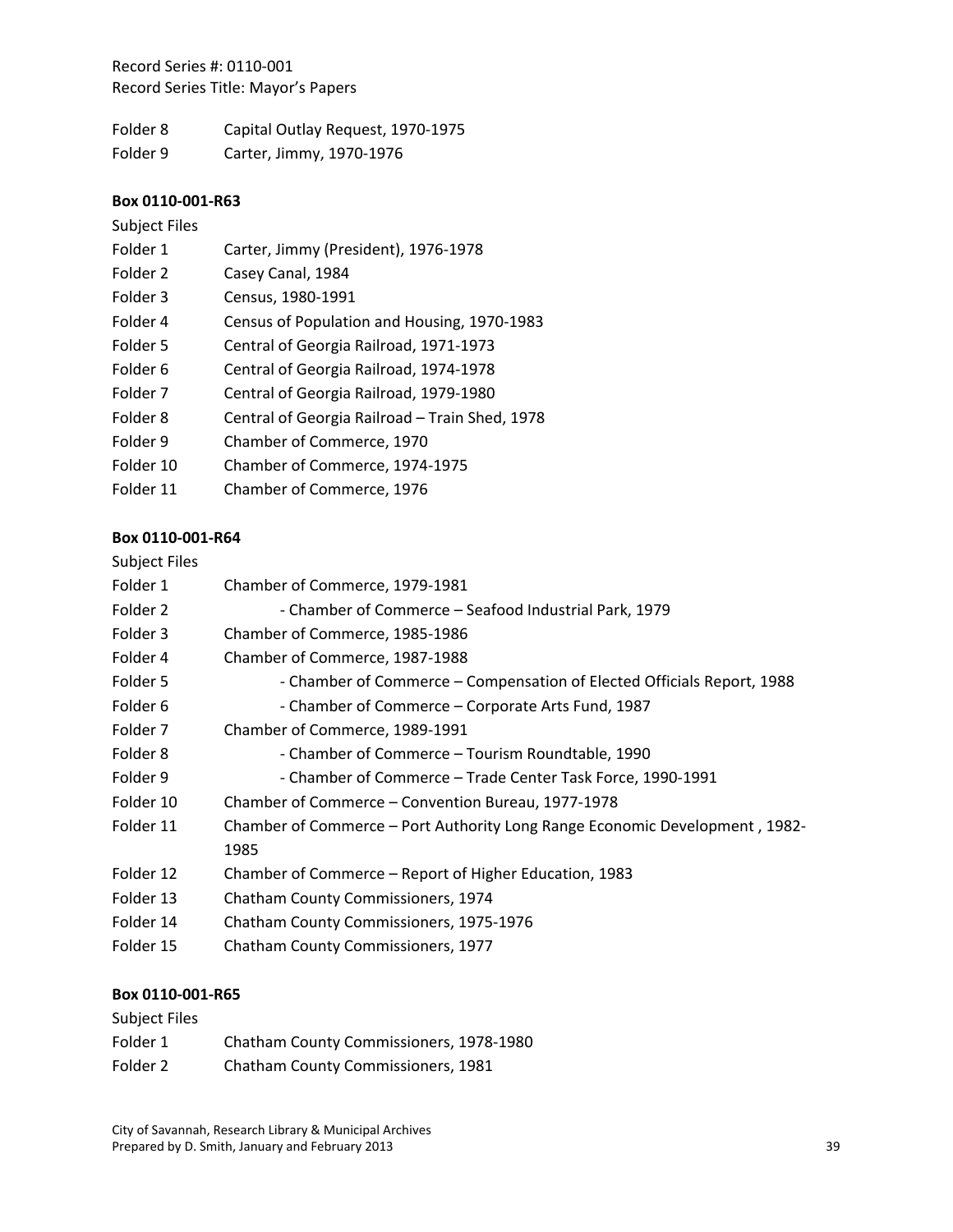- Folder 3 Chatham County Commissioners, 1982-1984
- Folder 4 Chatham County Commissioners, 1983‐1987
- Folder 5 **6 -** Chatham County Commissioners County Per Diem for Jail Charges, 1984
- Folder 6  **Chatham County Commissioners Sales Tax (Garden City), 1986**
- Folder 7 Chatham County Commissioners, 1988‐1991
- Folder 8 **6 -** Chatham County Commissioners Chatham Municipal Association, 1989-1990
- Folder 9 Chatham County Commissioners Clean Water Act (Georgetown Water & Sewer), 1986‐1987
- Folder 10 Chatham County Commissioners Chatham County Jail Charges, 1991
- Folder 11 Chatham County Commissioners Quitclaim Requests, 1987
- Folder 12 Chatham County Department of Family and Children Services, 1970‐1974
- Folder 13 Chatham County Health Department, 1972‐1976
- Folder 14 Chatham County Municipal Association, 1976‐1978
- Folder 15 Chatham County Municipal Association Meeting, 1979
- Folder 16 China Trip (Cancelled), 1975
- Folder 17 Citizens Crime Commission, 1986-1991
- Folder 18 Citizens Crime Task Force, 1991
- Folder 19 City-County Contracts, 1973
- Folder 20 City Highlights, 1973‐1974
- Folder 21 City Lights Theater Company, 1989‐1991

# **Box 0110‐001‐R66**

| <b>Subject Files</b> |                                                                |
|----------------------|----------------------------------------------------------------|
| Folder 1             | City Manager, 1985-1988                                        |
| Folder 2             | City Manager, 1988-1991                                        |
| Folder 3             | - City Manager - Audit Report, 1988-1991                       |
| Folder 4             | - City Manager - Quarterly Reports to Mayor and Aldermen, 1988 |
| Folder 5             | City Manager, 1990-1991                                        |
| Folder 6             | City Manager Applications, 1971                                |

| <b>Subject Files</b> |                                        |
|----------------------|----------------------------------------|
| Folder 1             | City Manager - Requests Received, 1975 |
| Folder 2             | City Market, 1987-1988                 |
| Folder 3             | City Market, 1989-1991                 |
| Folder 4             | Civic Center, 1974-1980                |
| Folder 5             | Civic Center, 1981                     |
| Folder 6             | Civil Defense, 1970-1971               |
| Folder <sub>7</sub>  | Civil Defense, 1974-1975               |
| Folder <sub>8</sub>  | Civil Defense, 1976                    |
|                      |                                        |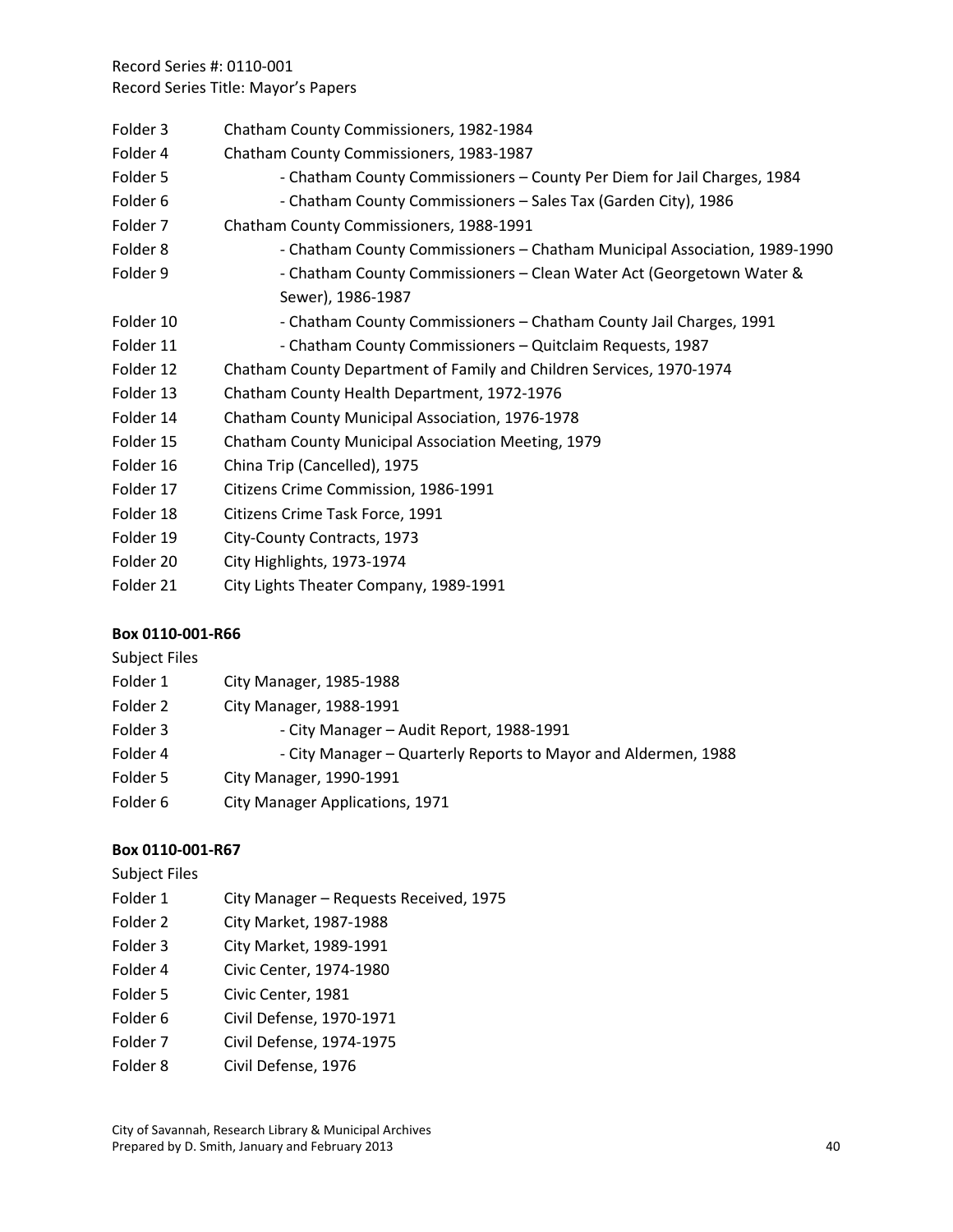- Folder 9 Civil Defense, 1977-1978
- Folder 10 Clippings Election, 1978
- Folder 11 Clippings Mayor, 1974‐1978
- Folder 12 Clippings Miscellaneous, 1977‐1979
- Folder 13 Coal Terminal, 1980-1981

#### **Box 0110‐001‐R68**

| <b>Subject Files</b> |                                                                             |
|----------------------|-----------------------------------------------------------------------------|
| Folder 1             | Coastal Area Planning and Development Commission, 1972                      |
| Folder 2             | Coastal Area Planning and Development Commission, 1974                      |
| Folder 3             | - Coastal Area Planning and Development Commission - Advisory Council and   |
|                      | Subcommittees, 1974                                                         |
| Folder 4             | - Coastal Area Planning and Development Commission - Board Meeting, 1974    |
| Folder 5             | - Coastal Area Planning and Development Commission - Comprehensive Health   |
|                      | Planning, 1974                                                              |
| Folder <sub>6</sub>  | - Coastal Area Planning and Development Commission - Executive Committee,   |
|                      | 1974                                                                        |
| Folder <sub>7</sub>  | - Coastal Area Planning and Development Commission - Legislative Committee, |
|                      | 1974                                                                        |
| Folder 8             | Coastal Area Planning and Development Commission, 1975                      |
| Folder 9             | Coastal Area Planning and Development Commission, 1976                      |
| Folder 10            | Coastal Area Planning and Development Commission, 1977                      |

### **Box 0110‐001‐R69**

Subject Files

| Folder 1            | Coastal Area Planning and Development Commission, 1979-1981 |
|---------------------|-------------------------------------------------------------|
| Folder 2            | Coastal Area Planning and Development Commission, 1982-1984 |
| Folder 3            | Coastal Area Planning and Development Commission, 1985-1986 |
| Folder 4            | Coastal Plains Regional Commission, 1975                    |
| Folder 5            | Coastal Zone Management, 1974-1977                          |
| Folder 6            | Coastal Zone Management, 1978-1981                          |
| Folder 7            | Coleman, Tom (Senator), 1981-1988                           |
| Folder <sub>8</sub> | Coleman, Tom (Senator), 1989-1991                           |
| Folder 9            | Cologne, Germany, 1976                                      |
| Folder 10           | Colonial Savannah Historical Park, 1971                     |
| Folder 11           | Commemoration of the Battle of Savannah, 1976               |
| Folder 12           | Commission on Cities in the '80's, 1981                     |
| Folder 13           | Community Cardiovascular Council, 1974                      |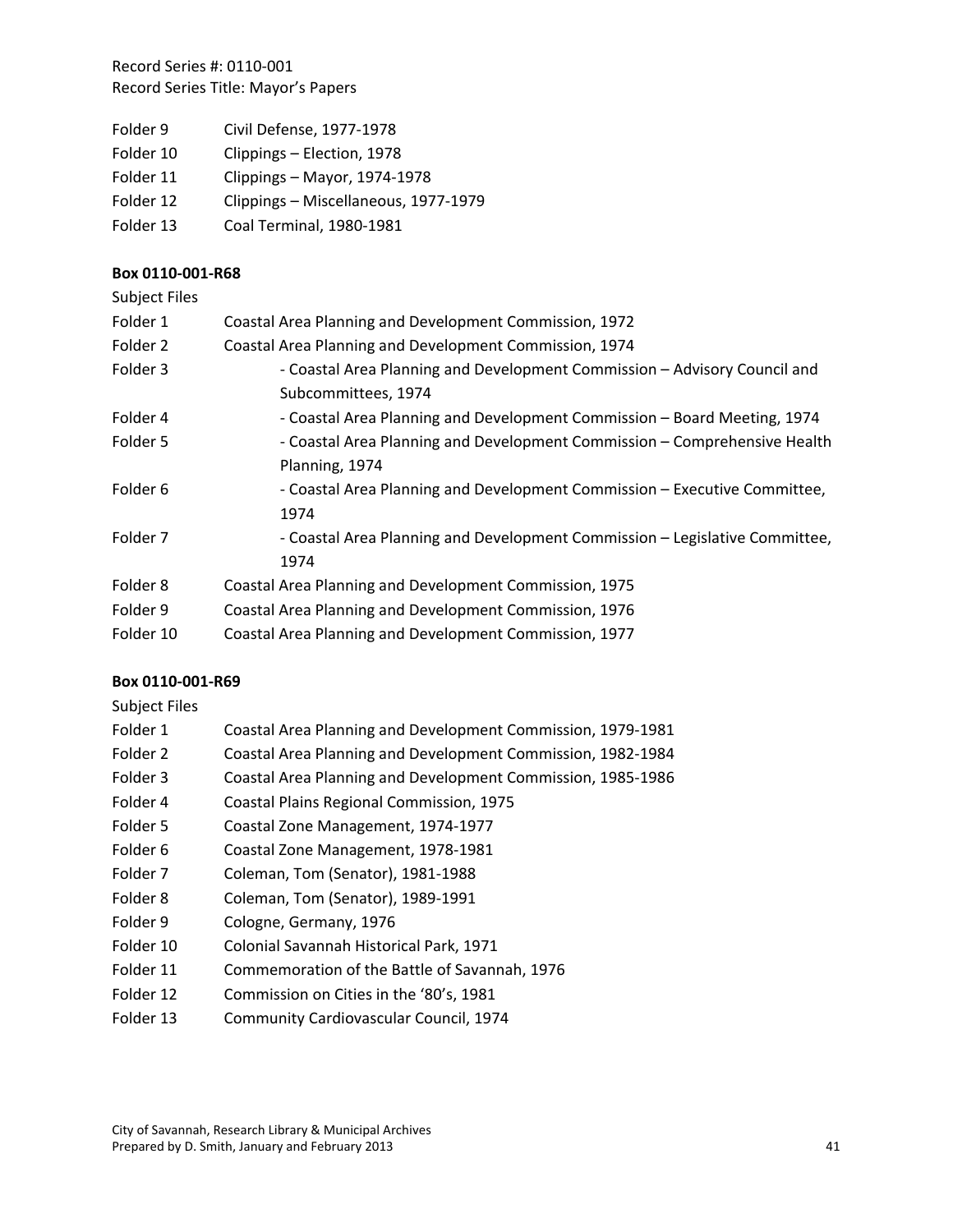#### **Box 0110‐001‐R70**

### Subject Files

- Folder 1 Community Development Block Grant (CDBG), 1974-1975 Folder 2 Community Development Block Grant (CDBG), 1976-1978 Folder 3 Community Development Block Grant (CDBG), 1979‐1982 Folder 4 Community Development Block Grant (CDBG), 1987‐1988 Folder 5 Community Development Block Grant (CDBG), 1989-1991 Folder 6 Complaints/Actions, 1975 Folder 7 Complaints Referred to City Manager, 1970-1971
- Folder 8 Concerned Black Parents, 1972
- Folder 9 Convention Bureau, 1982-1984
- Folder 10 Convention and Visitors Bureau, 1990‐1991
- Folder 11 Council for Urban Economic Development, 1974-1975
- Folder 12 Council for Urban Economic Development, 1976-1977

#### **Box 0110‐001‐R71**

### Subject Files

- Folder 1 County Commission, 1970-1971
- Folder 2 County Jail, 1978-1984
- Folder 3 Crime, 1980‐1987
- Folder 4 Crime Reports, 1972-1976
- Folder 5 Crime Reports, 1977-1981
- Folder 6 Crime Reports, 1988
- Folder 7 D Day Mayor's War on Drugs, 1986
- Folder 8 Day in the Life of American Cities, 1985-1986
- Folder 9 Delta Air Lines, 1976-1984
- Folder 10 Democratic Mayors, 1975
- Folder 11 Democratic Mayors, 1977‐1981
- Folder 12 Democratic Mayors, 1985-1987
- Folder 13 Democratic Mayors, 1989
- Folder 14 Democratic Party of Georgia, 1971‐1974
- Folder 15 Department of Health, Education, and Welfare, 1977-1980
- Folder 16 Department of Natural Resources, 1984
- Folder 17 Department of Natural Resources, 1985‐1986
- Folder 18 Department of Natural Resources, 1989‐1991

| Subject Files |                                         |
|---------------|-----------------------------------------|
| Folder 1      | Department of Transportation, 1974-1976 |
| Folder 2      | Department of Transportation, 1975-1985 |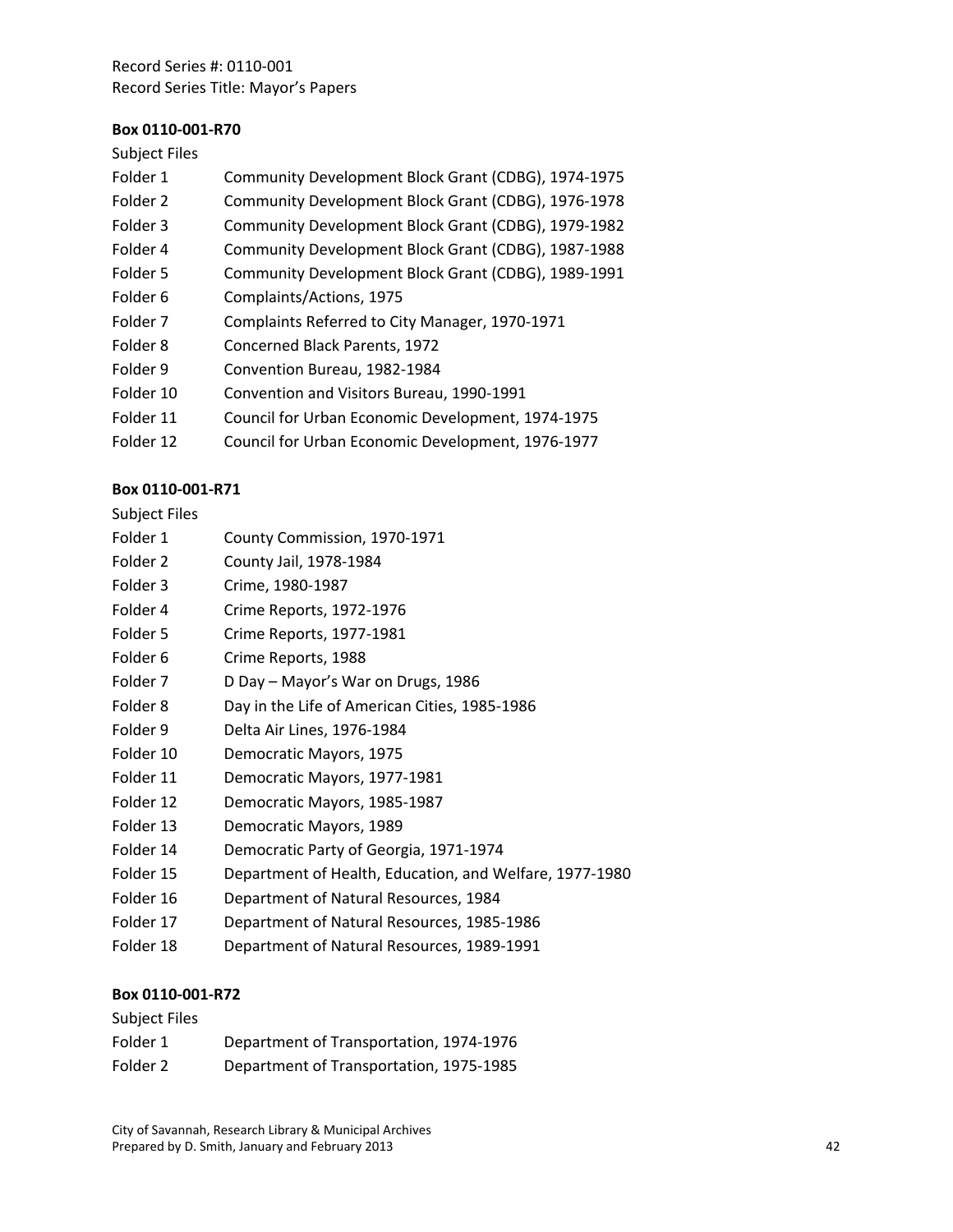- Folder 3 Department of Transportation, 1977-1978
- Folder 4 Department of Transportation, 1979-1980
- Folder 5 Department of Transportation, 1981-1984
- Folder 6 Department of Transportation, 1985-1988
- Folder 7 Department of Transportation, 1989-1991
- Folder 8 Derst Baking Company, 1972
- Folder 9 DeSoto Hilton, 1976-1978
- Folder 10 Diversion Center, 1983-1984
- Folder 11 Development Authority for the City of Savannah, 1981-1986
- Folder 12 Development Authority for the City of Savannah Agendas, 1983-1986
- Folder 13 Downtown Development Authority for the City of Savannah, 1981‐1990

## **Box 0110‐001‐R73**

Subject Files

- Folder 1 Downtown Economic Development Committee, 1981-1982
- Folder 2 Downtown Revitalization, 1971‐1974
- Folder 3 Downtown Revitalization, 1975-1983
- Folder 4 Downtown Revitalization, 1986-1988
- Folder 5 Downtown Revitalization, 1989
- Folder 6 Downtown Savannah Authority, 1981-1983
- Folder 7 Drug Abuse, 1973
- Folder 8 East Georgia Commercial Association, 1974‐1975
- Folder 9 Eastern Air Lines, 1979-1981
- Folder 10 Eastern Air Lines, 1982
- Folder 11 Economic Opportunity Authority, 1973‐1974
- Folder 12 Economic Opportunity Authority, 1975‐1978
- Folder 13 Economic Opportunity Authority, 1980‐1982
- Folder 14 Economic Opportunity Authority, 1983-1985
- Folder 15 Economic Opportunity Authority, 1986‐1987
- Folder 16 Economic Opportunity Authority, 1989-1990
- Folder 17 Effective Government Steering Committee, 1975

### **Box 0110‐001‐R74**

Subject Files

- Folder 1 Election, 1974
- Folder 2 Elvis Presley, 1975
- Folder 3 Emergency Medical Services System, 1972‐1973
- Folder 4 Emergency Rescue Units, 1972
- Folder 5 Emergency School Aid Act Program, 1974‐1977
- Folder 6 Employee Information Bulletins and Inter‐Department Memorandum, 1971‐1976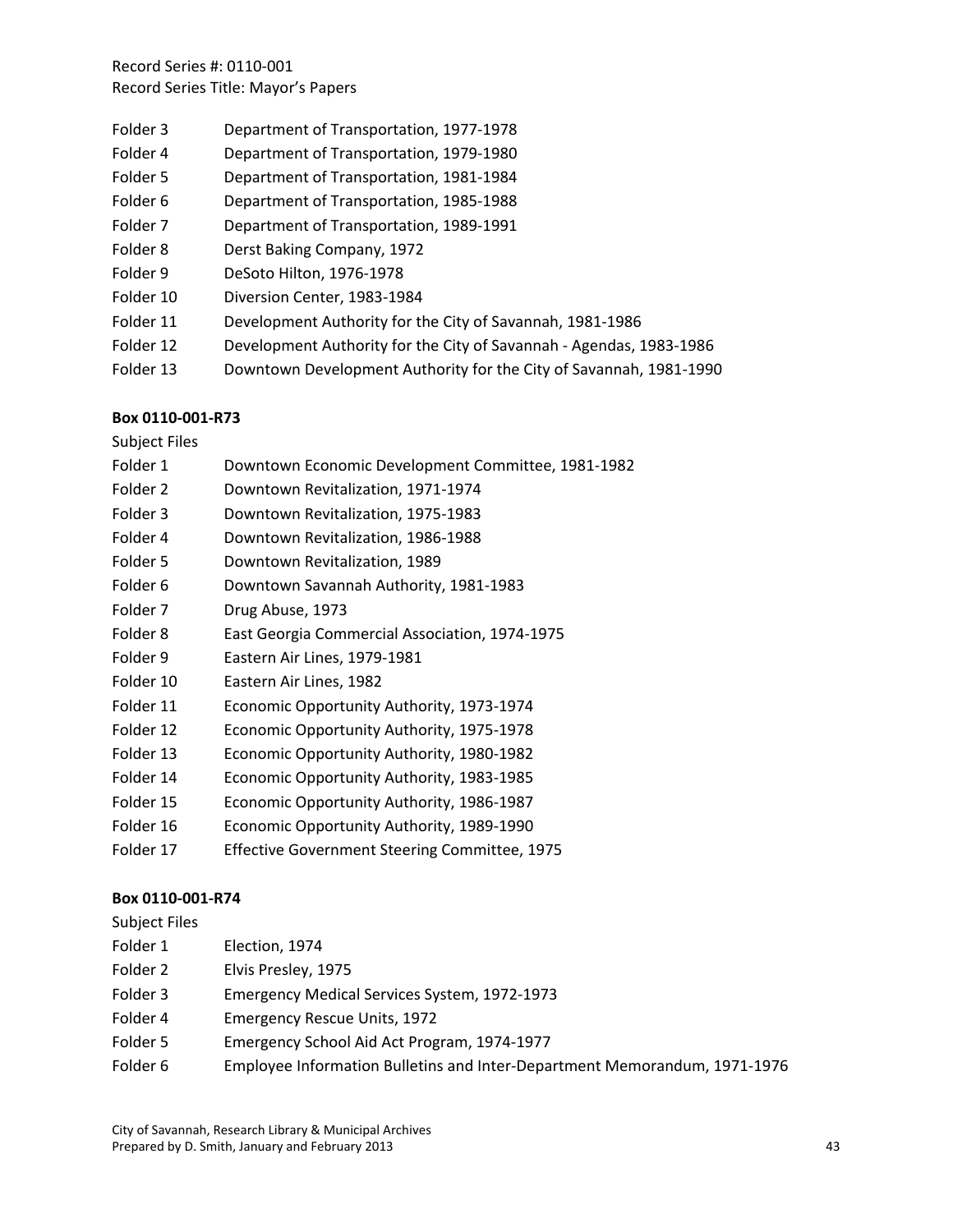- Folder 7 Engineering School Savannah, 1984‐1987
- Folder 8 Environmental Protection Agency (EPA), 1971‐1974
- Folder 9 Environmental Protection Agency (EPA), 1975-1976
- Folder 10 Environmental Protection Agency (EPA), 1977‐1978
- Folder 11 Environmental Protection Agency (EPA), 1984‐1989
- Folder 12 Equal Opportunity Employment Report, 1973‐1974
- Folder 13 Fair Labor Standards Act, 1974‐1975
- Folder 14 Farmers Market, 1977
- Folder 15 Federal Building, 1977‐1986
- Folder 16 Federal Energy Administration, 1975‐1979
- Folder 17 Federal Law Enforcement Center, 1979
- Folder 18 Financial Advisory Committee, 1970
- Folder 19 Financial Reports, 1976‐1977
- Folder 20 Fire Department, 1971‐1985
- Folder 21 Fire Department, 1987-1991
- Folder 22 Fire Union, 1969‐1983

## **Box 0110‐001‐R75**

### Subject Files

| Folder 1            | Flood, 1971-1974                               |
|---------------------|------------------------------------------------|
| Folder 2            | Flood, 1975                                    |
| Folder 3            | Floods, 1973                                   |
| Folder 4            | Florida League of Cities, 1977                 |
| Folder 5            | Floyd, Picot, 1971                             |
| Folder <sub>6</sub> | Fluoridation, 1975-1976                        |
| Folder <sub>7</sub> | Ford, B.C. - Alderman, 1970-1978               |
| Folder 8            | Foreign Trade Development, 1972-1974           |
| Folder 9            | Fowler, Wyche (Senator), 1987-1988             |
| Folder 10           | Fowler, Wyche (Senator), 1989-1991             |
| Folder 11           | G, 1970-1973                                   |
| Folder 12           | Gambrell, David H. (Senator), 1971-1972        |
| Folder 13           | General Assembly, 1990                         |
| Folder 14           | Georgia Council on Human Relations, 1972-1974  |
| Folder 15           | Georgia Department of Community Developmen     |
| Folder 16           | Georgia Department of Human Resources, 1985    |
| Folder 17           | Georgia Department of Industry and Trade, 1978 |
| Folder 18           | Georgia Department of Industry and Trade, 1985 |
|                     |                                                |

- ht, 1973-1975
- Folder 17 Georgia Department of Industry and Trade, 1978‐1984
- Folder 19 Georgia Election Code, 1974‐1979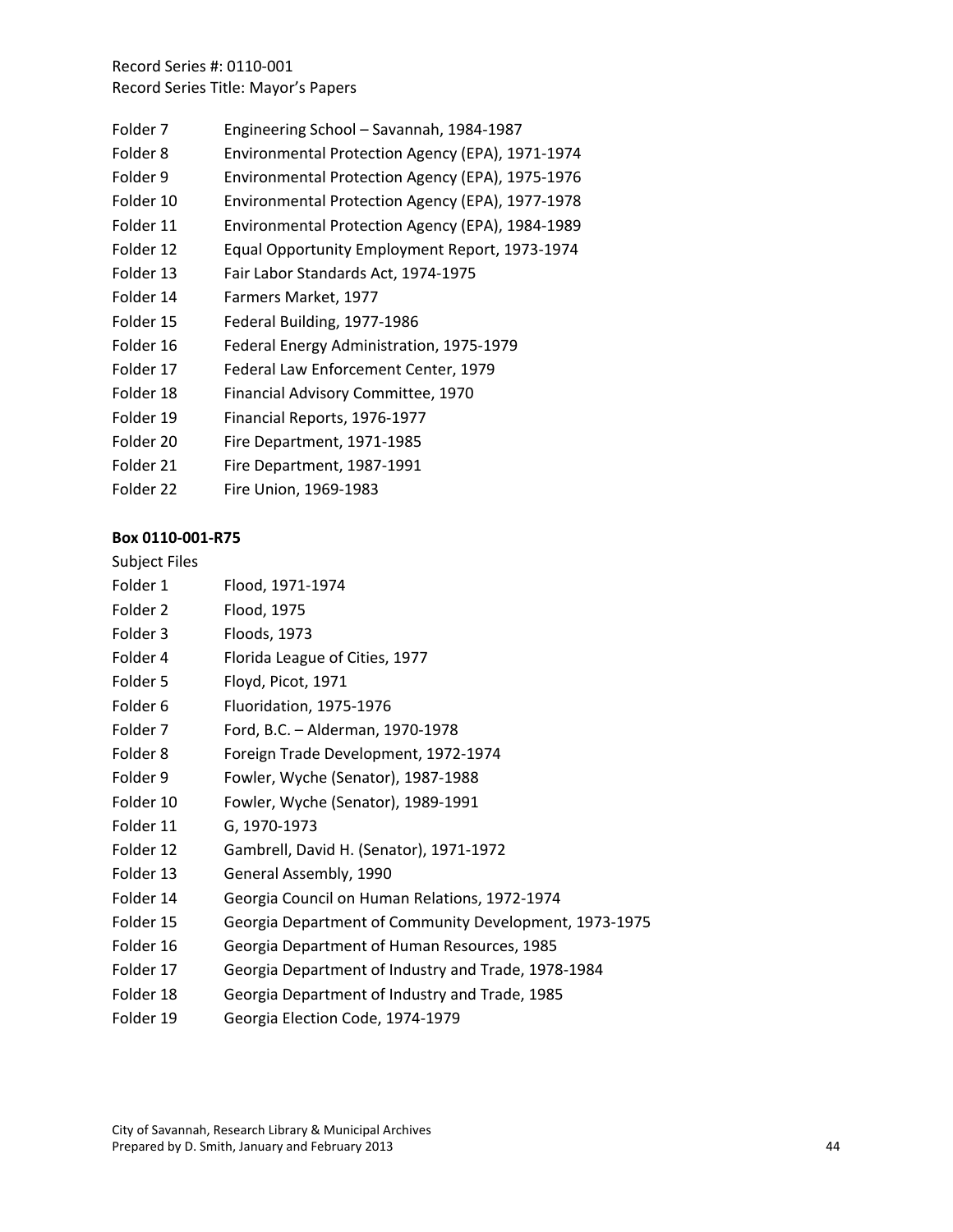#### **Box 0110‐001‐R76**

## Subject Files

- Folder 1 Georgia Film and Videotape Advisory Board, 1985
- Folder 2 Georgia Film and Videotape Advisory Board, 1989‐1991
- Folder 3 Georgia Film Office, 1985-1988
- Folder 4 Georgia Municipal Association, 1974
- Folder 5 Georgia Municipal Association, 1975
- Folder 6 Georgia Municipal Association, 1976
- Folder 7 Georgia Municipal Association, 1977
- Folder 8 Georgia Municipal Association, 1978
- Folder 9 Georgia Municipal Association, 1979
- Folder 10 Georgia Municipal Association, 1980
- Folder 11 Georgia Municipal Association, 1983‐1986
- Folder 12 **••** Georgia Municipal Association GMA/ACCG Joint Urban Affairs Committee, 1984

### **Box 0110‐001‐R77**

#### Subject Files

Folder 1 Georgia Municipal Association, 1985‐1988 Folder 2 Georgia Municipal Association – Board of Directors, 1974 Folder 3 Georgia Municipal Association – Board of Directors Meeting, 1974 Folder 4 Georgia Municipal Association – By‐Laws, 1974 Folder 5 Georgia Municipal Association – Committee on Area Planning and Development Committees, 1977 Folder 6 Georgia Municipal Association – Convention, 1975 Folder 7 Georgia Municipal Association – Convention, 1978 Folder 8 Georgia Municipal Association – Convention City Reservations and Registration, 1978 Folder 9 Georgia Municipal Association – Convention Food and Beverage, 1978 Folder 10 Georgia Municipal Association – Convention Housing, 1978 Folder 11 Georgia Municipal Association – Convention Special Events, 1978 Folder 12 Georgia Municipal Association – Election, 1988 Folder 13 Georgia Municipal Association – Environmental Quality Committee, 1974 Folder 14 Georgia Municipal Association – Environmental Quality Committee, 1975 Folder 15 Georgia Municipal Association – Expenses, 1975-1976 Folder 16 Georgia Municipal Association – GMA/ACCG/GAAPDC Joint Committee, 1974‐1975

| Subject Files |                                                   |
|---------------|---------------------------------------------------|
| Folder 1      | Georgia Municipal Association – Mayor's Day, 1974 |
| Folder 2      | Georgia Municipal Association – Mayor's Day, 1979 |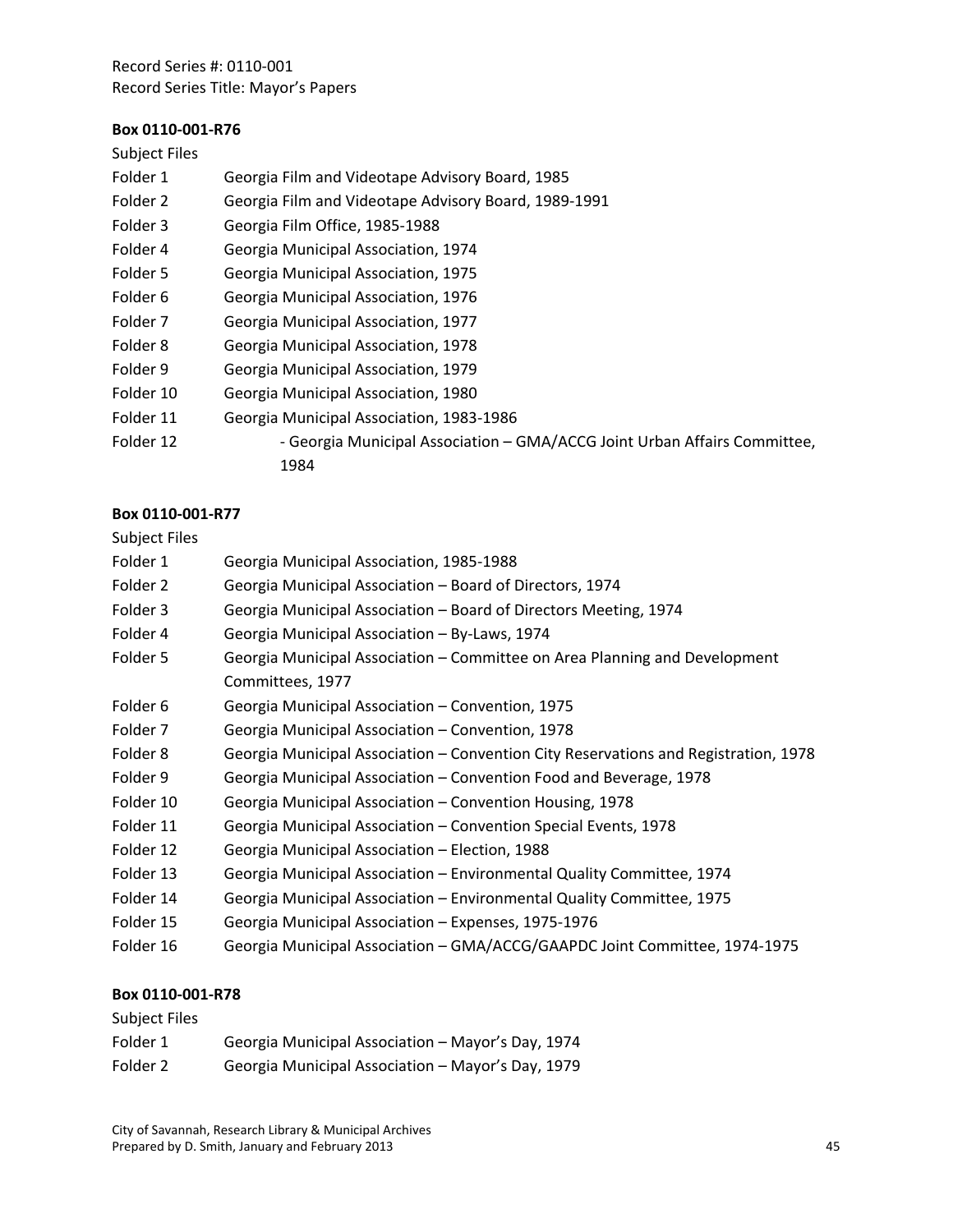- Folder 3 Georgia Municipal Association Transportation Committee, 1975
- Folder 4 Georgia Ports Authority, 1971‐1973
- Folder 5 Georgia Ports Authority, 1974‐1976
- Folder 6 Georgia Ports Authority, 1977-1978
- Folder 7 Georgia Ports Authority, 1979-1984
- Folder 8 Georgia Ports Authority, 1985-1988
- Folder 9 Georgia Ports Authority, 1989-1991
- Folder 10 Georgia Urban Task Force, 1980-1982
- Folder 11 Georgia's 250<sup>th</sup> Anniversary, 1982-1983
- Folder 12 Gilmer Lectures, Trust Company Bank, and Anthony Porter Scholarship Fund, 1976
- Folder 13 Ginn, Ronald Bo (Congressman), 1973‐1974
- Folder 14 Ginn, Ronald Bo (Congressman), 1975‐1978
- Folder 15 Ginn, Ronald Bo (Congressman), 1979‐1983
- Folder 16 **6 -** Ginn, Ronald Bo (Congressman) Campaign, 1982
- Folder 17 Goodwill Industries, 1987‐1988

### **Box 0110‐001‐R79**

#### Subject Files

- Folder 1 Great Savannah Exposition, 1984‐1987
- Folder 2 Great Savannah Exposition, 1989-1990
- Folder 3 Grumman American, 1973‐1977
- Folder 4 Grumman American, 1978‐1980
- Folder 5 H, 1970‐1973
- Folder 6 Hagan, G. Elliot (Congressman), 1970‐1972
- Folder 7 Harbor Fees, 1973
- Folder 8 Harris, Joe Frank (Governor), 1982-1988
- Folder 9 Harris, Joe Frank (Governor), 1989-1990
- Folder 10 Health Insurance, 1975-1977
- Folder 11 Health Insurance, 1987-1988
- Folder 12 "Henry Bacon" Dredge, 1977
- Folder 13 Historic District Revitalization Committee, 1989
- Folder 14 Historic Savannah Foundation, 1974‐1976
- Folder 15 Historic Savannah Foundation, 1977‐1978
- Folder 16 Historic Savannah Foundation, 1979-1983
- Folder 17 Historic Savannah Foundation, 1984‐1985

| Subject Files |                                         |
|---------------|-----------------------------------------|
| Folder 1      | Historic Savannah Foundation, 1986-1988 |
| Folder 2      | Historic Savannah Foundation, 1989-1991 |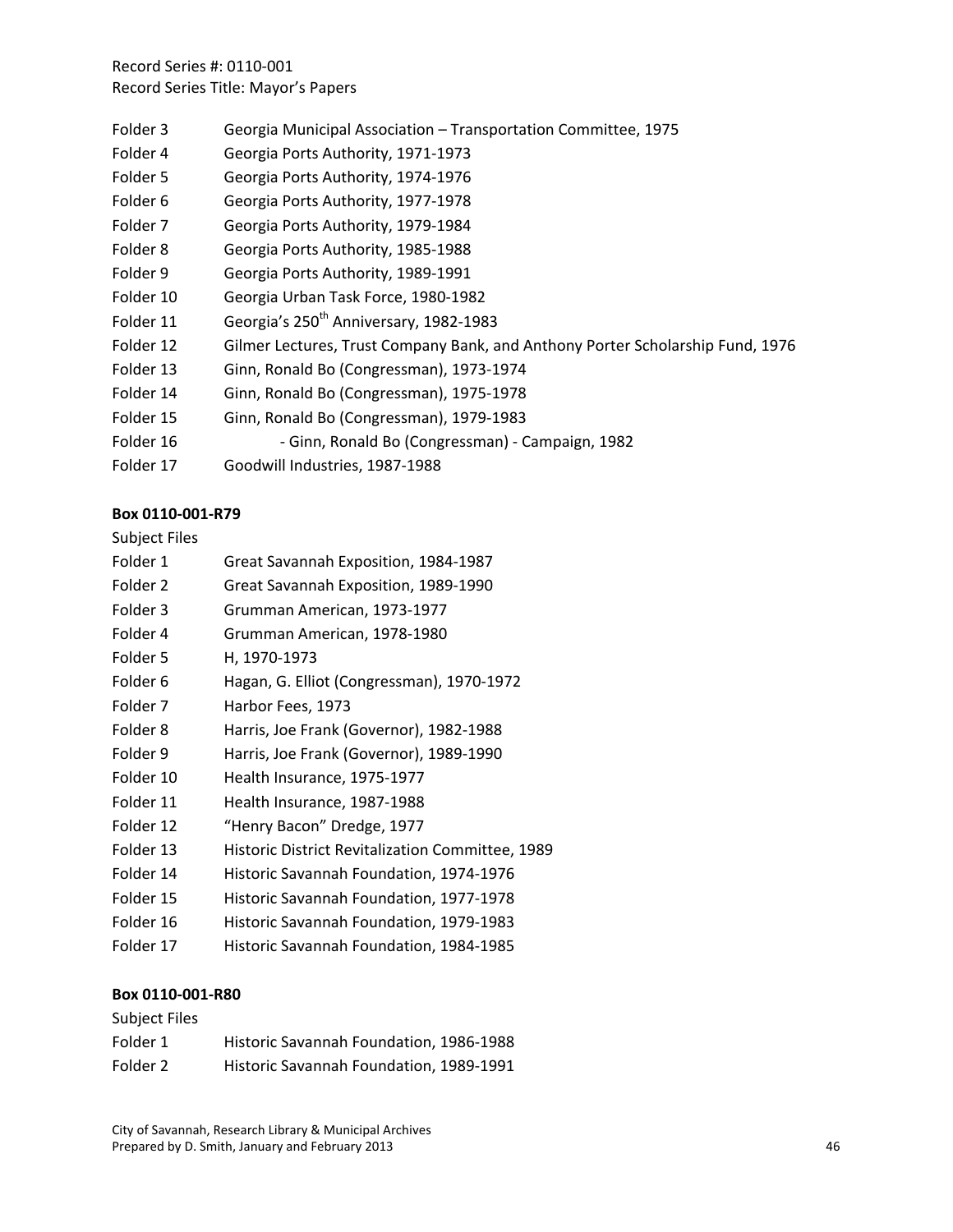- Folder 3 Historic Savannah Foundation Downtown Market, 1976
- Folder 4 Historic Sites and Monument Commission, 1975-1976
- Folder 5 Home Builders Association, 1973‐1978
- Folder 6 Hospice Savannah, 1985-1986
- Folder 7 Hospice Savannah, 1989‐1990
- Folder 8 Housing and Urban Development (HUD), 1974-1976
- Folder 9 Housing and Urban Development (HUD), 1977-1978
- Folder 10 Housing and Urban Development (HUD), 1979-1980
- Folder 11 Housing and Urban Development (HUD), 1985-1988
- Folder 12 Housing and Urban Development (HUD), 1989-1991
- Folder 13 Housing Authority, 1970
- Folder 14 Housing Authority, 1974-1975
- Folder 15 Housing Authority, 1976
- Folder 16 Housing Authority, 1977-1978
- Folder 17 Housing Authority, 1979-1983
- Folder 18 ‐ Housing Authority Home Builders Association, 1980‐1983
- Folder 19 ‐ Housing Authority Leedsgate, 1982
- Folder 20 Housing Authority, 1984-1985

### **Box 0110‐001‐R81**

## Subject Files

| Folder 1  | Housing Authority, 1985-1988                 |
|-----------|----------------------------------------------|
| Folder 2  | Housing Authority, 1986-1987                 |
| Folder 3  | Housing Authority, 1989-1991                 |
| Folder 4  | Humane Society, 1973-1975                    |
| Folder 5  | Hunter Army Airfield/Fort Stewart, 1973-1974 |
| Folder 6  | Hunter Army Airfield/Fort Stewart, 1975-1976 |
| Folder 7  | Hunter Army Airfield/Fort Stewart, 1978-1983 |
| Folder 8  | Hunter Army Airfield/Fort Stewart, 1984-1986 |
| Folder 9  | Hunter Army Airfield/Fort Stewart, 1987-1991 |
| Folder 10 | Hunter Army Airfield Utilization Plan, 1973  |

#### **Box 0110‐001‐R82**

Subject Files

- Folder 1 **Illinois Municipal League, 1977**
- Folder 2 Industrial and Domestic Water Supply, 1969-1973
- Folder 3 Industrial and Domestic Water Supply, 1974-1980
- Folder 4 Inspections Department, 1970-1972
- Folder 5 Inspections Department, 1976-1991
- Folder 6 Inter Ocean Week, 1978

City of Savannah, Research Library & Municipal Archives Prepared by D. Smith, January and February 2013 47 47 48 48 48 48 48 48 49 48 4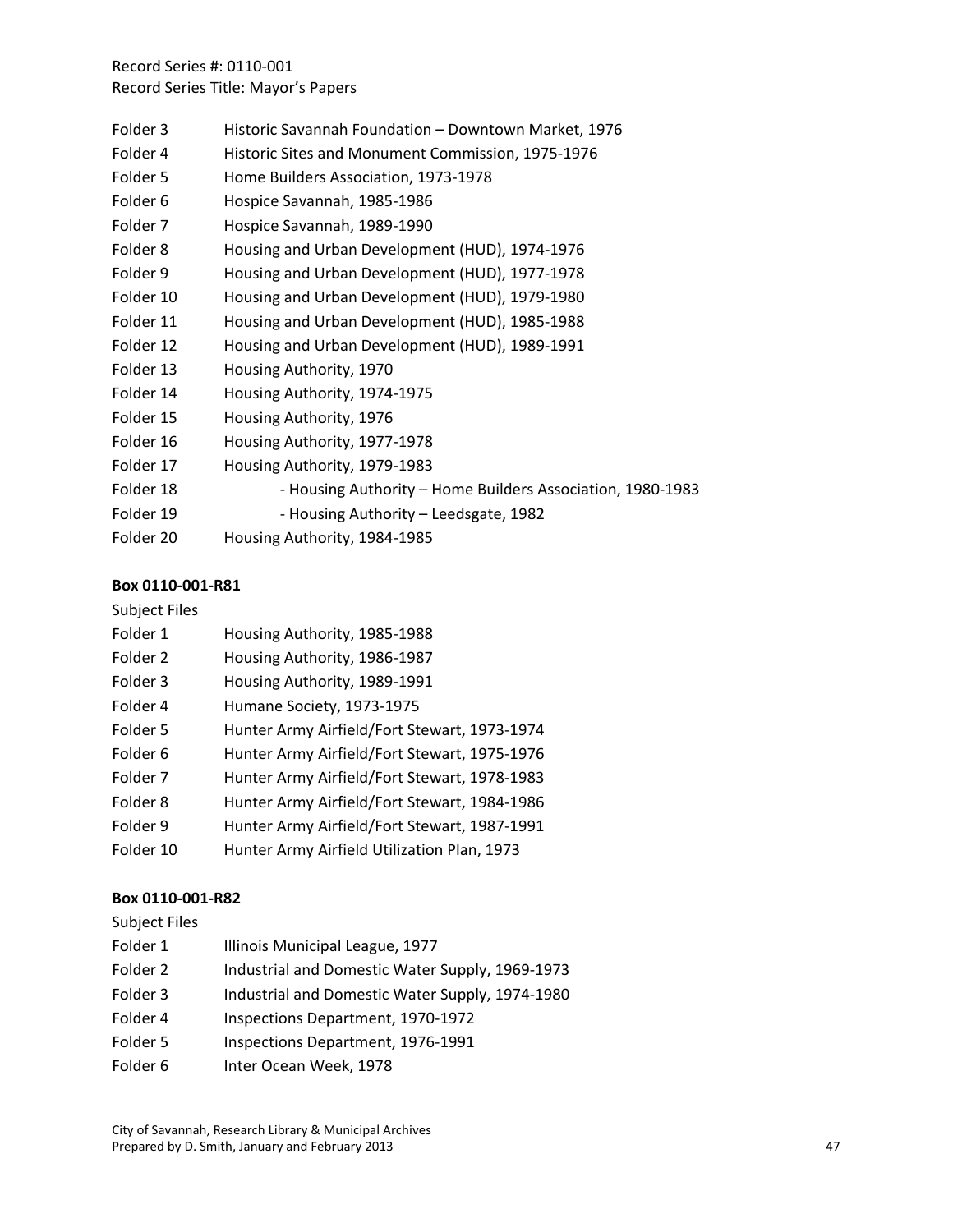- Folder 7 Intergovernmental Relations Council, 1975-1976
- Folder 8 Interoffice Memos, 1982
- Folder 9 Interstate 16, 1972
- Folder 10 Japan‐American Conference of Mayors, 1981‐1984
- Folder 11 Jingle Bells, 1988-1990
- Folder 12 John Marshall Law School (Pending), 1971
- Folder 13 Kudos, 1972‐1979
- Folder 14 Labor Resources Department, 1973‐1983
- Folder 15 Comprehensive Employment and Training Act (CETA), 1977-1979

#### **Box 0110‐001‐R83**

#### Subject Files

- Folder 1 Leadership Savannah Program, 1978‐1979
- Folder 2 Leisure Services Department, 1974‐1984
- Folder 3 Leisure Services Department, 1986‐1989
- Folder 4 Letters of Congratulation, 1984-1986
- Folder 5 Letters of Congratulation, 1987-1988
- Folder 6 Letters of Introduction, 1980-1988
- Folder 7 Letters of Invitation, 1980-1983
- Folder 8 Letters of Invitation, 1984-1985
- Folder 9 Letters of Invitation, 1986-1987
- Folder 10 Letters of Recommendation and Support, 1978-1983
- Folder 11 Letters of Recommendation and Support, 1982-1988
- Folder 12 Letters of Retirement, 1984‐1985
- Folder 13 Letters of Welcome, 1973‐1975
- Folder 14 Letters of Welcome, 1976-1977
- Folder 15 Letters of Welcome, 1980-1983
- Folder 16 Letters of Welcome, 1984-1985
- Folder 17 Letters of Welcome, 1986-1988
- Folder 18 Liquified Natural Gas, 1978
- Folder 19 Livability Awards (Old), 1985‐1986
- Folder 20 Livability Awards, 1988-1991
- Folder 21 Living Independence For Everyone (L.I.F.E.), 1986-1988
- Folder 22 Living Independence For Everyone (L.I.F.E.), 1990-1991
- Folder 23 Lower Savannah River Interstate Advisory Committee, 1974
- Folder 24 Lower Savannah River Interstate Advisory Committee, 1974‐1976

#### **Box 0110‐001‐R84**

Subject Files Folder 1 M, 1970‐1973

City of Savannah, Research Library & Municipal Archives Prepared by D. Smith, January and February 2013 48 48 48 48 48 48 48 48 48 48 48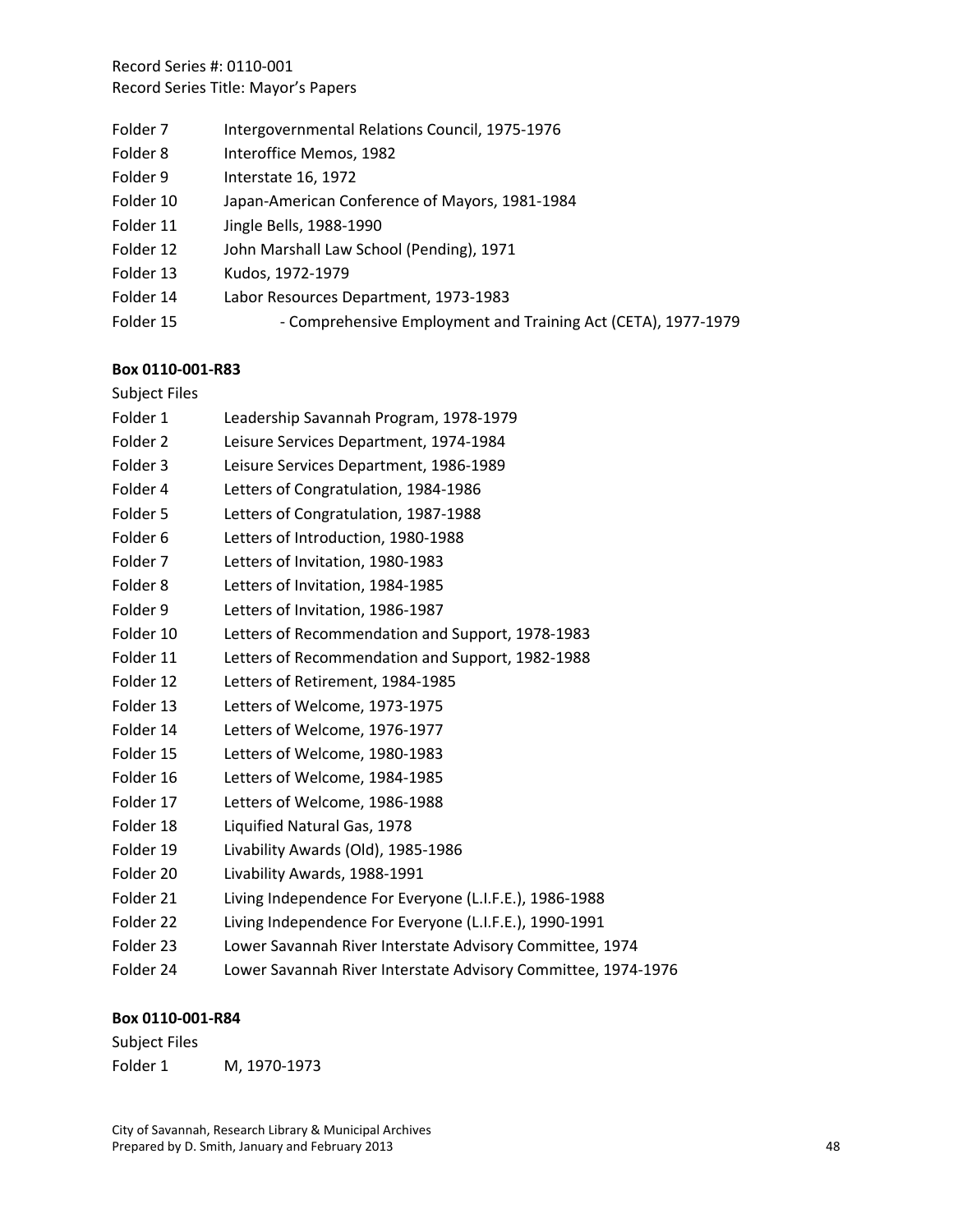- Folder 2 Maddox, Lester (Governor), 1970‐1972
- Folder 3 "Man of the Year" Congratulatory Letters and Notes, 1979
- Folder 4 Management and Engineering, 1971‐1982
- Folder 5 Mattingly, Mack (Senator), 1980‐1986
- Folder 6 Mayors City of Savannah, NO DATE
- Folder 7 Mayor's Committee on Beautification, 1970‐1972
- Folder 8 Mayor's Conference on Schools (1), 1972
- Folder 9 Mayor's Conference on Schools (2), 1972
- Folder 10 Mayor's Conference on Schools (3), 1972‐1973
- Folder 11 Mayor's Conference on Schools (4), 1972
- Folder 12 Mayor's Conference on Schools (5), 1972
- Folder 13 Mayor's Council on Youth Opportunities, 1973‐1975
- Folder 14 Mayor's Day, 1976

#### **Box 0110‐001‐R85**

Subject Files

Folder 1 Mayor's Motorcade, 1979 Folder 2 Mayor's Motorcade to Milledgeville (Special Guest Introduction), 1975 Folder 3 Mayor's Youth Council, 1974 Folder 4 Mayor's Youth Council, 1975‐1977 Folder 5 Mayor's Youth Council, 1979‐1980 Folder 6 Mayor's Youth Council – Membership, 1979‐1980 Folder 7 Mayor's Youth Council – Schools' Fair, 1979‐1980 Folder 8 Mayor's Youth Council – Sister City Committee, 1979-1980 Folder 9 Merger – Armstrong State College and Savannah State College, 1988 Folder 10 Mendonsa, Arthur (City Manager), 1975‐1985 Folder 11 Methodist Shrine, 1975 Folder 12 Metropolitan Planning Commission, 1974‐1975 Folder 13 Metropolitan Planning Commission, 1976 Folder 14 Metropolitan Planning Commission, 1979‐1980 Folder 15 Metropolitan Planning Commission, 1979‐1985 Folder 16 Metropolitan Planning Commission, 1981 Folder 17 Metropolitan Planning Commission, 1985‐1988 Folder 18 ‐ Metropolitan Planning Commission – Archaeological Protection Ordinance, 1987 Folder 19 **19** - Metropolitan Planning Commission – Chatham Urban Transportation Study (CUTS), 1987‐1988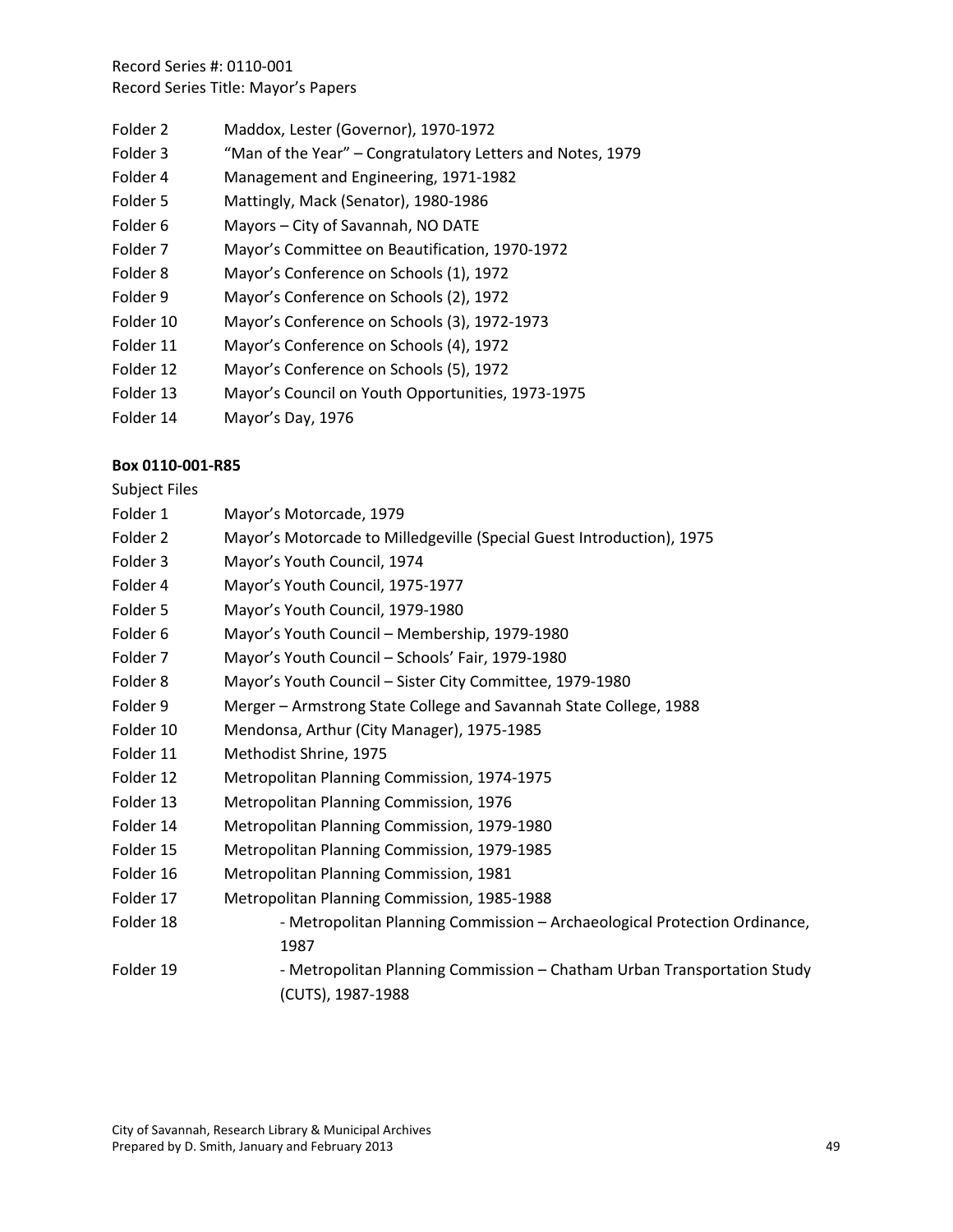# **Box 0110‐001‐R86**

| <b>Subject Files</b> |                                                                                 |
|----------------------|---------------------------------------------------------------------------------|
| Folder 1             | Metropolitan Planning Commission, 1989-1991                                     |
| Folder 2             | - Metropolitan Planning Commission - Chatham Urban Transportation Study         |
|                      | (CUTS), 1989-1991                                                               |
| Folder 3             | Metropolitan Planning Commission - 208 Policy Committee, 1976-1978              |
| Folder 4             | Metropolitan Planning Commission - Reports, 1973-1974                           |
| Folder 5             | Miller, Zell (Governor), 1991                                                   |
| Folder 6             | Miscellaneous, 1973-1980                                                        |
| Folder 7             | Mississippi Municipal Association, 1977                                         |
| Folder 8             | Missouri Municipal League, 1977                                                 |
| Folder 9             | Model Cities, 1970-1971                                                         |
| Folder 10            | Model Cities, 1972                                                              |
| Folder 11            | Model Cities, 1973                                                              |
| Folder 12            | Model Cities - Executive Committee, 1971-1972                                   |
| Folder 13            | Model Cities - Interagency Policy Committee, 1971                               |
| Folder 14            | Model Cities - Savannah Housing and Development Corporation (SHADCO), 1974-1975 |
| Folder 15            | Model Cities - Savannah Neighborhood Council, Inc., 1974                        |
| Folder 16            | N, 1970-1973                                                                    |
| Folder 17            | National Air Lines, 1975-1978                                                   |
|                      |                                                                                 |

| <b>Subject Files</b> |                                                                                     |
|----------------------|-------------------------------------------------------------------------------------|
| Folder 1             | National Association for the Advancement of Colored People (NAACP), 1971-1974       |
| Folder 2             | National Association for the Advancement of Colored People (NAACP), 1977-1978       |
| Folder 3             | National Association for the Advancement of Colored People (NAACP) - National Urban |
|                      | Coalition (1), 1975-1976                                                            |
| Folder 4             | National Association for the Advancement of Colored People (NAACP) - National Urban |
|                      | Coalition (2), 1975-1976                                                            |
| Folder 5             | National Association of Regional Councils (NARC), 1977-1978                         |
| Folder 6             | National Clean Up Contest, 1971                                                     |
| Folder 7             | National Conference of Christians and Jews, Inc., 1974-1975                         |
| Folder 8             | National Conference of Christians and Jews, Inc., 1976                              |
| Folder 9             | National Conference of Democratic Mayors, 1982-1984                                 |
| Folder 10            | National Economic Planning System, 1975                                             |
| Folder 11            | National Endowment for the Arts - City Options Program, 1973-1974                   |
| Folder 12            | National Maritime Union, 1971                                                       |
| Folder 13            | National Training and Development Service, 1976-1978                                |
| Folder 14            | National Training and Development Service, 1979                                     |
| Folder 15            | Neighborhood Housing Services (NHS), 1976                                           |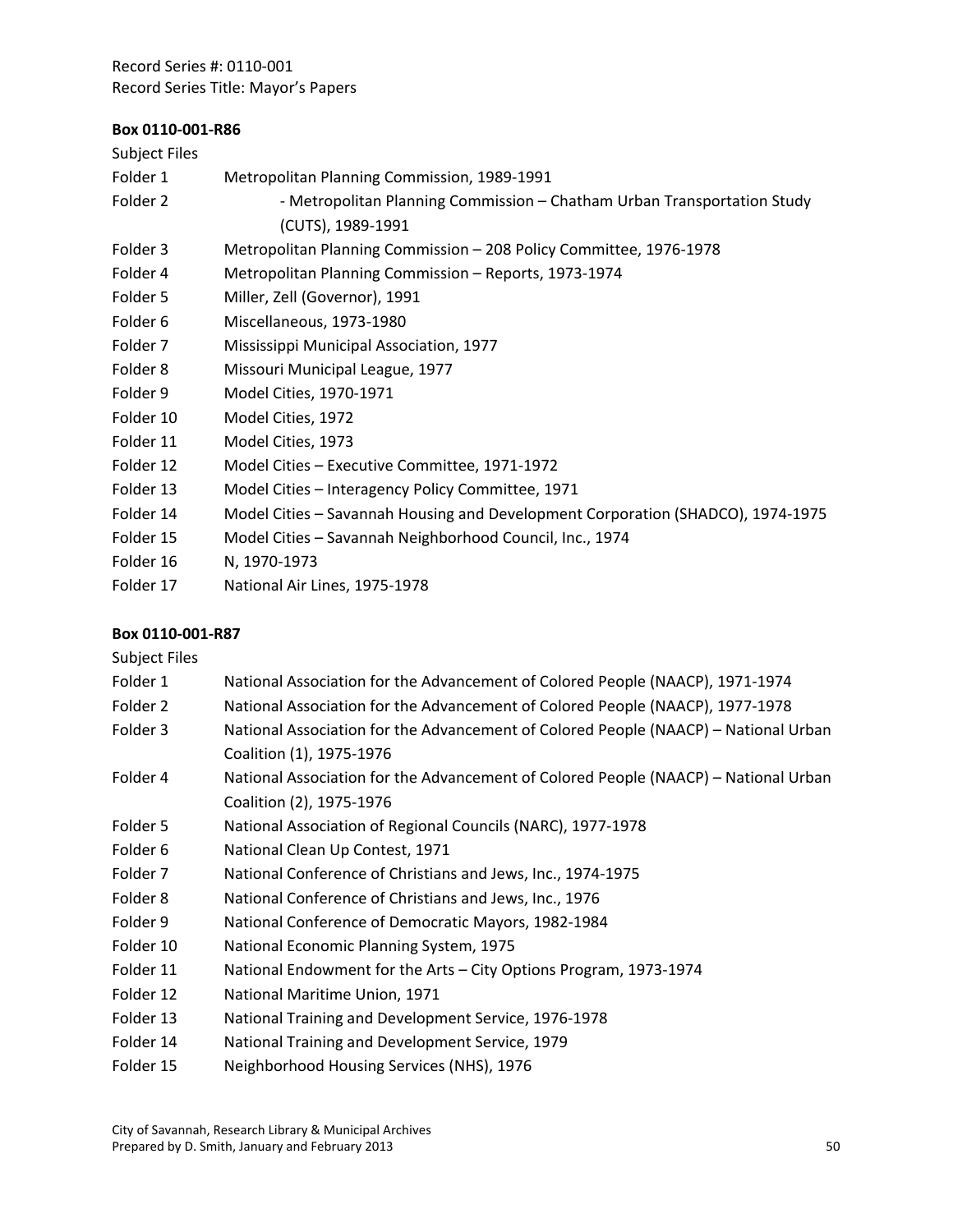| Folder 16 | Neighborhood Housing Services (NHS), 1977-1985 |
|-----------|------------------------------------------------|
| Folder 17 | Neighborhood Housing Services (NHS), 1979-1982 |

#### **Box 0110‐001‐R88**

# Subject Files

| Folder 1  | Neighborhood Housing Services (NHS), 1987-1989 |
|-----------|------------------------------------------------|
| Folder 2  | New Coalition, 1978                            |
| Folder 3  | New Coalition, 1979                            |
| Folder 4  | News Releases, 1971-1973                       |
| Folder 5  | News Releases, 1974-1975                       |
| Folder 6  | News Releases, 1976-1985                       |
| Folder 7  | News Releases, 1986-1987                       |
| Folder 8  | Night in Old Savannah (NIOS), 1976-1981        |
| Folder 9  | Night in Old Savannah (NIOS), 1983-1985        |
| Folder 10 | North Carolina League of Municipalities, 1976  |
| Folder 11 | Northwest Quadrant, 1979                       |
| Folder 12 | Northwest Quadrant, 1984-1985                  |
| Folder 13 | Nuclear Ship (N.S.) Savannah, 1971             |
| Folder 14 | Nuclear Ship (N.S.) Savannah, 1972             |
| Folder 15 | Nuclear Ship (N.S.) Savannah, 1973             |
| Folder 16 | Nuclear Ship (N.S.) Savannah, 1974             |

| <b>Subject Files</b> |                                                         |
|----------------------|---------------------------------------------------------|
| Folder 1             | Nuclear Ship (N.S.) Savannah, 1975                      |
| Folder 2             | Nuclear Ship (N.S.) Savannah, 1977                      |
| Folder 3             | Nuclear Ship (N.S.) Savannah - Receptions, 1972         |
| Folder 4             | Nuclear Waste, 1979                                     |
| Folder 5             | Nunn, Sam (Senator), 1973-1974                          |
| Folder 6             | Nunn, Sam (Senator), 1975-1978                          |
| Folder 7             | Nunn, Sam (Senator), 1979-1988                          |
| Folder 8             | Nunn, Sam (Senator), 1989-1991                          |
| Folder 9             | 0, 1970-1973                                            |
| Folder 10            | Oatland Island, 1973                                    |
| Folder 11            | Ocean Science Center, 1971-1972                         |
| Folder 12            | Ogeechee Council of Governments, 1976-1979              |
| Folder 13            | Oglethorpe Foundation for Crime Prevention, 1973-1974   |
| Folder 14            | Operation Sail, 1975-1976                               |
| Folder 15            | Opportunities Industrialization Center, Inc., 1972-1978 |
| Folder 16            | P, 1970-1973                                            |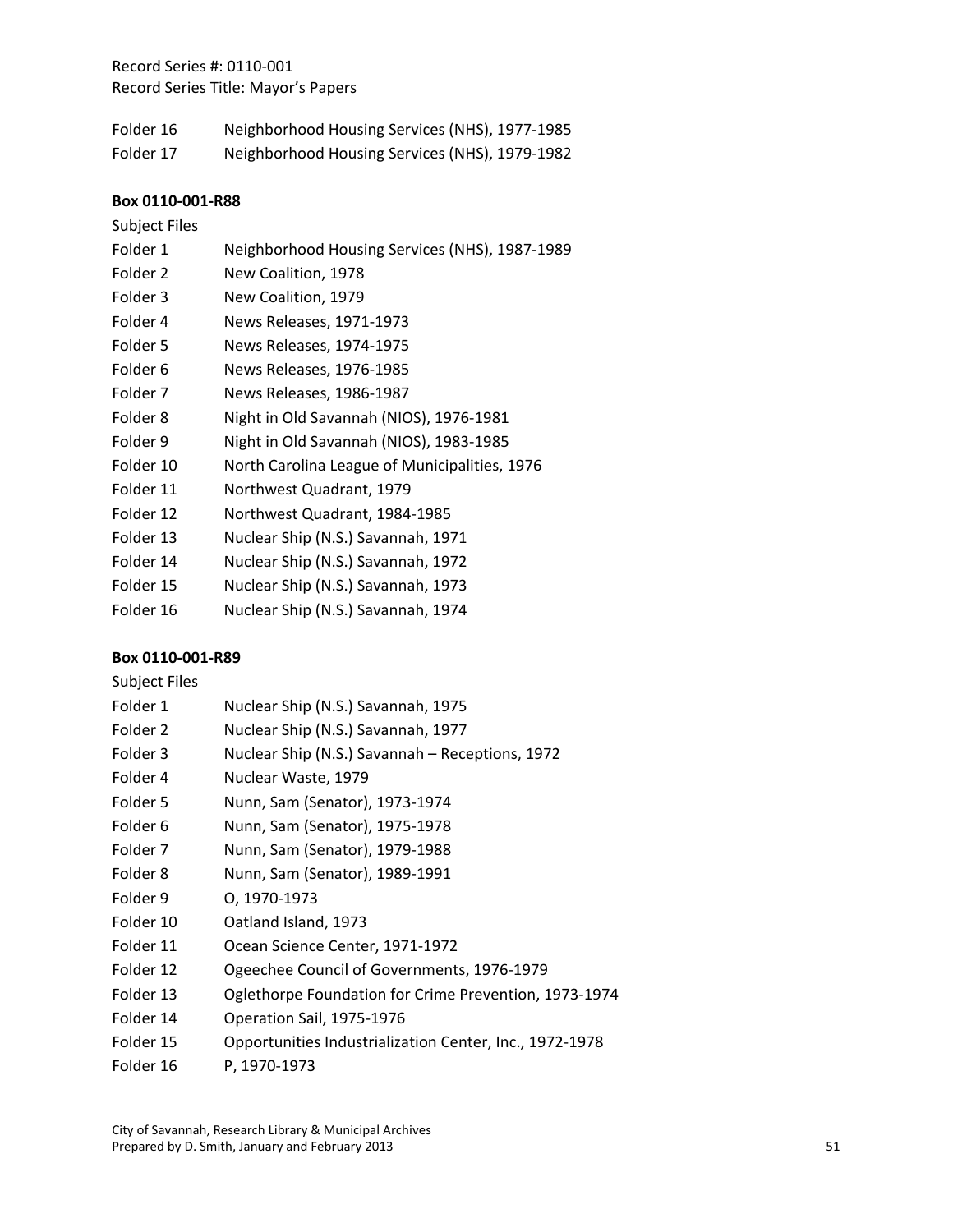## **Box 0110‐001‐R90**

| <b>Subject Files</b> |                                          |
|----------------------|------------------------------------------|
| Folder 1             | Pan American, 1979-1981                  |
| Folder 2             | Pan American, 1980                       |
| Folder 3             | Park & Shop Garage, 1974                 |
| Folder 4             | Park and Tree Commission, 1972           |
| Folder 5             | Park and Tree Commission, 1974-1985      |
| Folder 6             | Park and Tree Commission, 1986-1988      |
| Folder 7             | Park and Tree Commission, 1989-1991      |
| Folder 8             | Parking Division - Violations, 1989-1991 |
| Folder 9             | Parking Garage, 1983-1985                |
| Folder 10            | Parking Study Committee, 1978            |
| Folder 11            | Parking Tickets, 1973-1975               |
| Folder 12            | Parks and Squares, 1975-1977             |
| Folder 13            | Patras Scholarship Fund, 1976            |
| Folder 14            | Payment Vouchers, 1986                   |

#### **Box 0110‐001‐R91**

# Subject Files

| Folder 1            | Payment Vouchers, 1987                                         |
|---------------------|----------------------------------------------------------------|
| Folder 2            | Payment Vouchers, 1988                                         |
| Folder 3            | Payment Vouchers, 1989                                         |
| Folder 4            | Payment Vouchers, 1990                                         |
| Folder 5            | Payment Vouchers, 1991                                         |
| Folder 6            | Pending Reimbursements, 1985                                   |
| Folder 7            | Pension Plan, 1971-1973                                        |
| Folder <sub>8</sub> | Personnel, 1971                                                |
| Folder 9            | Petty Cash Vouchers, 1974-1975                                 |
| Folder 10           | Petty Cash Vouchers, 1976-1983                                 |
| Folder 11           | Petty Cash Vouchers, 1984-1985                                 |
| Folder 12           | Police Athletic League, 1974                                   |
| Folder 13           | Police Athletic League, 1975-1976                              |
| Folder 14           | Police Department, 1971-1985                                   |
| Folder 15           | - Police Department - Fraternal Order of Police, 1971-1978     |
| Folder 16           | - Police Department - Police Officers' Wives Association, 1971 |
| Folder 17           | - Police Department - Police Union, 1973-1980                  |
| Folder 18           | - Police Department - Savannah Police Association, Inc., 1980  |
| Folder 19           | Police Department, 1986-1990                                   |
| Folder 20           | Pollution Abatement, 1974                                      |
|                     |                                                                |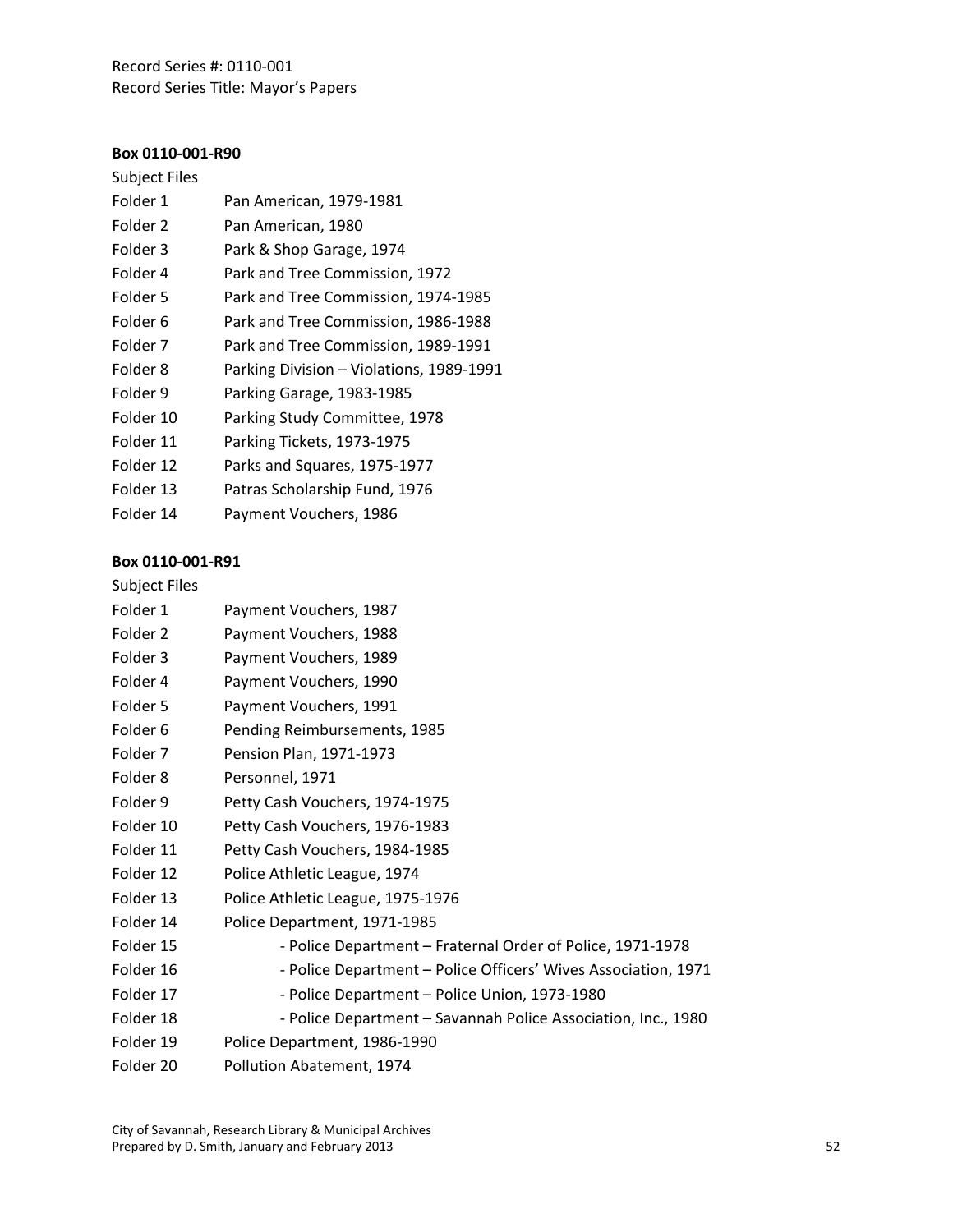## **Box 0110‐001‐R92**

#### Subject Files

| Folder 1  | Pollution Abatement, 1975-1976                                      |
|-----------|---------------------------------------------------------------------|
| Folder 2  | Pollution Abatement, 1977-1978                                      |
| Folder 3  | Porter, Anthony Scholarship Fund and Gilmer Lecture Fund, 1973-1975 |
| Folder 4  | Porter, Anthony Scholarship Fund and Gilmer Lecture Fund, 1985-1986 |
| Folder 5  | Porter, Anthony Scholarship Fund and Gilmer Lecture Fund, 1987-1989 |
| Folder 6  | Presidential Campaign, 1984                                         |
| Folder 7  | Presidential Candidates, 1988                                       |
| Folder 8  | Pringle, 1978-1980                                                  |
| Folder 9  | Proclamations, 1974                                                 |
| Folder 10 | Proclamations, 1975                                                 |
| Folder 11 | Proclamations, 1976                                                 |

#### **Box 0110‐001‐R93**

| <b>Subject Files</b> |  |
|----------------------|--|
|----------------------|--|

| Folder 1  | Proclamations, 1984-1987                   |
|-----------|--------------------------------------------|
| Folder 2  | Proclamations, 1988                        |
| Folder 3  | Proclamations, 1989                        |
| Folder 4  | Proclamations, 1990                        |
| Folder 5  | Proclamations, 1991                        |
| Folder 6  | Proclamations, 1993                        |
| Folder 7  | Proposed Continuing Education Center, 1980 |
| Folder 8  | Public Services, 1971-1973                 |
| Folder 9  | Public Services, 1979                      |
| Folder 10 | Public Technology, Inc. (PTI), 1980-1983   |

#### **Box 0110‐001‐R94**

Subject Files

- Folder 1 Public Technology, Inc. (PTI), 1983-1986
- Folder 2 Public Technology, Inc. (PTI), 1986-1987
- Folder 3 Public Works, 1969-1972
- Folder 4 Public Works, 1975-1991
- Folder 5 Public Works Employment Act, 1976
- Folder 6 Purchase Orders, 1977-1982
- Folder 7 Q, 1972‐1973
- Folder 8 Quarterly Financial Statements, 1975‐1976
- Folder 9 R, 1970‐1973
- Folder 10 Rape Crisis Center, 1975-1978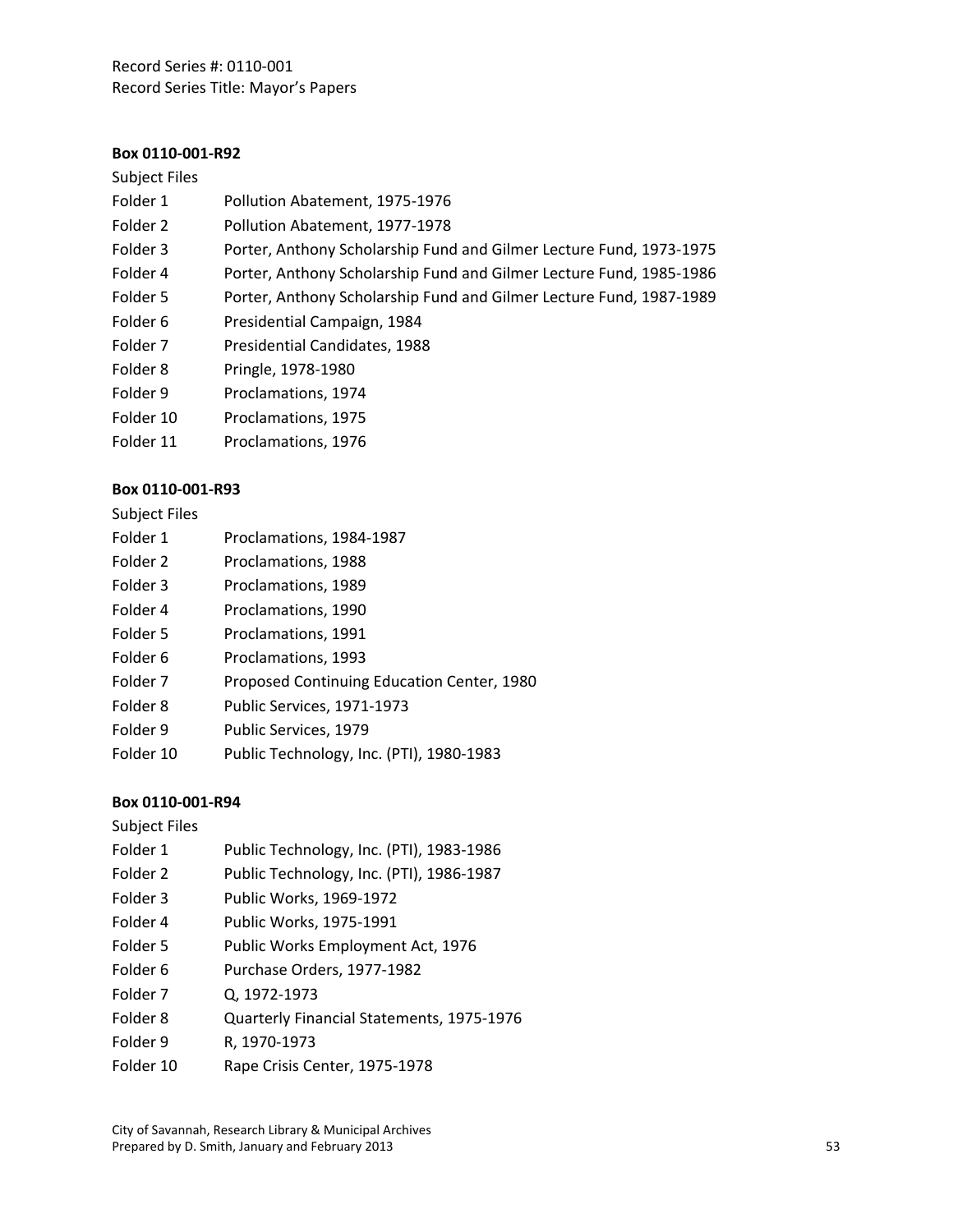| Folder 11 | Recorder's Court, 1973-1979                  |
|-----------|----------------------------------------------|
| Folder 12 | - Recorder's Court - Appointments, 1976-1978 |

#### **Box 0110‐001‐R95**

# Subject Files

| Folder 1            | Recreation, 1971-1985                                    |
|---------------------|----------------------------------------------------------|
| Folder 2            | Red Carpet Tour, 1979                                    |
| Folder 3            | Red Carpet Tour, 1980                                    |
| Folder 4            | Red Cross, 1974-1981                                     |
| Folder 5            | Regional Development Center, 1989                        |
| Folder 6            | Regional Development Center, 1990                        |
| Folder <sub>7</sub> | Regional Development Center, 1991                        |
| Folder 8            | - Regional Development Center - Board Members, 1990-1991 |
|                     |                                                          |

### **Box 0110‐001‐R96**

| <b>Subject Files</b> |                                                                                          |
|----------------------|------------------------------------------------------------------------------------------|
| Folder 1             | Requisitions, 1977-1985                                                                  |
| Folder 2             | Requisitions, 1986-1987                                                                  |
| Folder 3             | Resolutions, 1970-1979                                                                   |
| Folder 4             | Resolutions, 1973-1977                                                                   |
| Folder 5             | Revenue Commission, 1973                                                                 |
| Folder 6             | Revenue Sharing, 1974-1976                                                               |
| Folder 7             | Revenue Sharing, 1979-1985                                                               |
| Folder 8             | Revolutionary Battle Park, 1972-1974                                                     |
| Folder 9             | Revolutionary Battle Park, 1975-1976                                                     |
| Folder 10            | Revolutionary Battle Park, 1978-1984                                                     |
| Folder 11            | - Revolutionary Battle Park - Siege of Savannah 200 <sup>th</sup> Anniversary, 1979-1983 |
| Folder 12            | - Revolutionary Battle Park - Responses to Committee, 1977                               |
| Folder 13            | - Revolutionary Battle Park - Train Shed, 1980-1984                                      |

| Subject Files       |                                                  |
|---------------------|--------------------------------------------------|
| Folder 1            | Right-of-Way – Savannah and Ogeechee Canal, 1972 |
| Folder 2            | Riley, John R. (Senator), 1975-1977              |
| Folder 3            | <b>Riverfront Beautification, 1971-1978</b>      |
| Folder 4            | Riverfront Development, 1978-1987                |
| Folder 5            | - Hotel Riverfront, 1978                         |
| Folder <sub>6</sub> | Roads and Highways, 1985                         |
| Folder 7            | Roads Referendum, 1989                           |
| Folder 8            | Russell, Richard B. (Senator), 1970              |
|                     |                                                  |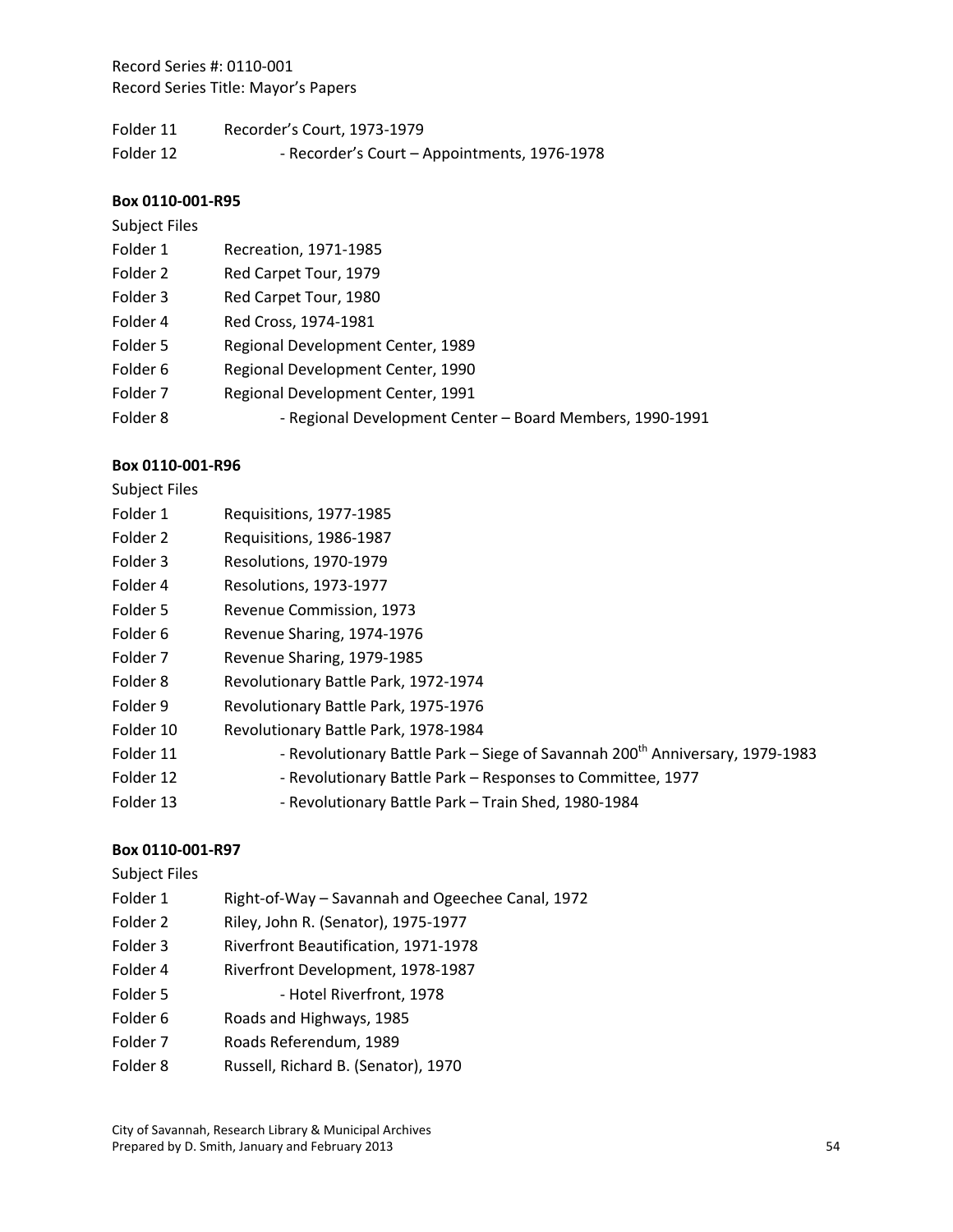| Folder 9  | S, 1970-1973                           |
|-----------|----------------------------------------|
| Folder 10 | Sanitary Landfill, 1971                |
| Folder 11 | Savannah Airport Commission, 1974-1975 |
| Folder 12 | Savannah Airport Commission, 1976      |
| Folder 13 | Savannah Airport Commission, 1977-1978 |

## **Box 0110‐001‐R98**

| Subject Files |                                                                                |
|---------------|--------------------------------------------------------------------------------|
| Folder 1      | Savannah Airport Commission, 1979-1985                                         |
| Folder 2      | - Savannah Airport Commission - Military Passengers Going to Parris Island and |
|               | Beaufort Air Station, 1976                                                     |
| Folder 3      | - Savannah Airport Commission - LeHavre Project, 1985                          |
| Folder 4      | Savannah Airport Commission, 1986-1988                                         |
| Folder 5      | Savannah Airport Commission, 1989-1991                                         |
| Folder 6      | - Savannah Airport Commission – Eighth Air Force Museum, 1990                  |
| Folder 7      | Savannah Area Family Emergency Shelter, Inc. (SAFE), 1979-1988                 |
| Folder 8      | Savannah Area Manpower Planning Council, 1974                                  |
| Folder 9      | Savannah Arts Commission, 1989                                                 |
| Folder 10     | Savannah Association for the Blind, 1974                                       |
| Folder 11     | Savannah/Augusta Highway, 1982                                                 |
| Folder 12     | Savannah Braves, 1972-1983                                                     |
| Folder 13     | Savannah Cardinals, 1983-1985                                                  |
| Folder 14     | Savannah Cardinals, 1986-1991                                                  |
| Folder 15     | Savannah Certified Development Corporation, 1982-1987                          |
| Folder 16     | Savannah Certified Development Corporation, 1989-1991                          |
|               |                                                                                |

# **Box 0110‐001‐R99**

Subject Files

- Folder 1 Savannah Country Day School 25<sup>th</sup> Anniversary, 1979-1980 Folder 2 Savannah Country Day School –  $25<sup>th</sup>$  Anniversary Narrative and Fine Arts Evening, 1980 Folder 3 Savannah Country Day School – Alumni, 1978-1980 Folder 4 Savannah Economic Development Authority, 1988-1991 Folder 5 **6 -** Savannah Economic Development Authority – Rexnord Plant, 1989 Folder 6 Savannah Economic Development Corporation (SEDCO), 1972 Folder 7 Savannah Economic Development Partnership, 1987-1988 Folder 8 Savannah Electric and Power Company (SEPCO), 1972-1974 Folder 9 Savannah Electric and Power Company (SEPCO), 1978-1984 Folder 10 Savannah Electric and Power Company (SEPCO), 1987-1991 Folder 11 Savannah Jaycees, 1974‐1986
- Folder 12 Savannah Jaycees, 1980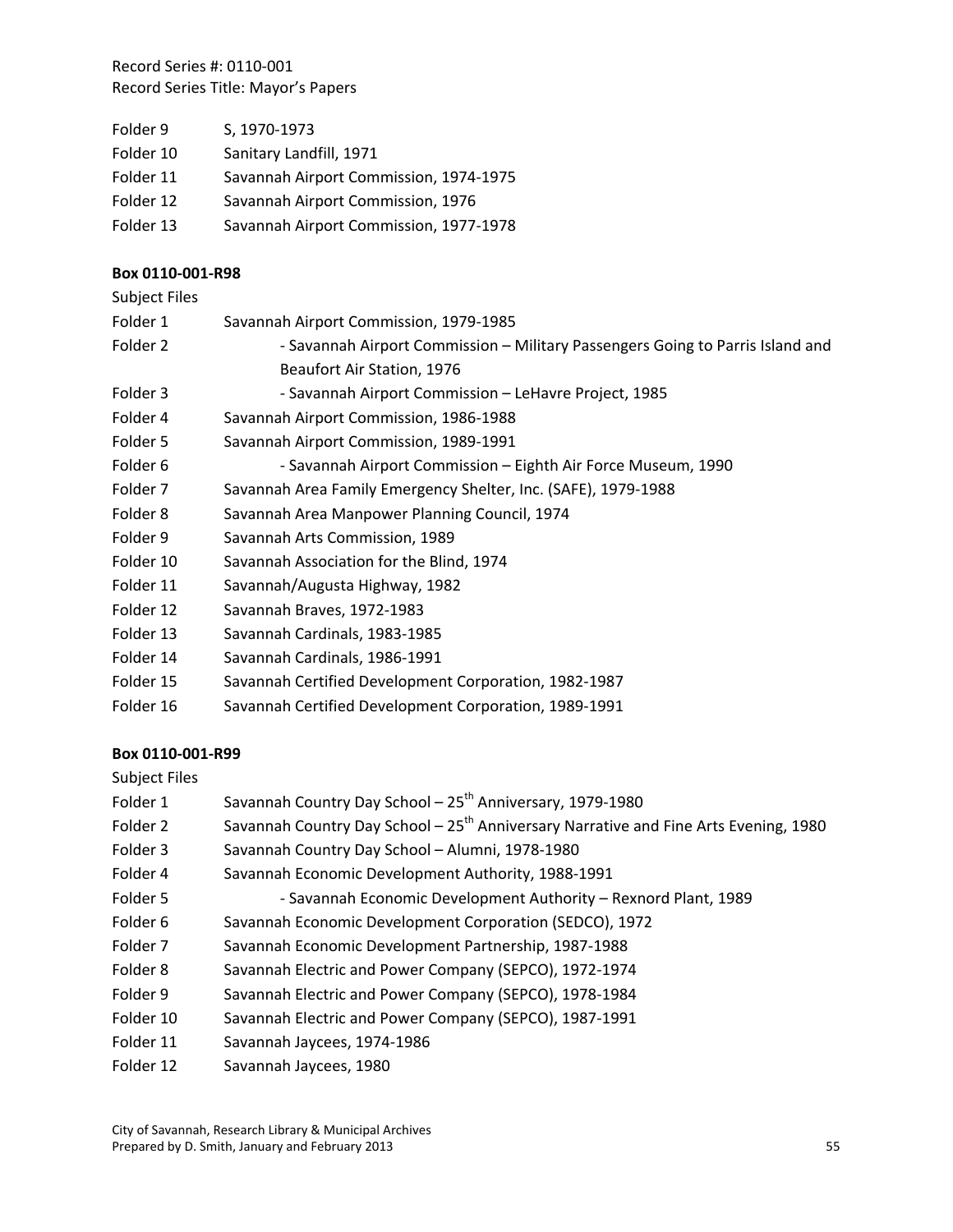- Folder 13 Savannah Jaycees, 1987-1988
- Folder 14 Savannah Jewish Council, 1973
- Folder 15 Savannah Jewish Council, 1978‐1985
- Folder 16 **6 Savannah Jewish Council Tree of Life Award, 1984**
- Folder 17 Savannah Landmark, 1977‐1978

#### **Box 0110‐001‐R100**

| Subject Files |  |
|---------------|--|
|               |  |

| Folder 1            | Savannah Landmark, 1985-1987                          |
|---------------------|-------------------------------------------------------|
| Folder <sub>2</sub> | Savannah Landmark, 1989                               |
| Folder 3            | Savannah Landmark - Rehabilitation Project, 1979-1984 |
| Folder 4            | Savannah Lead Poisoning Project, 1974                 |
| Folder 5            | Savannah Neighborhood Council, Inc., 1970-1973        |
| Folder 6            | Savannah Port Authority, 1970-1971                    |
| Folder 7            | Savannah Port Authority, 1974                         |
| Folder 8            | Savannah Port Authority, 1975-1976                    |
| Folder 9            | Savannah Port Authority, 1977-1978                    |
| Folder 10           | Savannah Port Authority, 1979-1985                    |
| Folder 11           | Savannah Port Authority, 1986-1989                    |
| Folder 12           | Savannah Port Authority - Fig Island, 1975-1977       |

## **Box 0110‐001‐R101**

| <b>Subject Files</b> |                                                        |
|----------------------|--------------------------------------------------------|
| Folder 1             | Savannah River Basin Development Commission, 1971      |
| Folder 2             | Savannah River Basin Development Commission, 1971-1975 |
| Folder 3             | Savannah River Plant, 1982-1983                        |
| Folder 4             | Savannah Science Museum, 1971-1976                     |
| Folder 5             | Savannah Science Museum, 1978                          |
| Folder 6             | Savannah State College, 1975-1976                      |
| Folder 7             | Savannah State College, 1978-1985                      |
| Folder 8             | Savannah State College, 1986-1988                      |
| Folder 9             | Savannah State College, 1989-1991                      |
| Folder 10            | Savannah Symphony, 1971-1974                           |
| Folder 11            | Savannah Symphony, 1975-1978                           |
| Folder 12            | Savannah Symphony, 1979-1985                           |
| Folder 13            | Savannah Symphony, 1986-1988                           |
| Folder 14            | Savannah Symphony, 1989-1991                           |
| Folder 15            | Savannah Transit Authority, 1974-1975                  |

Folder 16 Savannah Transit Authority, 1974-1976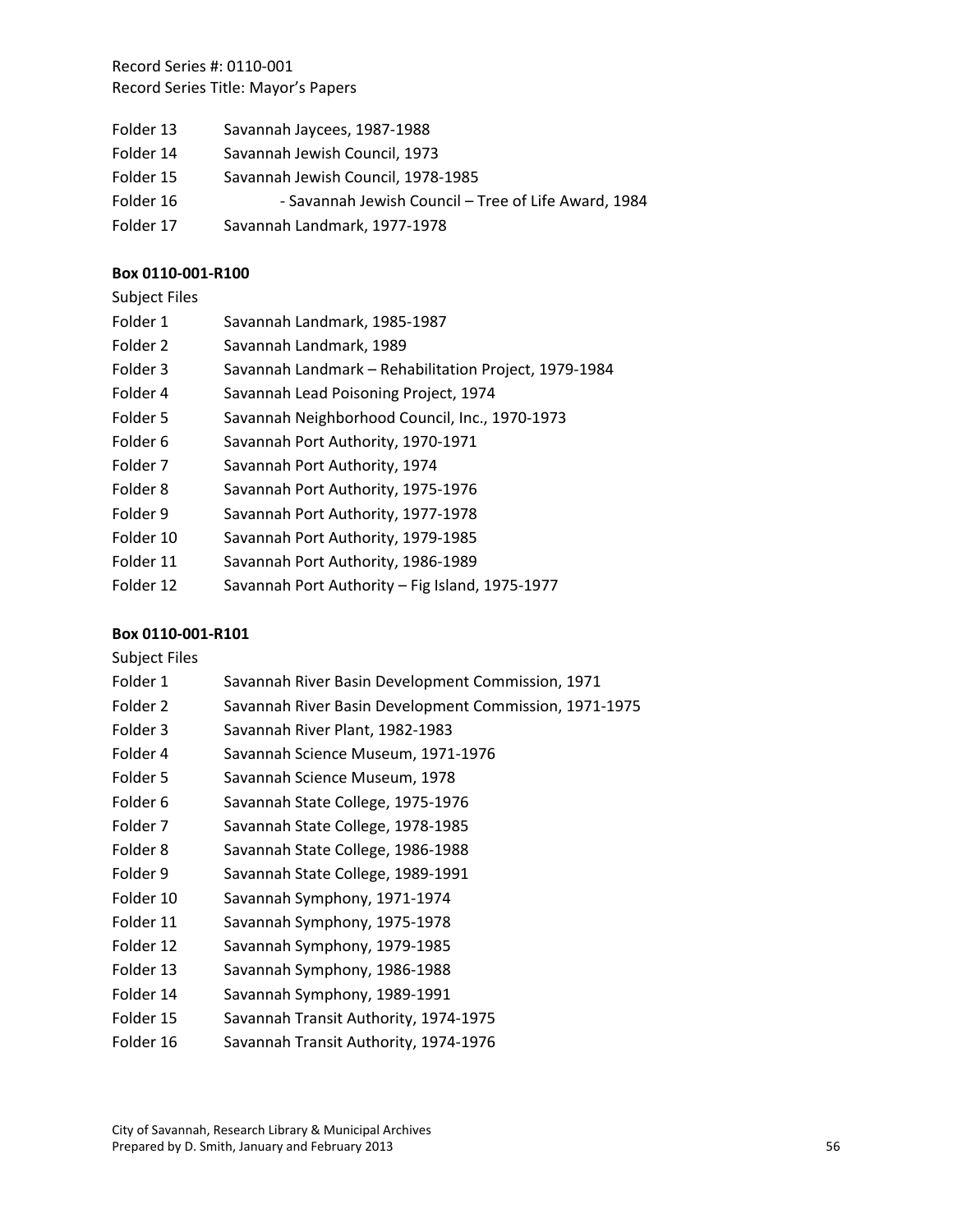# **Box 0110‐001‐R102**

# Subject Files

| Folder 1            | Savannah Transit Authority, 1977-1978           |
|---------------------|-------------------------------------------------|
| Folder <sub>2</sub> | Savannah Transit Authority, 1981-1984           |
| Folder 3            | Savannah Transit Authority, 1985-1986           |
| Folder 4            | Savannah Waterfront Association, 1979-1986      |
| Folder 5            | School Lunches, 1971                            |
| Folder 6            | Scott, Al (Senator), 1983-1988                  |
| Folder 7            | Scott, Al (Senator), 1989-1990                  |
| Folder 8            | Seaboard Coast Line Railroad Company, 1973      |
| Folder 9            | Search for Alexander, 1981                      |
| Folder 10           | Senior Citizens, 1967-1973                      |
| Folder 11           | Senior Citizens, 1974-1981                      |
| Folder 12           | Sertoma Foundation, 1973                        |
| Folder 13           | Serviam, Inc. - High Rise Apartments, 1970-1971 |
| Folder 14           | Shrimp Hearing, 1976                            |
| Folder 15           | Sister Cities, 1976-1987                        |
| Folder 16           | - Sister Cities – Patras, Greece, 1974-1977     |
|                     |                                                 |

Folder 17 - Sister Cities – Grasse, France, 1974

| <b>Subject Files</b> |                                                                  |
|----------------------|------------------------------------------------------------------|
| Folder 1             | Solid Sulphur Terminal - Garden City, 1983                       |
| Folder 2             | - Solid Sulphur Terminal - Air Pollution, 1978-1981              |
| Folder 3             | - Solid Sulphur Terminal - Carolina Oil, 1983                    |
| Folder 4             | - Solid Sulphur Terminal - Pollution Abatement, 1982             |
| Folder 5             | - Solid Sulphur Terminal - Public Technology, Inc., Sweden, 1983 |
| Folder 6             | Solid Waste Management, 1973                                     |
| Folder 7             | Southeastern Mayor's Conference, 1980                            |
| Folder 8             | Southern Region Democratic Mayors, 1974-1975                     |
| Folder 9             | Speeches, 1970-1977                                              |
| Folder 10            | St. Patrick's Day, 1981-1986                                     |
| Folder 11            | State Capitol Day in Savannah, 1971                              |
| Folder 12            | State Manpower Planning Council, 1974                            |
| Folder 13            | State Representatives, 1973-1974                                 |
| Folder 14            | State Representatives, 1975-1978                                 |
| Folder 15            | State Representatives, 1979-1985                                 |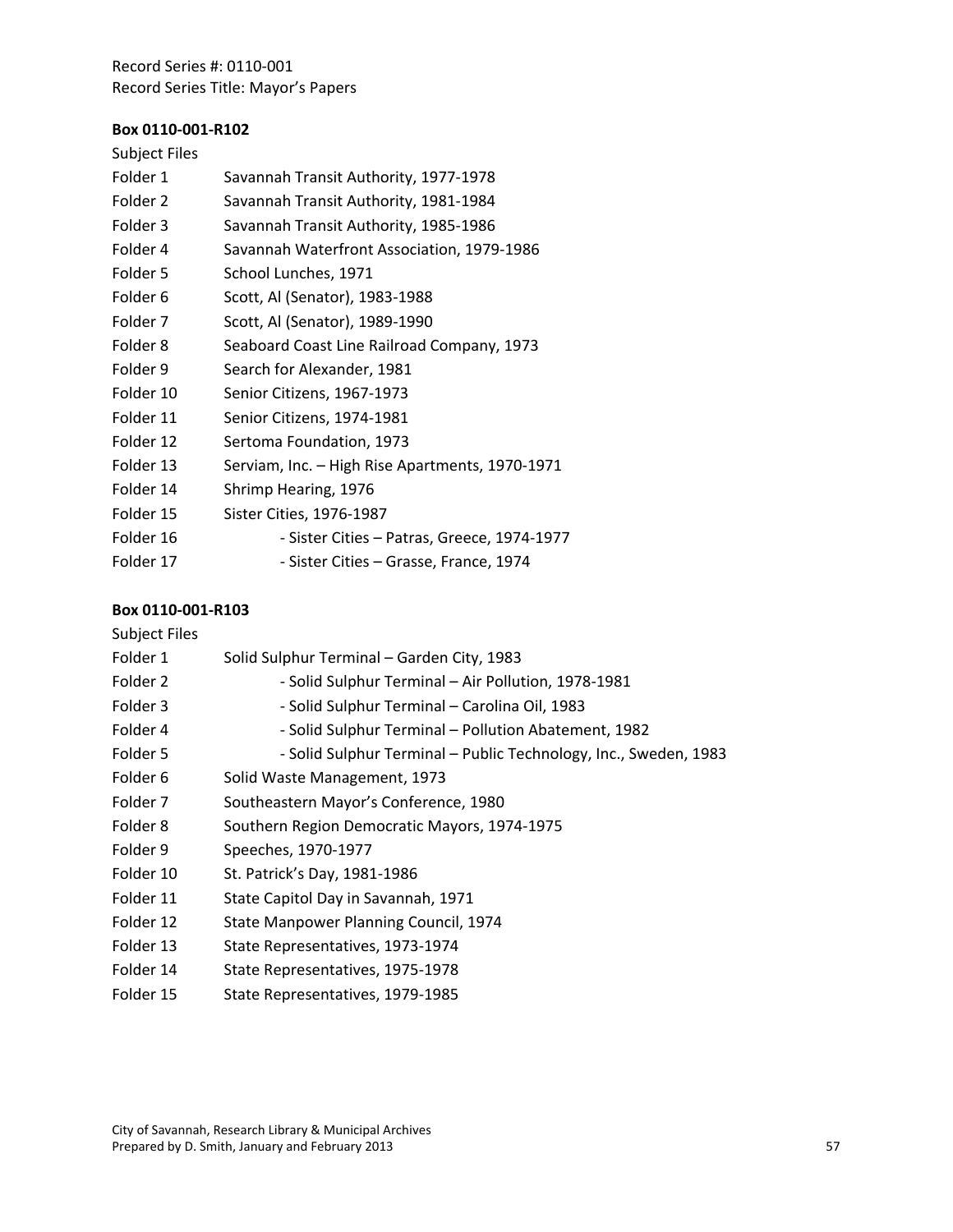# **Box 0110‐001‐R104**

| <b>Subject Files</b> |                                                                                  |
|----------------------|----------------------------------------------------------------------------------|
| Folder 1             | State Representatives, 1986-1988                                                 |
| Folder 2             | State Representatives, 1988-1991                                                 |
| Folder 3             | Statue of Liberty Fund, 1983-1986                                                |
| Folder 4             | Stillwell, Brooks (Alderman), 1974                                               |
| Folder 5             | Subcommittee on Economic Stabilization of the Committee on Banking, Finance, and |
|                      | Urban Affairs - Mayor's Remarks, 1977                                            |
| Folder 6             | Swimming Pool - Indoor 50 Meter, 1981                                            |
| Folder 7             | T, 1970-1973                                                                     |
| Folder 8             | Talmadge Bridge, 1972-1975                                                       |
| Folder 9             | Talmadge Bridge, 1983-1985                                                       |
| Folder 10            | Talmadge, Herman E. (Senator), 1970-1974                                         |
| Folder 11            | Talmadge, Herman E. (Senator), 1975-1978                                         |
| Folder 12            | Talmadge, Herman E. (Senator), 1979-1980                                         |
| Folder 13            | Target 2000 Program, 1985-1986                                                   |
| Folder 14            | Task Force for New Industry, 1971-1973                                           |
| Folder 15            | Task Force for New Industry, 1973-1976                                           |

| <b>Subject Files</b> |                                                 |
|----------------------|-------------------------------------------------|
| Folder 1             | Telegrams, 1970-1973                            |
| Folder <sub>2</sub>  | Telegrams, 1976-1984                            |
| Folder 3             | Telegrams, 1985-1988                            |
| Folder 4             | Telephone Calls, 1977                           |
| Folder 5             | Telephone Calls, 1984-1985                      |
| Folder <sub>6</sub>  | Telfair Academy of Arts and Sciences, 1977-1978 |
| Folder <sub>7</sub>  | Telfair Academy of Arts and Sciences, 1979-1986 |
| Folder 8             | Tennessee Municipal League, 1977                |
| Folder 9             | Thank You Letters, 1979-1981                    |
| Folder 10            | Thomas, Lindsay (Congressman), 1983-1988        |
| Folder 11            | Thomas, Lindsay (Congressman), 1989-1991        |
| Folder 12            | Thompson, C. Esbey (Alderman), 1970-1974        |
| Folder 13            | Thunderbolt Sewer Rate, 1981                    |
| Folder 14            | Traffic, 1970-1973                              |
| Folder 15            | Traffic Engineering, 1975-1987                  |
| Folder 16            | Traffic Engineering, 1991                       |
| Folder 17            | Transportation, 1970-1972                       |
| Folder 18            | Travel Agencies, 1973                           |
| Folder 19            | Travel Requests, 1970-1971                      |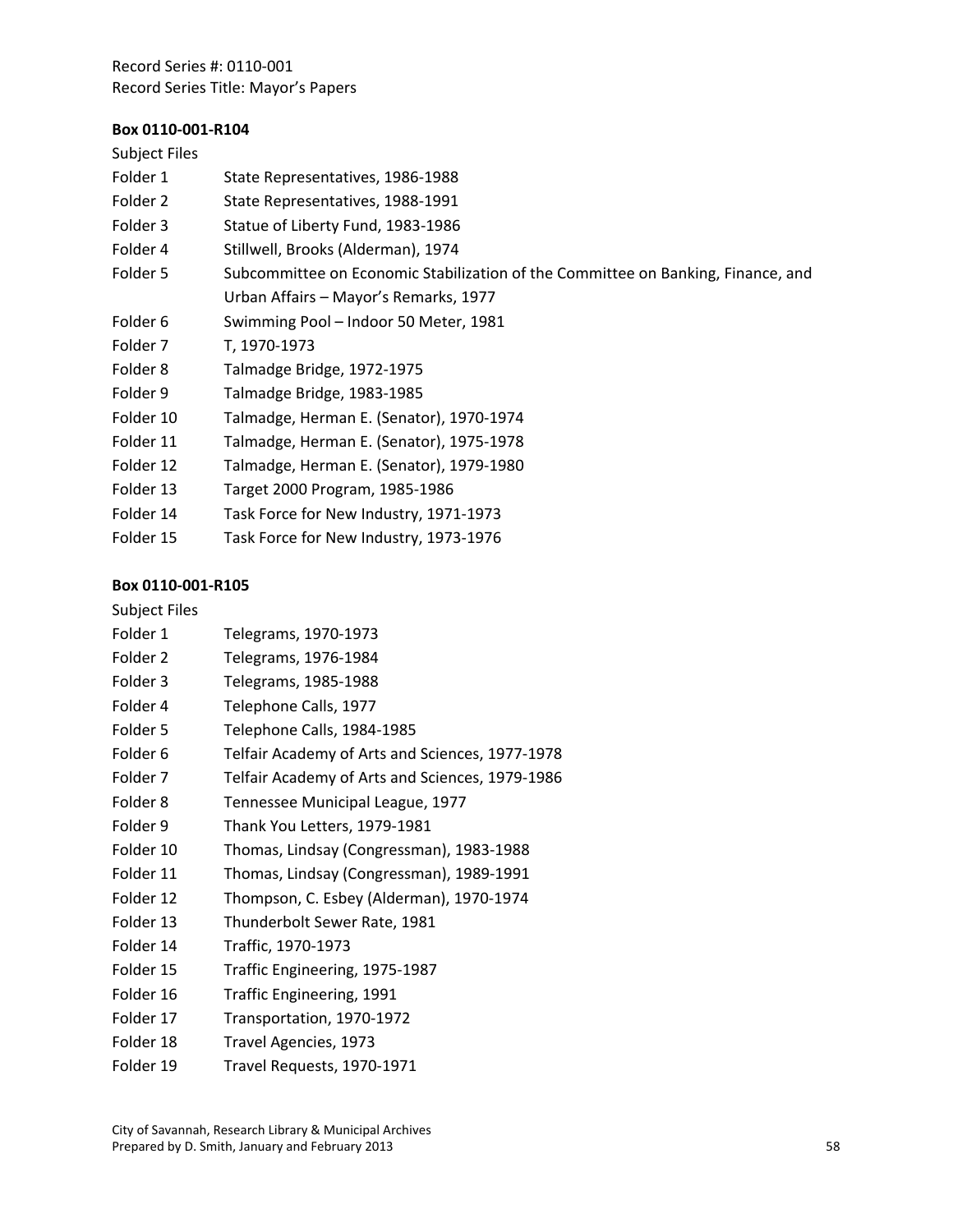Folder 20 Tybee Toll, 1983

#### **Box 0110‐001‐R106**

| <b>Subject Files</b> |                                                                                 |
|----------------------|---------------------------------------------------------------------------------|
| Folder 1             | U, 1970-1971                                                                    |
| Folder 2             | United States Conference of Mayors, 1970-1972                                   |
| Folder 3             | United States Conference of Mayors, 1975-1976                                   |
| Folder 4             | United States Conference of Mayors, 1977-1978                                   |
| Folder 5             | United States Conference of Mayors, 1979-1985                                   |
| Folder 6             | - United States Conference of Mayors - America's City Halls, 1981               |
| Folder 7             | - United States Conference of Mayors - General Revenue Sharing Task Force,      |
|                      | 1982                                                                            |
| Folder 8             | - United States Conference of Mayors - Urban Economics Committee, 1981          |
| Folder 9             | United States Conference of Mayors, 1986-1988                                   |
| Folder 10            | United States Conference of Mayors, 1989-1991                                   |
| Folder 11            | United States Conference of Mayors - Annual Conference, Boston, 1975            |
| Folder 12            | United States Conference of Mayors - Annual Conference, Pittsburgh, 1979        |
| Folder 13            | United States Conference of Mayors - Annual Conference, Tucson, 1977            |
| Folder 14            | United States Conference of Mayors - Bicentennial, 1974                         |
| Folder 15            | United States Conference of Mayors - Energy and Environmental Committee, 1975   |
| Folder 16            | United States Conference of Mayors - Environmental Quality Committee, 1972-1973 |
| Folder 17            | United States Conference of Mayors - Environmental Quality Committee, 1975      |
| Folder 18            | United States Conference of Mayors - Resolutions, 1976-1977                     |

## **Box 0110‐001‐R107**

| <b>Subject Files</b> |
|----------------------|
|----------------------|

| Folder 1  | United States Department of Labor, 1977-1984                         |
|-----------|----------------------------------------------------------------------|
| Folder 2  | United States Department of Housing and Urban Development, 1981-1984 |
| Folder 3  | United States Department of Interior, 1979-1984                      |
| Folder 4  | United States Public Health Service, 1970-1973                       |
| Folder 5  | United Way, 1975                                                     |
| Folder 6  | United Way, 1976-1985                                                |
| Folder 7  | United Way, 1986-1988                                                |
| Folder 8  | Urban Beautification Plan, 1970-1971                                 |
| Folder 9  | Urban Bond Projects, 1973                                            |
| Folder 10 | Urban Observatory Program, 1974                                      |
| Folder 11 | Urban Renewal, 1970-1973                                             |
| Folder 12 | Urban Renewal - Central, 1971-1972                                   |
| Folder 13 | Urban Renewal - Riverfront, 1971-1975                                |

Folder 14 Veterans Council, 1978-1983